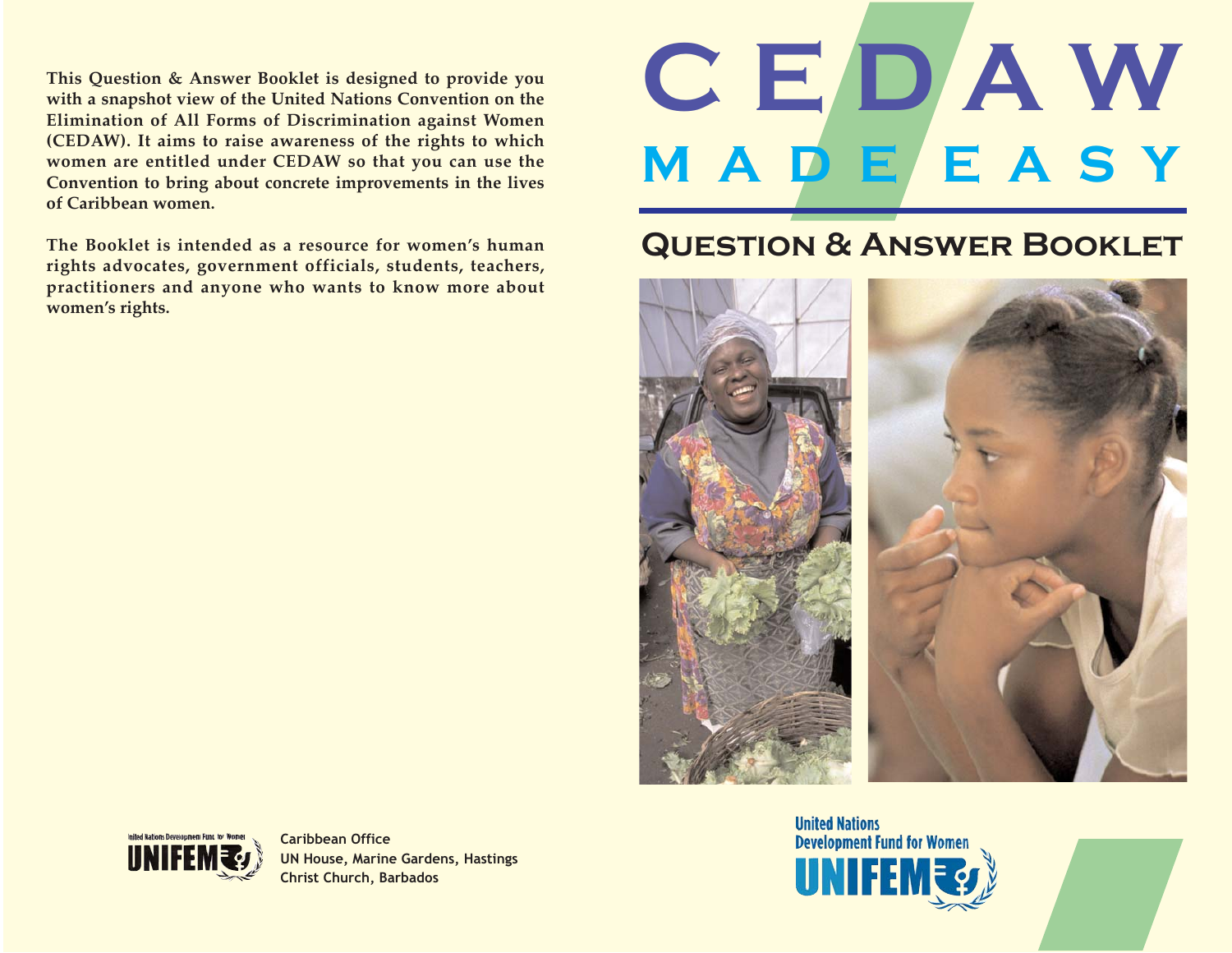# **CEDAW M A D E E A S Y**

**Question & Answer Booklet**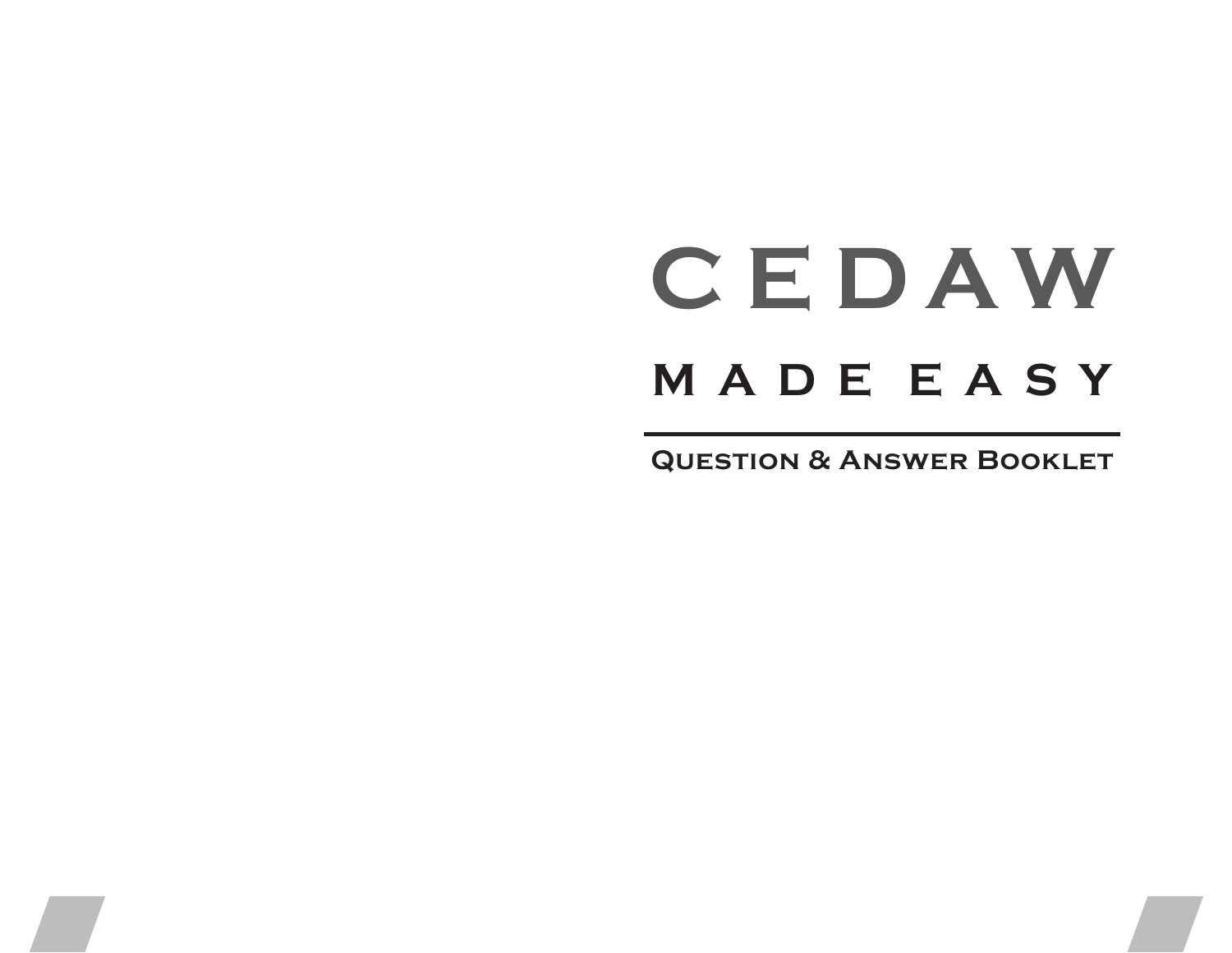#### **table of contents**

#### **Acknowledgements**

Contributing Editor: Tina Johnson Caroline Penn/Panos Pictures; Philip Wolmuth/ Panos Pictures Design/Layout:

Special thanks to former UNIFEM Caribbean Regional Programme Director, Joycelin Massiah; former consultants to UNIFEM, Lynette Ametewee and Dawn Minott; and University of the West Indies Faculty of Law lecturer Tracy Robinson – all of whom were instrumental in the preparation of this publication.

|  | 1. CEDAW and International Human Rights: An Overview 1 |  |  |
|--|--------------------------------------------------------|--|--|
|  |                                                        |  |  |
|  | 3. How CEDAW is Monitored  15                          |  |  |
|  | 4. The Optional Protocol to CEDAW: A New Mechanism     |  |  |
|  |                                                        |  |  |
|  |                                                        |  |  |
|  |                                                        |  |  |

#### **Appendices**

| IV. Equality Clauses in Caribbean Constitutions 55 |  |
|----------------------------------------------------|--|
|                                                    |  |
|                                                    |  |
|                                                    |  |

#### **Boxes and Tables**

| Box 2: Using International Law at the National Level  5 |
|---------------------------------------------------------|
| Box 3: Women's Activism and the Drafting of CEDAW  6    |
|                                                         |
|                                                         |
| Box 6: CARICOM Model Legislation  27                    |
| Box 7: CEDAW and Constitutional Reform 30               |
| Table 3: States' Reports to the CEDAW Committee         |
| Table 4: UN Human Rights Conventions, Protocols and     |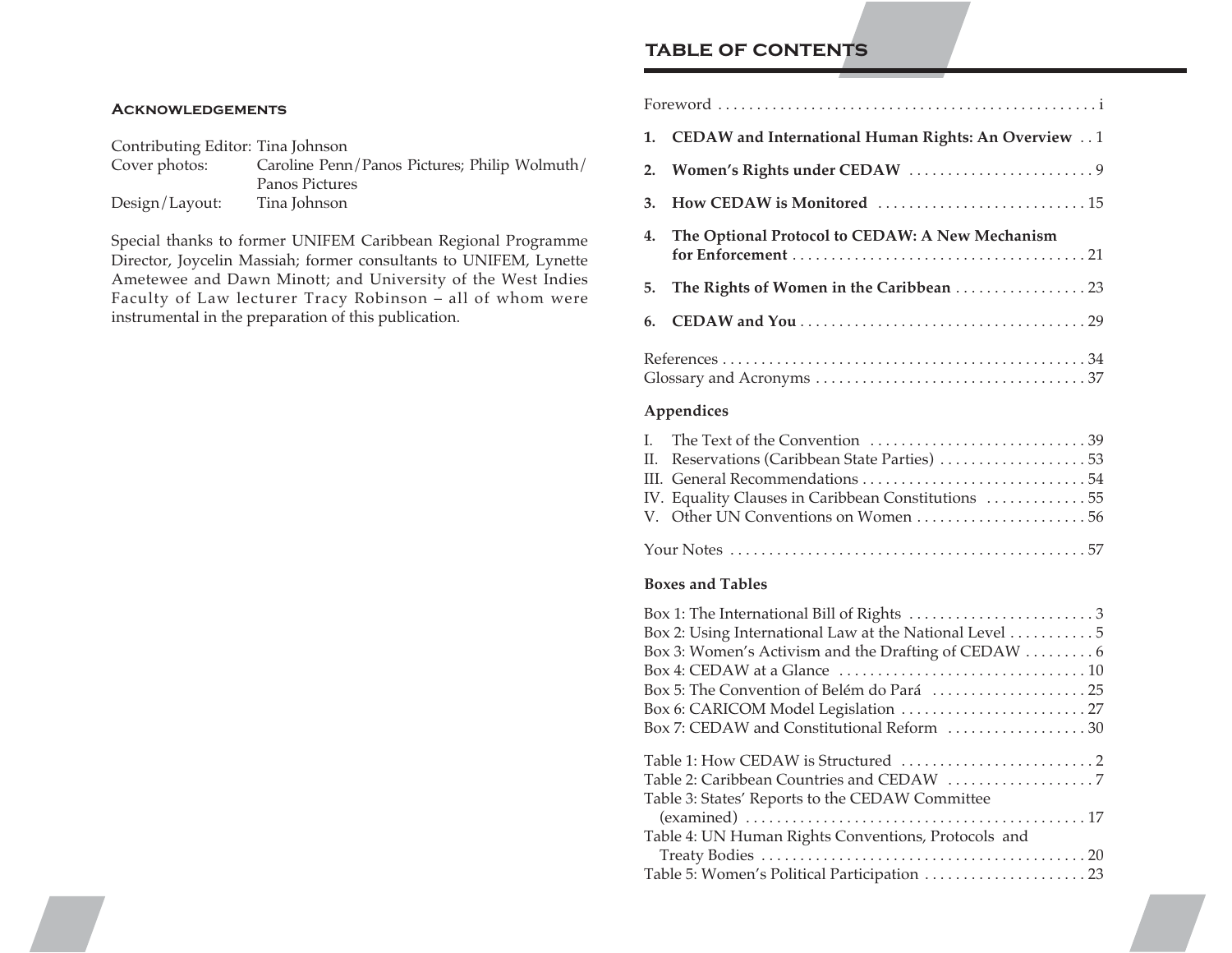#### **Foreword**

*UNIFEM will continue its efforts to help forge the political will to implement the programmes and policies necessary to enable every woman in the world to live a life free from violation and to exercise and enjoy all their human rights. Bolstering the ratification and implementation of CEDAW is a pivotal part of building a culture that understands, respects and promotes equality for women.*

– Noeleen Heyzer, Executive Director of UNIFEM

UNIFEM – the United Nations Development Fund for Women – is one of three UN agencies whose mandate is directly related to women. $<sup>1</sup>$  We are</sup> committed to bringing about systematic change that leads to women's empowerment and gender equality. To this end, we work with governments, nongovernmental organizations (NGOs) and partner agencies in the UN system to ensure that women's human rights continue to be a centrepiece in followup activities to fulfil the Platforms and Programmes of Action from UN world conferences, the Caribbean Community (CARICOM) and the Commonwealth.

UNIFEM follows a global A B C D E strategy: **Advocacy** and policy dialogue; **Building** sustainable knowledge and action networks; **Capacitybuilding**; **Disseminating** knowledge on emerging issues and innovative solutions towards gender equality; and **Experimentation** on the 'how to' of achieving gender equality. It focuses on four goals:

- 1. *Reducing feminized poverty and exclusion* – Mainstreaming a gender perspective in trade and macro-economic policymaking; and increasing women's access to, and influence on, markets for labour, goods and services.
- 2. *Ending violence against women* – Resourcing of legislation and national action plans; ensuring that statistics and sector offices register the incidence and types of violence against women; investing more in prevention, particularly through long-term campaigns at local, national and global levels aimed at involving men and changing the attitudes that perpetuate gender-based violence; and increasing support for women's organizations and for multisectoral approaches to prevention and protection.
- 3. *Halting and reversing the spread of HIV/AIDS among women and girls* – Bringing a gender equality and human rights perspective to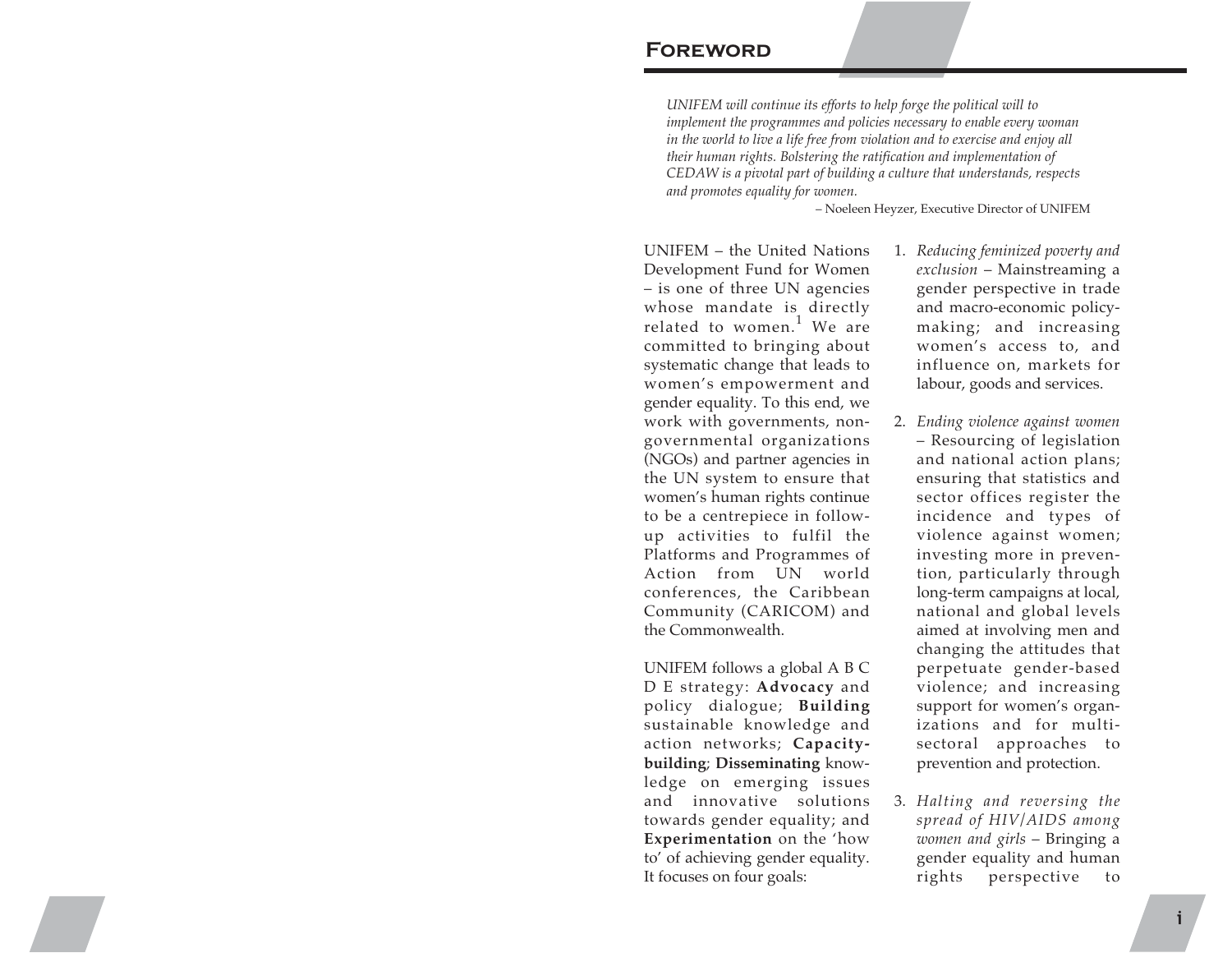partnerships forged through UNAIDS with the United Nations system, national AIDS councils and women's and government organizations at the global, regional and national level; and spearheading holistic strategies to address HIV/AIDS by drawing links to violence against women, feminized poverty and gender justice in post-conflict reconstruction.

4. *Achieving gender equality in democratic governance in times of peace as well as war* – Increasing technical capacity to implement and monitor CEDAW for achieving constitutional and legislative guarantees to gender equality and its implementation; building partnerships to ensure women's equal participation in electoral processes, peace negotiations, conflict prevention, disarmament, demobilization and reintegration, and other processes; establishing national and local mechanisms (governmental and nongovernmental) to achieve gender equality in postconflict reconstruction; and improving information, documentation and guidance to attain gender justice.

In the Caribbean, the work programme of the UNIFEM subregional office, based in Barbados, $\frac{2}{\pi}$  includes:

- Promoting active and visible policies to address the gender dimensions of poverty reduction and women's place in the economy, in the context of the impact of globalization on Caribbean Small Island Developing States (SIDS).
- Developing and supporting integrated action plans to eliminate all forms of violence against women, including law reform on sexual harassment and child sexual assault.
- Ensuring that the genderbased causes are taken into account in programmes and policies to combat HIV/ AIDS through capacitybuilding of policy makers, networks of women living with HIV/AIDS and civil society.
- Supporting leadership and women's participation in political processes for gender equity and social justice, including working closely with the UN system to strengthen the rule of law and democratic processes in Haiti through active support for women's participation in these areas.

#### **UNIFEM's role with regard to CEDAW**

In promoting women's human rights, UNIFEM has developed a series of initiatives around the Convention on the Elimination of All Forms of Discrimination against Women (CEDAW). Our work on CEDAW has focused on increasing the effectiveness of reporting, monitoring and implementation of the Convention. Key to this is strengthening the capacity of governments and NGOs to use CEDAW to create stronger legal and policy frameworks for gender equality. Fostering NGO-government partnerships is also a critical piece of this work.

The programme has included region-specific areas of focus such as:

- popularizing CEDAW in the Caribbean (of which this Booklet is a part);
- CEDAW and Shari'a law in Western Asia;
- a 'Training of Trainers' programme on women's human rights in the context of CEDAW in the Arab region; and
- technical expertise to link CEDAW to other critical

issues on the global agenda, such as HIV/AIDS.

#### **The purpose of this BOOKLET**

This Booklet is designed to provide you with a snapshot view of CEDAW and to raise awareness of the rights to which women are entitled under the Convention so that you can use it to bring about concrete improvements in the lives of Caribbean women.

We hope that we have produced a useful resource for women's human rights advocates, government officials, students, teachers, practitioners and any person who wants to know more about women's rights. We have provided as much information as possible using the question and answer format. This lends itself for use as a discussion aid and for research as well as for general reading. A listing of relevant websites and other resources has been provided to assist you in identifying additional sources of information on CEDAW and other tools designed to achieve women's equal rights. The full text of the Convention is included at the end of the Booklet.

We at UNIFEM know that women's rights are human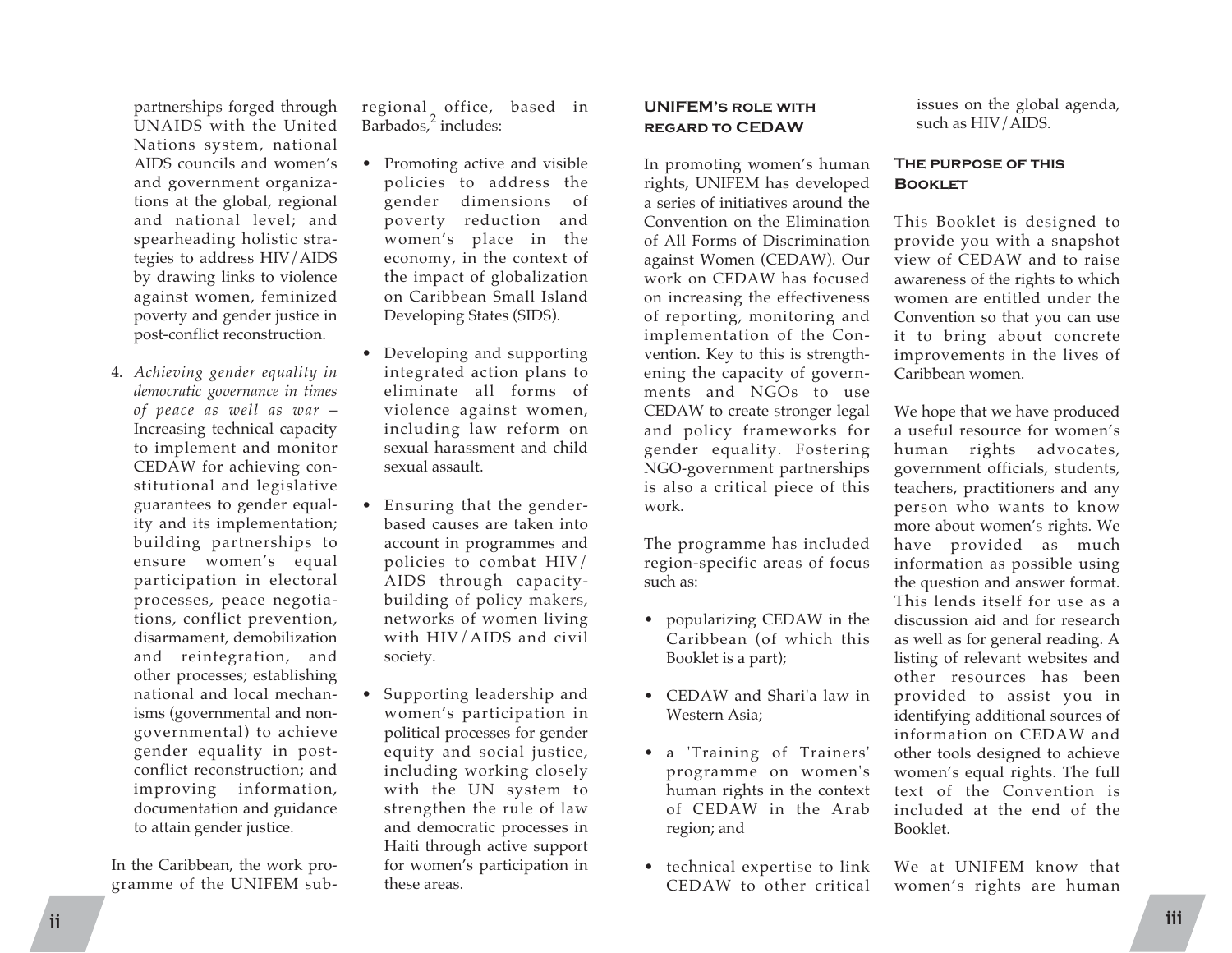rights and that development cannot be fully attained if half of the population continues to be excluded from equal representation and involvement in the political, social and economic spheres of their countries. We encourage you to use this Booklet as a starting point in advocating for women's human rights.

#### **Notes**

1 The other agencies are the Division for the Advancement of Women (DAW), which acts as a focal point for coordination and mainstreaming of gender issues in the UN system; and the International Research and Training Institute for the Advancement of Women (INSTRAW), which works towards gender equality through research, training and information.

2 UNIFEM Caribbean represents the rights of women and women's organizations in the CARICOM countries (Antigua and Barbuda, the Bahamas, Barbados, Belize, Dominica, Grenada, Guyana, Haiti, Jamaica, St. Kitts and Nevis, St. Lucia, St. Vincent and the Grenadines, Suriname and Trinidad and Tobago); the British Overseas Territories (Anguilla, British Virgin Islands, Cayman Islands, Montserrat and Turks and Caicos Islands); the Netherlands Antilles (Curaçao, Saba, St. Maarten and St. Eustatius); Aruba; and Bermuda.



Cathy Jones/CAFRA News

# **1. CEDAW AND INTERNATIONAL HUMAN RIGHTS: AN OVERVIEW**

#### **What is the Convention on the Elimination of All Forms of Discrimination against Women?**

The Convention on the Elimination of All Forms of Discrimination against Women (CEDAW) is an international treaty that is part of the United Nations human rights' system. Sometimes referred to as the Women's Convention or the Women's Bill of Rights, it's a comprehensive international agreement that is intended to improve the status of women.

CEDAW promotes women's equal attainment of economic, social, cultural, civil and political rights. It also establishes rights for women in areas that weren't previously subject to international standards. Moreover, it provides a universal definition of discrimination against women, so that those who would discriminate on the basis of sex can no longer claim that there isn't a clear definition of what this means.

#### **HOW DOES CEDAW DEFINE discrimination?**

Article 1 of CEDAW defines discrimination against women as "any distinction, exclusion or restriction made on the basis of

sex which has the effect or purpose of impairing or nullifying the recognition, enjoyment or exercise by women, irrespective of their marital status, on a basis of equality of men and women, of

*It is fair to say that the Women's Convention is the common offspring of the international human rights movement and the women's movement under the roof of the United Nations.* - Feride Acar, Chairperson of the CEDAW Committee<sup>1</sup>

human rights and fundamental freedoms in the political, economic, social, cultural, civil and any other field".

#### **Why is it important to have a convention like CEDAW?**

CEDAW brings together, in one wide-ranging international human rights treaty, the provisions of other existing UN instruments concerning discrimination on the basis of sex. It then extends them further to create a real tool for the elimination of discrimination against women.

CEDAW also adds some significant new provisions. These include (a) the application of non-discrimination to private as well as public life, (b) its requirement that countries must eliminate traditional and stereotyped ideas of the roles of the sexes, and (c) its specific concern with rural women. In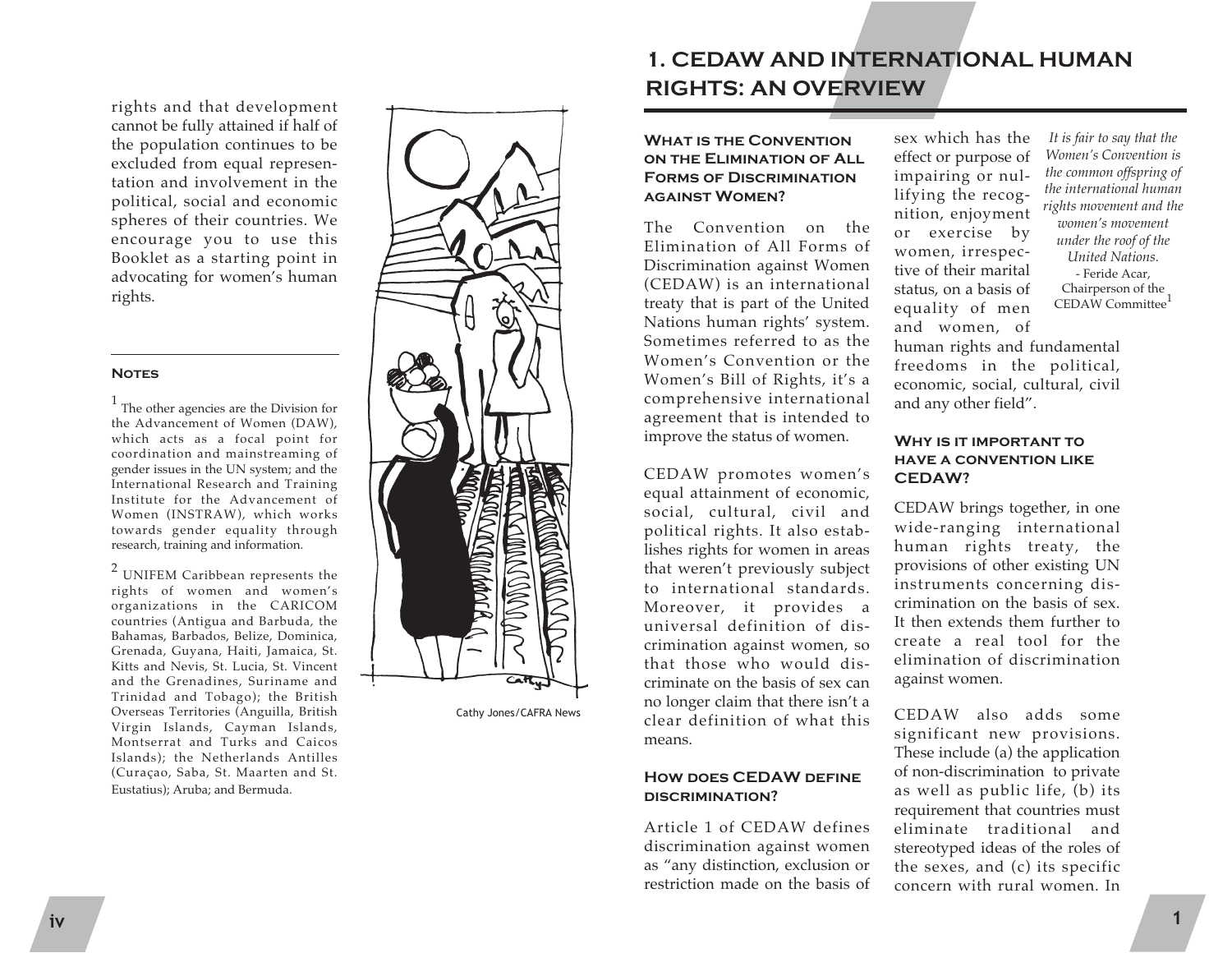#### **Table 1: How CEDAW is structured**

| <b>PARTI</b>                        |
|-------------------------------------|
| Discrimination (article 1)          |
| Policy measures (article 2)         |
| Guarantee of basic human rights and |
| fundamental freedoms (article 3)    |
| Special measures (article 4)        |
| Sex role stereotyping and prejudice |
| (article 5)                         |
| Prostitution (article 6)            |
|                                     |

**PART III** 

Education (article 10) Employment (article 11) Health (article 12) Economic and social benefits (article 13) Rural women (article 14)

#### **PART V**

Committee an the Elimination of Discrimination against Women (article 17) National Reports (article 18) Rules of procedure (article 19) Committee meetings (article 20) Committee reports (article 21) Role of specialized agencies (article 22) **PART II** Political and public life (article 7) Representation (article 8)

Nationality (article 9)

#### **PART IV**  Law (article 15) Marriage and family life (article 16)

**PART VI** 

Effect on other treaties (article 23) Commitment of States parties (article 24) Administration of the Convention (articles 25-30)

addition, it creates a mechanism for monitoring and enforcement (see section 3).

Among the international human rights treaties, the Convention takes an important place by bringing the female half of humanity into the focus of human rights concerns. It isn't only an international bill of rights for women; it's also an agenda for action by countries to guarantee the enjoyment of those rights. Human rights treaties like CEDAW represent acceptance by the international community of certain standards and norms.

#### **What's the difference between a convention and a treaty? What other types of international legal agreements are there?**

Conventions and treaties (and covenants, pacts and protocols) mean much the same thing. Treaties can be bilateral (between two countries) or multilateral (between more than

two countries) and cover a wide range of issues.

One example of a bilateral agreement is the Bilateral Investment Treaty between Barbados and Canada, signed in 1996 to promote and protect investments in the two countries. An example of a multilateral agreement is the Treaty of Chaguaramas, which established the Caribbean Community (CARICOM) in July 1973.

'Convention' is the most common term for human rights instruments and is frequently used for agreements to which a large number of States are parties.<sup>2</sup>

#### **Don't any other international human rights instruments address women's rights?**

There are several other instruments that address specific issues, such as the rights of married women or women's political rights (see Appendix V). However, CEDAW is the only international agreement that focuses on the rights of women in all areas of life and addresses the particular types of discrimination they face (which may be cultural and structural).

At the same time, it's important

## **Box 1: The International Bill of Rights**

The Universal Declaration of Human Rights (UDHR) (1948) sets out a catalogue of fundamental human rights including:

- the right to be free from torture (article 5);
- the right to be free from discrimination (article 7);
- the right to freedom of thought, conscience and religion (article 18);
- the right to work (article 23); and
- the right to education (article 26).

The International Covenant on Civil and Political Rights (ICCPR) (1966) protects rights such as:

- the right to life (article 6);
- the right to liberty and security of person (article 9);
- the right to equality before the law (article 14);
- the right to peaceful assembly and freedom of association (articles 21 and 22);
- the right to political participation (article 25); and
- the right of minorities to protect their language and culture (article 27).

The International Covenant on Economic, Social and Cultural Rights (ICESCR) (1966) covers rights such as:

- the right to work (article 6);
- the right to form trade unions (article 8);
- the right to social security (article 9); and
- the right to an adequate standard of living, including adequate food, nutrition, shelter, clothing, education and health services (article 11).

All three instruments state that everyone is entitled to all the rights without distinction/discrimination of any kind, including race, colour, sex or other status.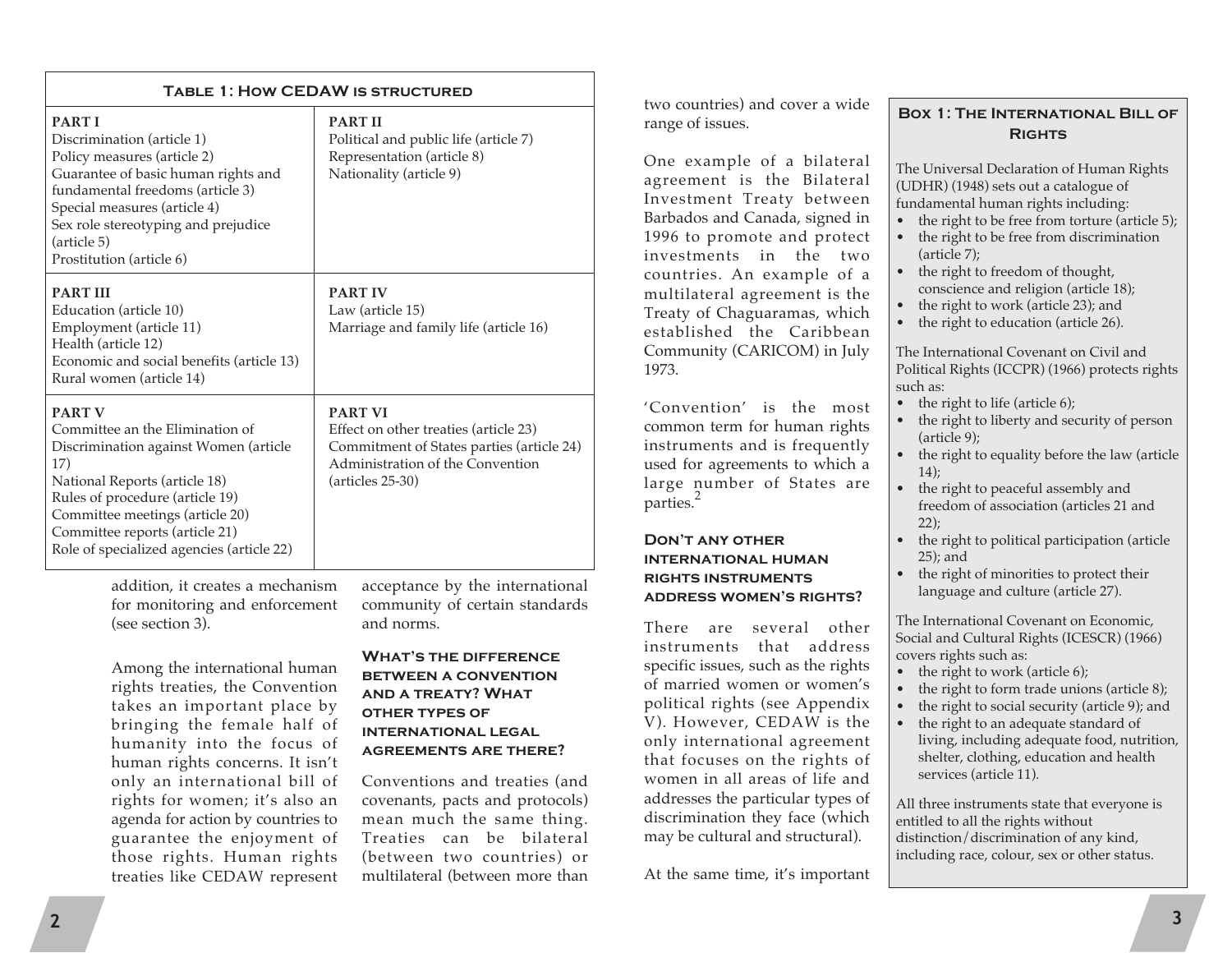to note that the principles of non-discrimination and equality are central to human rights in general. The Universal Declaration of Human Rights (UDHR), the International Covenant on Civil and Political Rights (ICCPR) and the International Covenant on Economic, Social and Cultural Rights (ICESCR) all bar discrimination on the basis of sex. These make up what is known as the International Bill of Rights (see Box 1 on page 3).

The UDHR, adopted by the UN General Assembly on 10 December 1948, is the foundation of all modern human rights instruments and contains a list of civil, cultural, economic, political and social rights. Although the Declaration isn't itself a legally binding treaty, over time it has become almost an extension of the UN Charter, which is binding for all UN member States.



Furthermore, most if not all of the UDHR's provisions have now become customary international Tracey Johnson/CAFRA News  $\,\,$   $\rm{law.} \,\, This$ 

term refers to a general and consistent practice followed by States, deriving from a sense of legal obligation, which is then accepted as the norm or standard all countries should abide by. Many international lawyers argue that this includes such acts as voting for resolutions at the UN and other international gatherings.

Customary law is an important source of international law because it binds all nations, not just those that have ratified (formally approved) a particular treaty. The UDHR is the foundation of the Bills of Rights of many Caribbean countries (see Appendix IV).

#### **What about the Beijing Platform for Action? Doesn't that promote women's rights?**

There is an important distinction between conventions on the one hand and declarations, resolutions and platforms or programmes that emerge from international meetings on the other.

Declarations, platforms, etc. are important in that they reaffirm human rights and establish working frameworks for States to fulfil their treaty obligations. In the Beijing Declaration and Platform for Action from the UN

Fourth World Conference on Women (Beijing, 1995), government delegations made a moral and political commitment to undertake certain activities to improve the status of women. However, this type of agreement isn't legally binding.

Conventions such as CEDAW, on the other hand, are international agreements concluded between countries in writing and governed by international law.

#### **How does international human rights law differ from national law?**

A country's parliament is its main legislative or law-making body. National laws formulated by the government require various majority votes and usually the assent of the Head of State, and are then enforced by the courts and law enforcement officials such as the police.

International laws are clearly not created in the same way (see next question). The enforcement of international law is also very different because there is no international police force and it is States, not individuals, who are parties to the conventions and have to be held accountable. $3$ 

The system therefore relies

### **Box 2: Using International Law at the National Level**<sup>4</sup>

In 1997, a Regional Judicial Colloquium for the Caribbean region was held in Guyana that issued Recommendations and Strategies for Action on the Human Rights of Women and the Girl-Child. The Colloquium recognized "that the fundamental duty of judges to ensure the fair and due administration of justice requires judges to be alert to manifestations of gender discrimination in the law and in the administration of justice, and to take such measures as lie within their power to redress or eliminate any such discrimination". In this regard, it "emphasized the utility of international human rights norms to domestic litigation, noting that in general there was no constitutional or other bar to referring to international human rights treaties". It suggested that, among other uses, these norms might provide a standard to clarify the meaning of constitutional guarantees.

heavily on political pressure, as States generally don't want to be known as human rights abusers. That's why the involvement of NGOs and activists is so important in pushing the human rights agenda forward (see section 3 below on how CEDAW is implemented).

However, judges in countries that have ratified an international convention such as CEDAW have the authority to consider it either as part of law or as an aid to interpreting national law (see Box 2).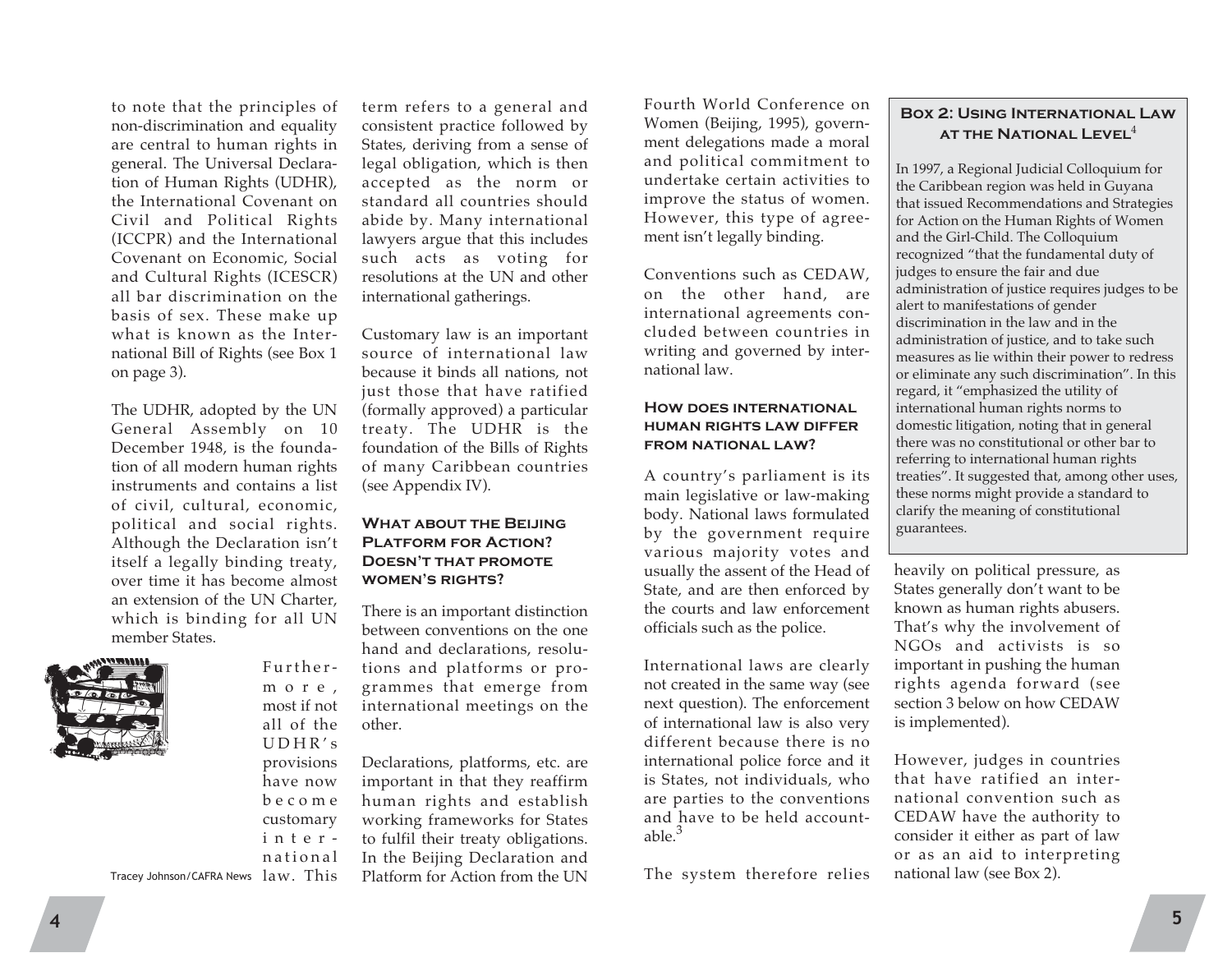#### **Box 3: Women's Activism and the Drafting of CEDAW**

Women around the world have been very active in struggling to get their rights recognized, and the inclusion of these rights in the international human rights framework is "deeply rooted in the story of women's organizing in different regions" (Friedman, 1995). In 1972, the UN Commission on the Status of Women (CSW) began to press for a legally binding global body of law to eliminate discrimination against women. More impetus for a women's convention came out of the first global conference on women, the 1975 International Women's Year Conference in Mexico City. CEDAW's requirement in article 5 that States must eliminate traditional and stereotyped ideas of the roles of the sexes, and its specific concern with rural women in article 14, "clearly reflected the concerns of women in the developing world" and the fact that the CSW at the time had a majority of members from the Global South (Timothy and Freeman, 2000).

#### States.

Each convention needs to be ratified by a certain number of States, specified in its articles, before it enters into force (becomes law).

CEDAW was drafted by the UN Commission on the Status of Women (CSW). The process of compiling the treaty was facilitated by the fact that it was made a priority area on the UN agenda during the UN Decade for Women (1975-1985). CEDAW came into force as an international treaty on 3 September 1981. As of 16 October 2004, it had 179 State parties.

#### **How does a country become a party to an international convention?**

#### **How is an international convention created?**

The majority of human rights conventions come about through negotiations at the UN, often preceded by years of national, regional and international activism around the particular human rights violation or injustice (see Box 3). The convention is drafted by a sub-body and then adopted by the General Assembly. It is then open for signature and ratification by the member Agreeing to an international convention is a legal process that involves a series of steps. Most commonly, a country in favour of a convention signs shortly after it has been adopted by the UN General Assembly. Signing isn't legally binding but creates (a) a presumption that the country will abide by the provisions of the treaty and (b) an obligation not to do anything that would defeat the objectives of the convention or undermine it.

A country then makes a formal agreement to be legally bound by the treaty, normally including some parliamentary process. The instrument of ratification – a formal letter signed by the responsible authority in the country – is deposited with the UN Secretary General by the government (usually the Ministry of Foreign Affairs).

Another way that a State can become a party is through accession. This is essentially just another word for ratification, except that it isn't preceded by any act of signature. Either method is equally binding on the country.

#### **Is my country a party to CEDAW?**

All independent Caribbean countries have committed themselves to implement the Convention (see Table 2).

The situation is somewhat different for the dependent countries or overseas territories. When the United Kingdom signed CEDAW in 1981, the overseas territories weren't included. However, in 1986 CEDAW was extended to these territories. To date, the British Virgin Islands and Turks and Caicos Islands have accepted CEDAW and are covered by the UK ratification. However,

Anguilla, the Cayman Islands and Montserrat haven't accepted CEDAW yet.

The Netherlands signed CEDAW in 1991 and this automatically extended the Convention to the dependent territories of Aruba and the Netherlands Antilles (Curacao, Saba, St. Barts, St. Eustatius and St. Maarten).

#### **Are all the articles in the Convention legally binding on countries THAT RATIFY IT?**

When countries ratify, they can make a reservation to the Convention. This is a statement

| Country             | Year of<br><b>Ratification</b><br>or Accession |
|---------------------|------------------------------------------------|
| Antigua and         |                                                |
| Barbuda             | 1989                                           |
| Bahamas             | 1993                                           |
| Barbados            | 1980                                           |
| Belize              | 1990                                           |
| Dominica            | 1980                                           |
| Grenada             | 1990                                           |
| Guyana              | 1980                                           |
| Haiti               | 1981                                           |
| Iamaica             | 1984                                           |
| St. Kitts and Nevis | 1985                                           |
| St. Lucia           | 1982                                           |
| St. Vincent and the |                                                |
| Grenadines          | 1981                                           |
| Suriname            | 1993                                           |

**Table 2: Caribbean countries**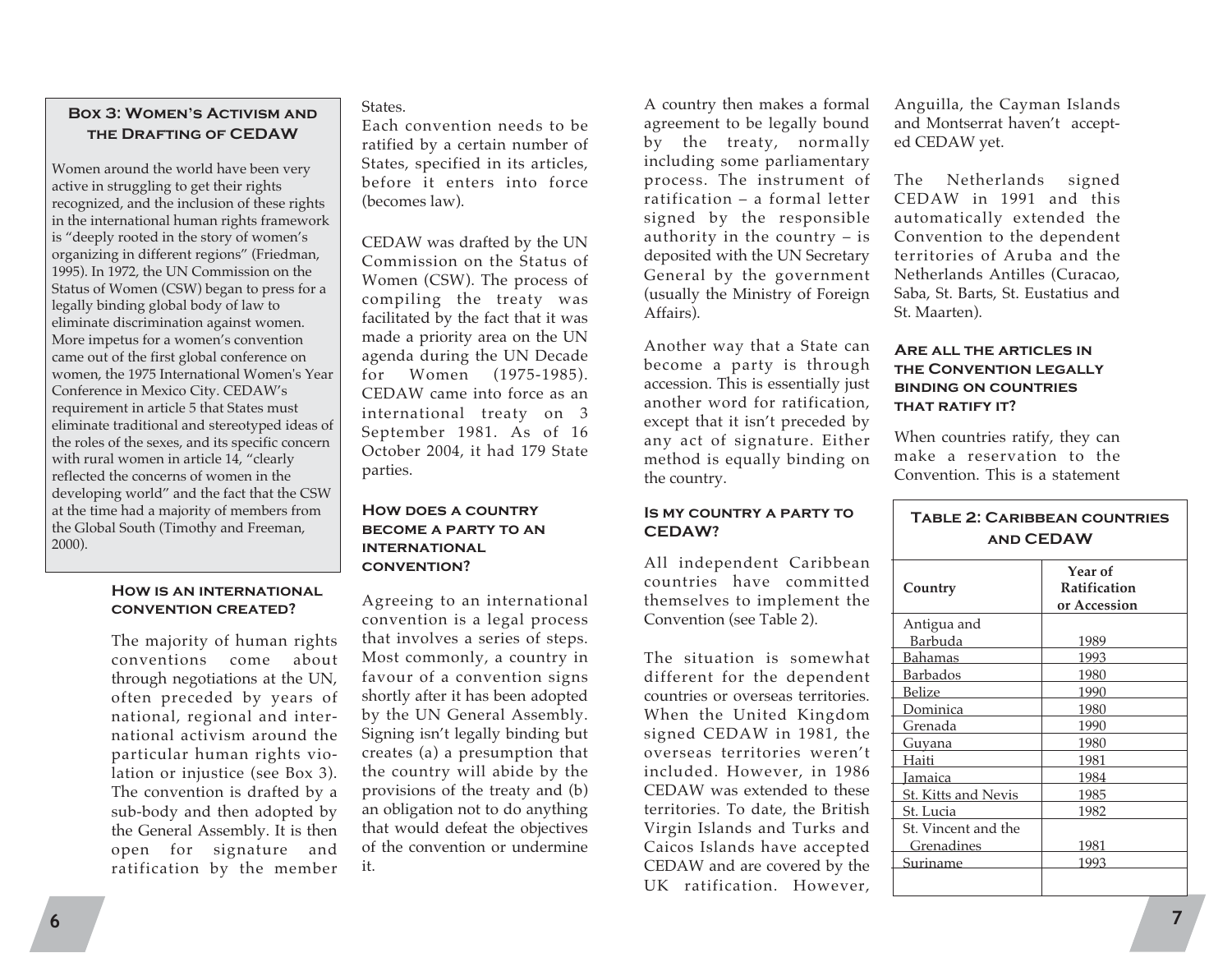# **2. WOMEN'S RIGHTS UNDER CEDAW**

that modifies or limits the effect of one or more of its provisions. For example, Jamaica initially made a reservation to article 9 because it conflicted with national law. This article deals with granting equal rights to men and women to acquire, change, retain and give nationality to their children. However, after the country's laws were amended, the reservation was withdrawn. Several Caribbean countries



article 29 relating to the settlement

Despite the fact that CEDAW is one of the most widely ratified conventions, many countries have made reservations to dif-Sojourner Sisters Inc.

ferent articles. It

has been argued that some of these, particularly those that indicate the State's intention not to be bound by provisions that conflict with religious or domestic law, undermine commitment to the Convention and its full implementation.

The Vienna Programme of Action from the 1993 World Conference on Human Rights urged States to withdraw reservations that are contrary to

the Convention's objectives and purpose or are otherwise incompatible with international treaty law.

To find out what types of reservations countries have made, go to www.un.org/ womenwatch/ daw/cedaw/ reservations-country.htm. For Caribbean countries, see Appendix II).

#### **What's the relevance of CEDAW in countries that haven't ratified it?**

The Convention isn't formally binding on a country that hasn't ratified it. However, the principle of non-discrimination has an effect on all countries as part of international customary law (see above).

#### **Notes**

<sup>1</sup> Written statement submitted to the 47th session of the Commission on the Status of Women, New York, 3-14 March 2003.

 $2A$  State is simply a technical term for a country and is used to refer to the members of the United Nations. States are the 'parties' that take part in international law.

3 However, the International Criminal Court, established in 2002, is intended to punish the individual perpetrators of the worst human rights abuses.

4 Source: Adams and Byrnes (eds.), 1999.

#### **What are women's rights?**

Women's rights are human rights and establish the same social, economic, cultural, civil and political status for women as for men. They guarantee that women won't face discrimination on the basis of their sex.

#### **How does CEDAW protect women's human rights?**

CEDAW gives legitimacy or a legal basis to women's human rights claims and promotes women's equality in all areas of life. It obliges States to introduce legal and policy changes to end discrimination against women. Equality rights must be both *de jure* (as a matter of law) and *de facto* (as a matter of fact, i.e. in reality). The Convention creates a monitoring (and more recently a complaint mechanism) to ensure implementation (see sections 3 and 4).

#### **What kinds of rights are covered by CEDAW?**

CEDAW deals with the civil rights and the legal status of women in great detail. But, unlike other human rights treaties, the Convention is also concerned with human reproduction as well as with the impact of cultural factors on gender relations. It applies to

private as well as public life and requires that States eliminate traditional and stereotyped ideas of the roles of the sexes (article 5).

#### **WHAT DOES CEDAW say about the civil rights and legal status of women?**

CEDAW guarantees women's right to vote, to hold public office and to exercise public functions. This includes equal rights for women to represent their coun-tries at the international level (articles 7 and 8).

It says that, in civil

matters, States parties are to ensure that women have a legal capacity identical to that of men and the same opportunities to exercise that capacity. They are to give women equal rights to conclude contracts and to administer property, and women are to be treated equally in all stages of court procedures (article 15).

#### **What does CEDAW say about the reproductive rights of women?**

*contract that they're making with the women in the country … [I]t gives you that tool, that leverage to say OK, this is the normative context within which women's status has to be dealt with – and it is a human rights document, so automatically you are in the basket of human rights.* – Roberta Clarke, Regional Programme Director, UNIFEM Caribbean<sup>1</sup>

*Once your government has signed (CEDAW], it is a social*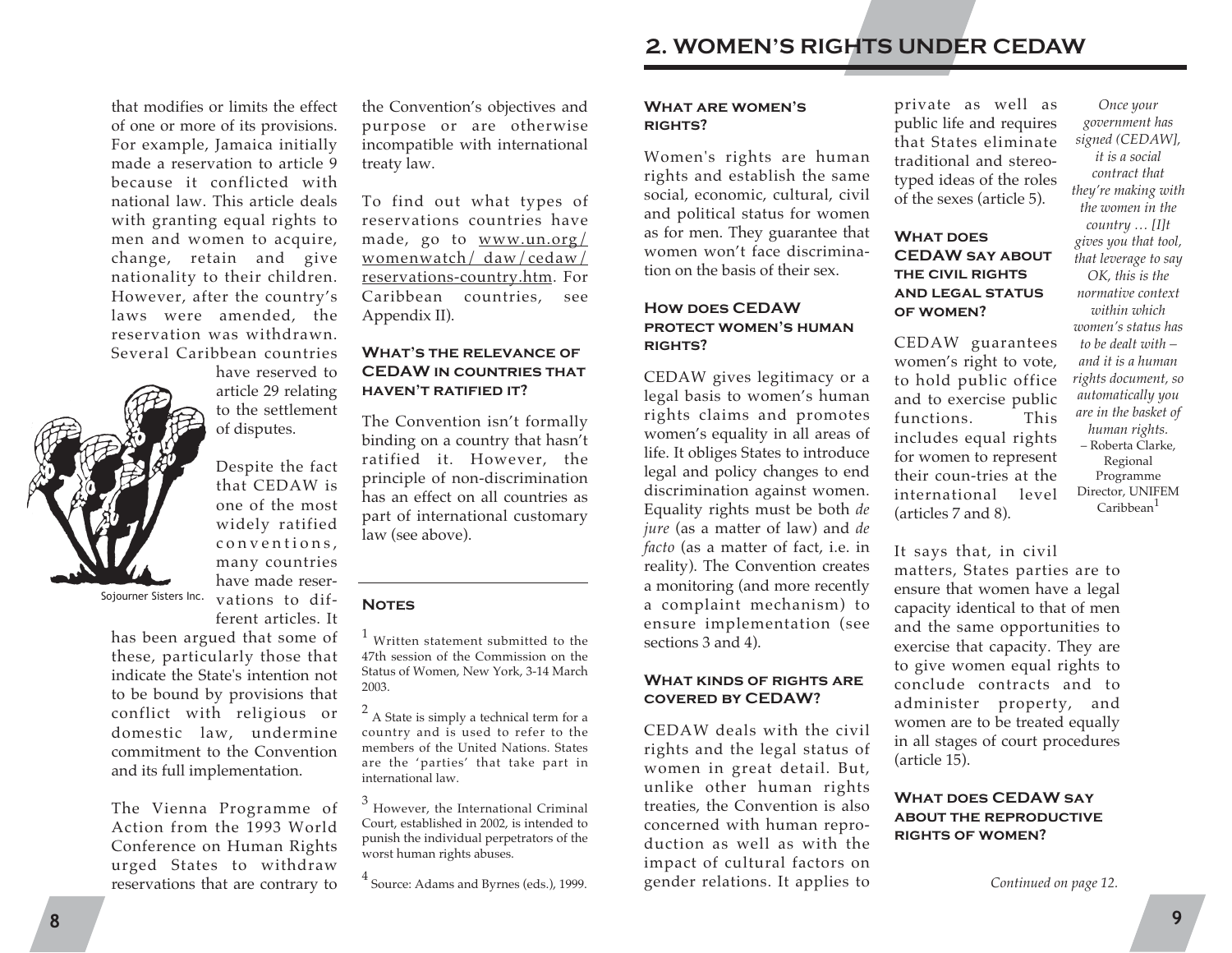#### **BOX 4: CEDAW AT A GLANCE<sup>2</sup>**

#### **Article 1: Definition of Discrimination**

Discrimination against women is: "any distinction, exclusion or restriction made on the basis of sex which has the effect or purpose of impairing or nullifying the recognition, enjoyment or exercise by women…of human rights and fundamental freedoms".

#### **Article 2: Policy Measures to be Taken**

Governments condemn discrimination against women in all its forms and will work to end it. This includes abolishing all existing laws, customs and regulations that are discriminatory.

#### **Article 3: Guarantee of Basic Human Rights**

Governments will take all appropriate actions to ensure the advancement of women and to protect their rights on a basis of equality with men.

#### **Article 4: Temporary Special Measures**

Governments may institute affirmative action programmes to ensure women's advancement. This will not be considered discriminatory.

#### **Article 5: Sex Roles and Stereotyping**

Governments will strive to eliminate cultural and traditional practices that perpetuate discrimination and gender stereotyping of women.

#### **Article 6: Trafficking and Prostitution**

Governments will work to eliminate trafficking in women and the exploitation of the prostitution of women.

#### **Article 7: Political and Public Life**

Governments will work to eliminate discrimination against women in political and public life and will ensure women the right to vote, hold office and actively participate in political parties, lobby groups and NGOs.

#### **Article 8: Participation at the International Level**

Governments will take action to ensure women the opportunity to represent their government at the international level and participate in international organizations.

#### **Article 9: Nationality**

Governments will grant women equal rights to change or retain their nationality and that of their children.

#### **Article 10: Equal Rights in Education**

Governments will act to eliminate discrimination against women in education. This includes giving women and men equal access to education and vocational guidance; the same curricula, examinations, standards for teaching and equipment; and equal access to scholarships and grants.

#### **Article 11: Employment**

Governments will eliminate discrimination against women in the workplace. Women will have the same employment rights as men as well as maternity leave and special protection against harmful work during pregnancy.

#### **Article 12: Health Care and Family Planning**

Governments will eliminate discrimination against women in health care and provide them with equal access to health-care services, including family planning.

#### **Article 13: Economic Life, Sport and Culture**

Governments will act to eliminate discrimination against women in the economic and social arenas. Women will have equal access to family benefits, loans and credit, and an equal right to participate in recreational activities, sports and cultural life.

#### **Article 14: Rural Women**

Governments will ensure that the particular needs of rural women are met in relation to access to services, training and employment opportunities and social equity schemes, and act to eliminate discrimination against them.

#### **Article 15: Equality Before the Law**

Governments will give women equality with men before the law, including rights to enter contracts, administer property, appear in court or before tribunals, and to choose residence and domicile.

#### **Article 16: Marriage and the Law**

Governments will ensure that women and men have equal rights to choose a spouse and to marry; the same rights and responsibilities within marriage and on divorce; and equal rights in all matters relating to the birth, adoption and raising of children.

#### **Articles 17-22:**

Detail the establishment and function of the Committee on the Elimination of Discrimination against Women.

#### **Articles 23-30:** Detail the administration of the Convention.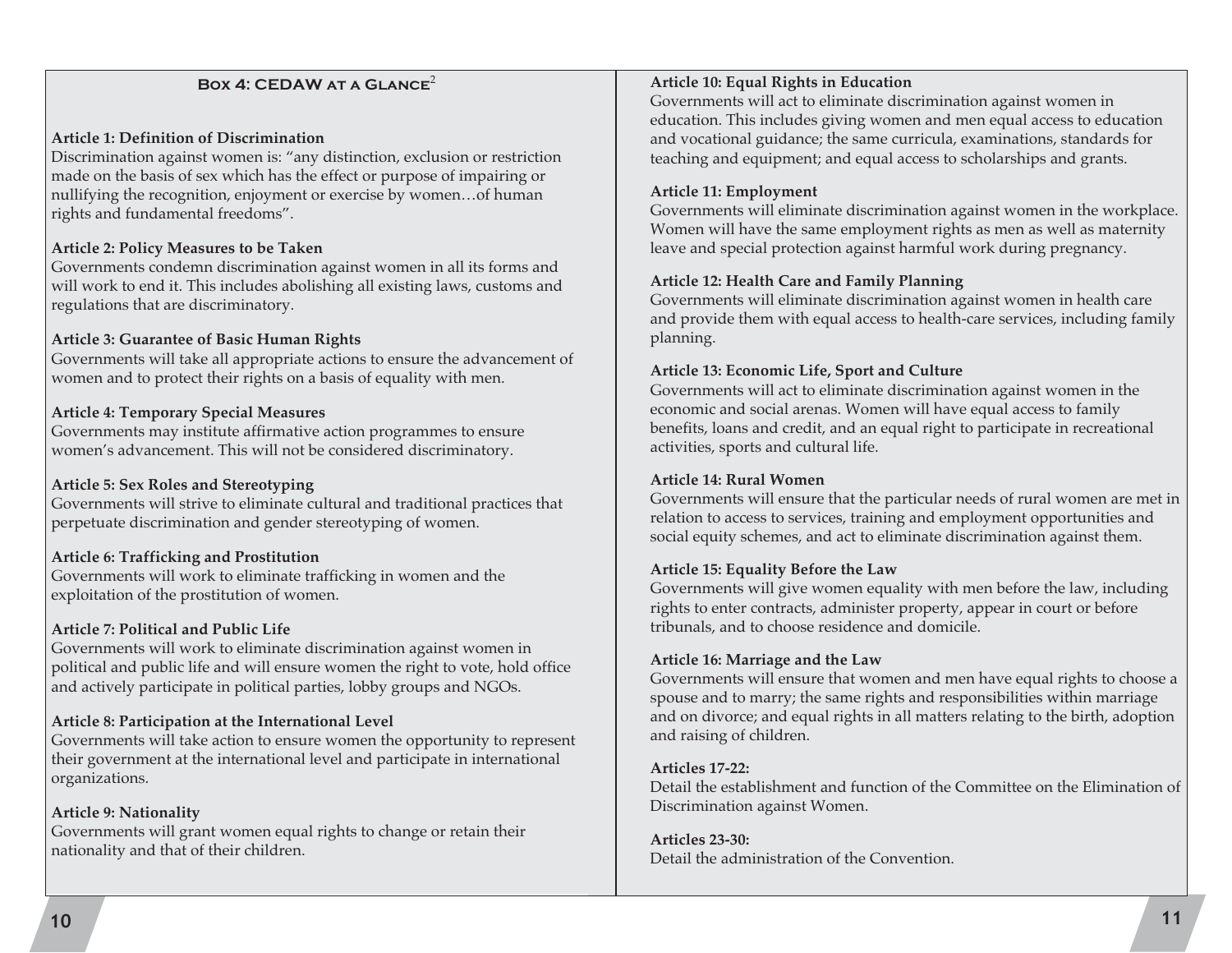

Provisions for maternity protection and child care are

proclaimed as essential rights. They are found in all areas of the Convention, whether dealing with employment, marriage and family relations, health care or education.

CEDAW is the only human rights treaty to mention family planning. States parties are obliged to provide advice on family planning in the education process and to develop family codes that guarantee women's rights (a) to decide freely and responsibly on the number and spacing of their children and (b) to have access to the information, education and means to enable them to exercise

#### these rights (article 16). **Does CEDAW say anything about childrearing responsibilities?**

CEDAW recognizes that maternity is a social function, demanding that both sexes fully share the responsibility of childrearing. Family education should highlight the need for both the father and the mother to participate actively in the upbringing and development of their children (article 5b).

#### **Does CEDAW address the schooling of pregnant adolescents and young mothers?**

Under CEDAW, States commit themselves to promoting the reduction of female student drop-out rates and the organization of programmes for girls and women who have left school prematurely. The Convention states that women and girls should have equal access with men and boys to educational opportunities (article 10). This has implications for the rights of girls to continue their education if they have to leave school because of pregnancy.

#### **What does CEDAW say about the impact of cultural factors?**

Cultural patterns that define the public realm as a man's world

and the domestic sphere as women's domain are targeted in the Convention. It calls on States to take measures to eliminate customary practices based on the idea that one sex is superior to the other. Its provisions affirm the equal responsibilities of both sexes in family life and their equal rights with regard to education and employment. For example, CEDAW calls for the revision of textbooks, school programmes and teaching methods in order to eliminate stereotyped concepts about the roles of women and men.

#### **I don't see anything in the Convention about violence against women. Doesn't CEDAW cover this?**

The Convention doesn't contain any provisions on violence against women except for that on trafficking of women for prostitution (article 6). However, General Recommendation 19 – formulated by the CEDAW Committee in 1992 – deals extensively with this issue. Each article of the Convention is analysed in terms of violence, and the overall thrust of the Recommendation is that 'discrimination' for the purposes of the Convention also includes violence against women.

In particular, the Recommenda-

tion identifies domestic violence, rape, trafficking for prostitution, certain traditional practices and sexual harassment as discrimination covered by the Convention.

#### **Does CEDAW say anything about the rights of women with HIV/AIDS?**

While CEDAW was created before the AIDS crisis, it specifically prohibits discrimination against women in relation to access to health-care services (article 12). Under General Recommendation 15, States are obligated (a) to give special attention to the rights and needs of women and children with HIV/AIDS in programmes to combat the epidemic and (b) to avoid discrimination against



Sharon Chachko, *Say No to Sexual Violence*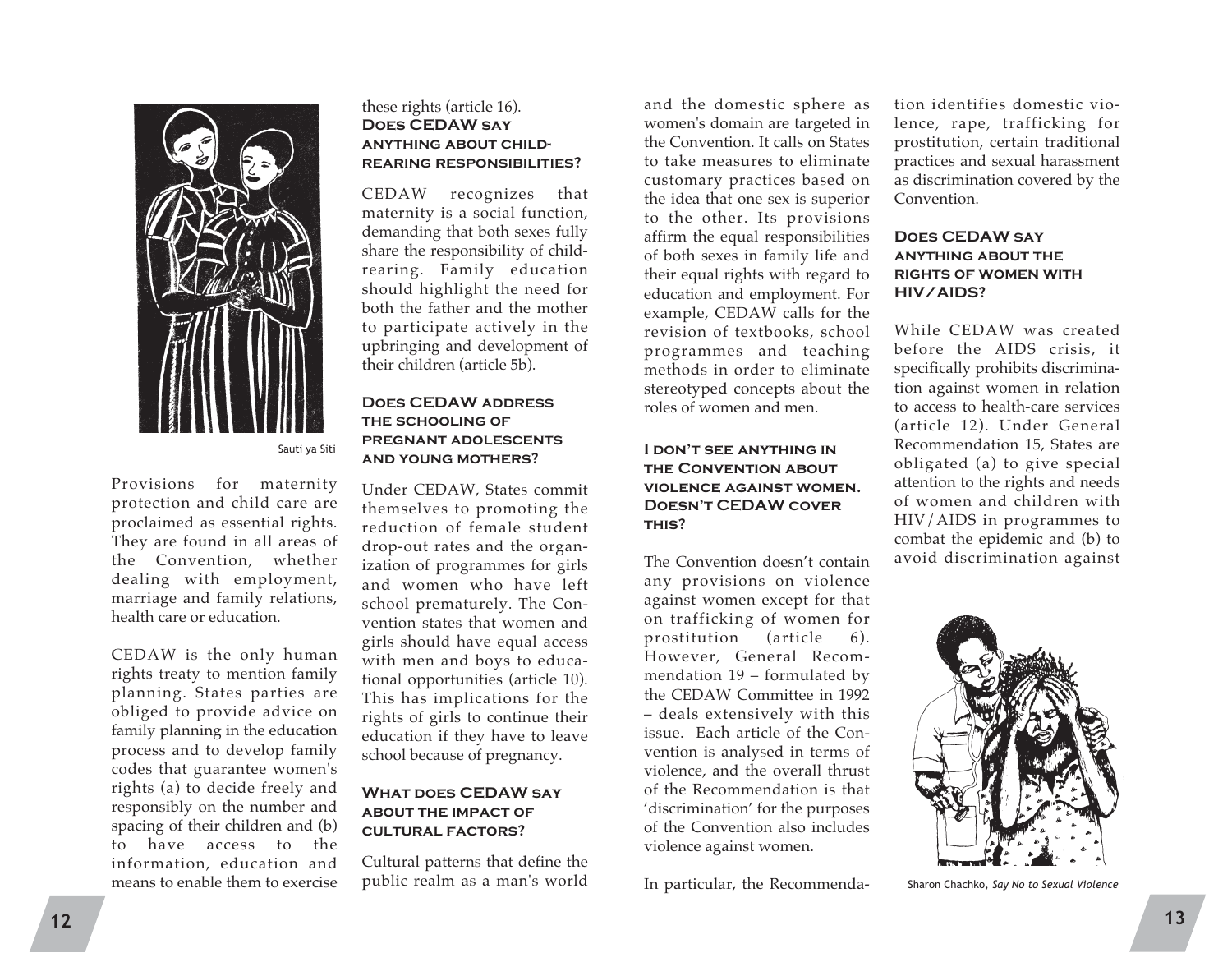

mittee with information on disabled women. This should cover measures taken to deal with women's disability – including special measures to ensure that they have equal access to education and employment, health services and social security, and to ensure that they can participate in all areas of social and cultural life.

Anne S. Walker/IWTC

women in national strategies for the prevention and control of AIDS.

#### **What about the rights of disabled women?**

Under General Recommendation 18, States parties are to provide the CEDAW Com-

#### **Notes**

1 Interviewed on 22 October 1993 by Elisabeth Friedman, cited in Friedman, 1995.

2 Adapted from *The Tribune* #58: Women Moving Human Rights Centre Stage (International Women's Tribune Centre, New York, 1999: 14-15). The full text of

# **3. HOW CEDAW IS MONITORED**

#### **WHEN STATES RATIFY CEDAW, what does that commit them to?**

In ratifying CEDAW, States commit themselves to undertake "…all appropriate measures, including legislation, to ensure the full development and advancement of women, for the purpose of guaranteeing them the exercise and enjoyment of human rights and fundamental freedoms on a basis of equality with men".

#### **How is the implementation of CEDAW monitored?**

States have to report regularly to the Committee on the Elimination of Discrimination against Women on their progress towards meeting the standards set by the Convention.

The Committee, established in 1982, monitors the national measures taken by States to comply with CEDAW and reviews their performance in implementing the Convention.

#### **Who sits on the CEDAW** COMMITTEE?

The Committee is made up of 23 independent experts. They are nominated by their governments (which have ratified the Convention) and then elected by secret ballot. Their terms last

four years, with only half of the Committee members replaced each time elections take place. They are representatives of the geographical regions of the world.

#### **Are there representatives from the Caribbean on the Committee?**

*the Elimination of Discrimination against Women was established "to bridge the gap between ratification and implementation".* – Angela King, then

*The Committee on*

Assistant Secretary-General and Special Advisor to the UN Secretary-General on Gender<sup>1</sup>

To date, there have been three Caribbean representatives on the Committee: Norma Monica Forde, Barbados (1987-1994); Justice Desirée Patricia Bernard, Guyana (1982-1992 and 1995- 1998); and Rosalyn Hazelle, St. Kitts and Nevis (1999-2002). Glenda P. Simms (Jamaica) will begin a four-year term on 1 January 2005.

#### **What does the CEDAW Committee do?**

The CEDAW Committee studies the National Reports that are submitted by governments. It meets at UN Headquarters twice a year in January and June for three-week sessions. Eight countries from the various world regions are usually scheduled at each session.

The Committee holds a "constructive dialogue" on the reports with government rep-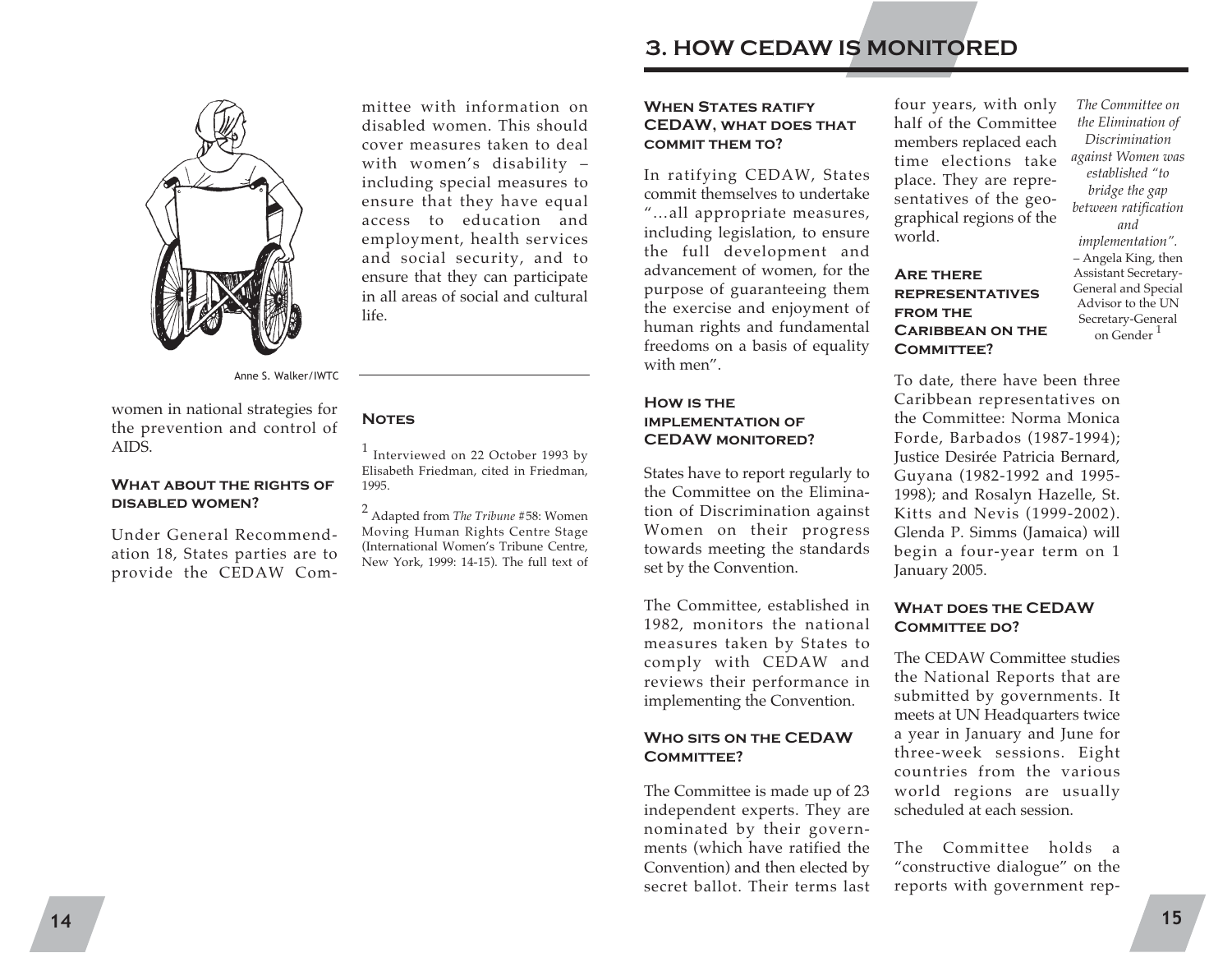

resentatives and explores with them areas for further action. It then formulates concluding comments that (a) outline positive aspects, (b) indicate principal subjects of concern (factors and difficulties affecting the implementation of CEDAW) and (c) make recommendations on how the Con-vention could be further implemented.

#### **What exactly is a National Report? What kind of information will I find in one?**

A National Report is a report prepared by the government of a country, usually through its Department of Women's/ Gender Affairs or in collaboration with NGOs. It is intended to show the legislative, judicial, administrative or other measures adopted to implement CEDAW and the national

actions taken to improve the situation of women.

Under the provisions of CEDAW, States have to prepare and submit a National Report one year after they have ratified the Convention. After that, reports are to be submitted every four years or when the CEDAW Committee requests them.

According to the guidelines, the initial report should be a detailed and comprehensive description of the position of women in the country at the time of submission. This provides a baseline against which later progress can be measured.

The second and subsequent National Reports are intended to update the previous report(s). They should detail significant developments that have occurred over the last four years, note key trends and identify obstacles to the full achievement of the Convention.

National Reports (a) show how the Convention's provisions are reflected in the economic, political and social realities of a country and the general conditions existing in countries; (b) provide sex-disaggregated data; (c) reveal obstacles to compliance; and (d) provide

other information on types and frequencies of non-compliance with the principle of equal rights.

#### **Has my country submitted a National Report?**

As of 2004, nine independent

Caribbean countries have submitted National Reports to be reviewed by the CEDAW Committee (see Table 3). The United Kingdom has submitted reports including information on the two British Overseas Territories in the region: the British Virgin Islands and the Turks and Caicos Islands. The Netherlands has submitted reports including information on the Netherlands Antilles.

#### **How can I get a copy of my country's National Report**

If you have access to the Internet, the reports are posted at www.un.org/ womenwatch/ daw/ cedaw/reports.htm. If not, contact your country's Department of Women's/Gender Affairs or Women's Desk.

#### **Can I make my own report to the CEDAW Committee if I don't agree with what my country's National Report says?**

Yes. Your organization can make its opinion known to the Committee through what is known as a 'shadow' report.

#### **Table 3: States' Reports to the CEDAW Committee (examined)**2

| Country         | <b>Latest Report</b> | <b>When Submitted</b> |
|-----------------|----------------------|-----------------------|
| Antigua and     | Combined initial.    | 17th Session          |
| Barbuda         | second and third     | (1997)                |
|                 | periodic reports     |                       |
| <b>Barbados</b> | Fourth periodic      | Exceptional           |
|                 | report               | Session (2002)        |
| Belize          | Combined initial     | 21st Session          |
|                 | and second           | (1999)                |
|                 | periodic reports     |                       |
| Guyana          | Second periodic      | 25th Session          |
|                 | report (combined     | (2001)                |
|                 | third-sixth          |                       |
|                 | periodic reports,    |                       |
|                 | not examined)        |                       |
| Jamaica         | Combined             | 24th Session          |
|                 | second, third and    | (2001)                |
|                 | fourth periodic      |                       |
|                 | reports              |                       |
| St. Kitts and   | Combined initial,    | 27th Session          |
| <b>Nevis</b>    | second, third and    | (2002)                |
|                 | fourth periodic      |                       |
|                 | reports              |                       |
| St. Vincent and | Combined initial,    | 16th Session          |
| the Grenadines  | second and third     | (1997)                |
|                 | periodic reports     |                       |
|                 | (Add.1)              |                       |
| Suriname        | Combined initial     | 27th Session          |
|                 | and second           | (2002)                |
|                 | periodic reports     |                       |
| Trinidad and    | Combined initial,    | 26th Session          |
| Tobago          | second and third     | (2002)                |
|                 | periodic reports     |                       |
|                 |                      |                       |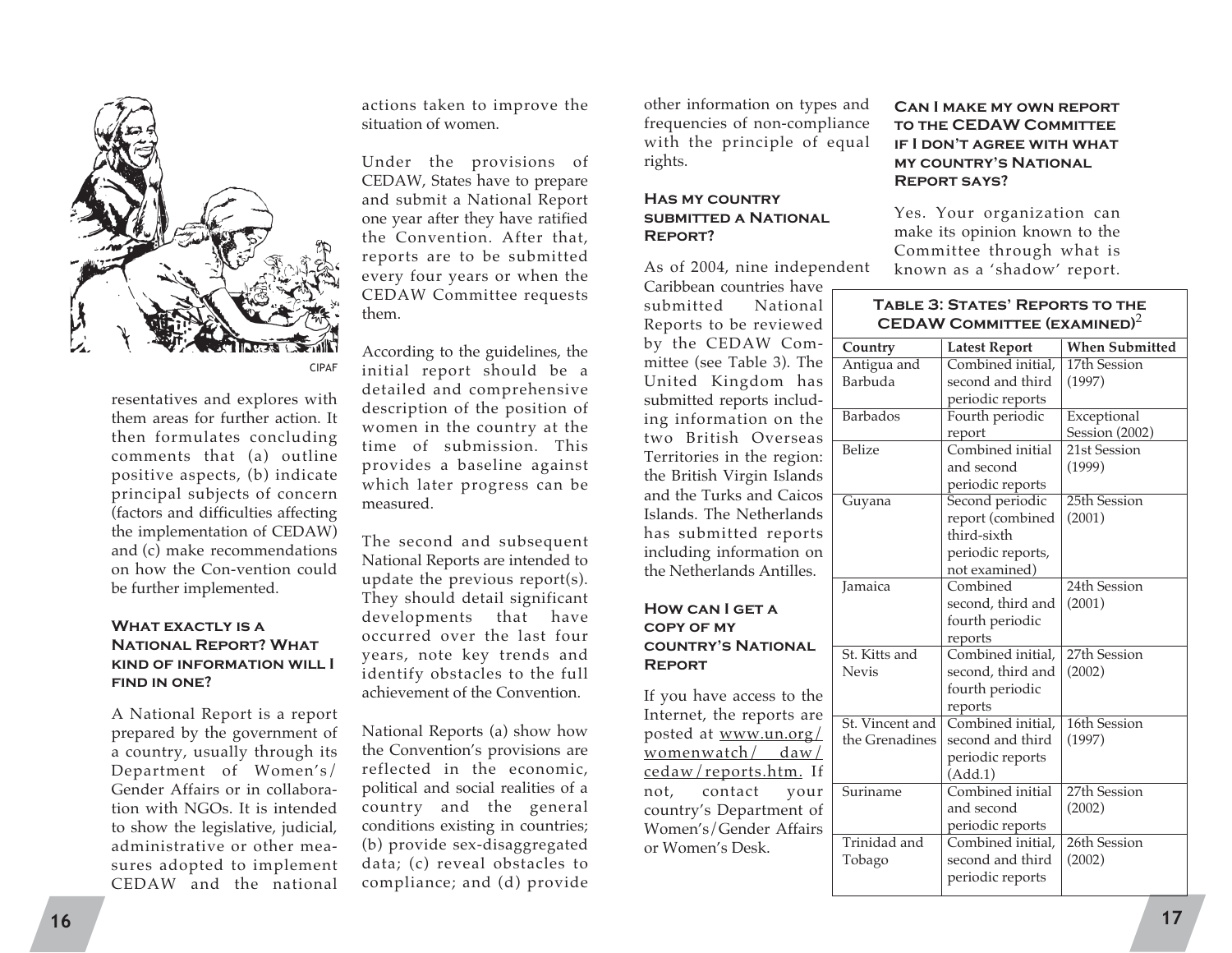This report, written by national NGOs, can be used to highlight disagreements with information contained in the National Report or to provide additional information or data. For example, women's groups working on the issue of violence against women may have statistics on rape that they have been collecting for years while the government may not yet have begun to do this.

Shadow reports have become increasingly useful to the CEDAW Committee as alternative sources of information on reporting countries. The infor-



governments, not surprisingly, are rarely self-critical. They may omit or gloss over laws that are discriminatory or obstacles to women's rights. Shadow reports can help Committee members in formulating questions on issues that the government has omitted to mention or wishes to avoid.

mation they provide is important because also use NGO information, in combination with government responses to its questions, when preparing its concluding comments. In addition to reading the shadow reports, the Committee has adopted the practice of holding informal meetings during its sessions in order to hear country-specific information directly from NGOs.

International NGOs, such as the Center for Reproductive Law and Policy (CRLP), have also collaborated with national NGOs on shadow reports that are issue-specific. CRLP representatives and, where possible, representatives from collaborating NGOs have then discussed with the Committee particular issues and shortfalls in the protection and promotion of reproductive rights. The International Women's Rights Action Watch (IWRAW) Asia-Pacific is the leading NGO in providing training to Southbased NGOs on how to have an input into the reporting process (see section 6).

#### **What else can NGOs do to encourage implementation?**

NGOs can press to be involved in the preparation of the National Report itself, as recommended by the CEDAW

The Committee may

Dis Ah Hard Wuk/WICA Project, St. Vincent and the Grenadines Committee. However, National Reports are only submitted every four years (at best), and so the on-going role of NGOs is to continue monitoring their government's activities in the meantime.

Many NGOs have found that their government isn't actually hostile to the Convention but does not know how to go about implementing it. Officials may need training, some of which NGOs have been able to supply. NGOs can also sometimes provide a solution to problems that the government has said it can't solve because it would be too expensive. In India, for example, they came up with a simple way to register births.

NGOs can use the concluding comments as a lobbying tool to encourage governments to take action along the lines recommended by the Committee and institute positive legal and policy reform at the national level. Many Caribbean countries have embarked on a process of constitutional reform, in part because most of the independence constitutions were created with little or no input from the people of the countries concerned. This offers an important opportunity for lobbying for stronger protection of women's human rights (see Box 7 in section 6).



Sigrid Blohm/Voices Rising

#### **What happens if a country doesn't live up to its commitments under the Convention?**

No penalties or sanctions are given to governments that have ratified or acceded to CEDAW but aren't fulfilling their obligations under the Convention. However, while governments run the gamut from obstructive to embracing of women's rights, no State is immune to public criticism. This is one reason why the work of NGOs is so important.

#### **Notes**

1 Statement on the Eighteenth Session of the Committee on the Elimination of Discrimination Against Women, 6 April 1998.

2 As of 13 May 2004.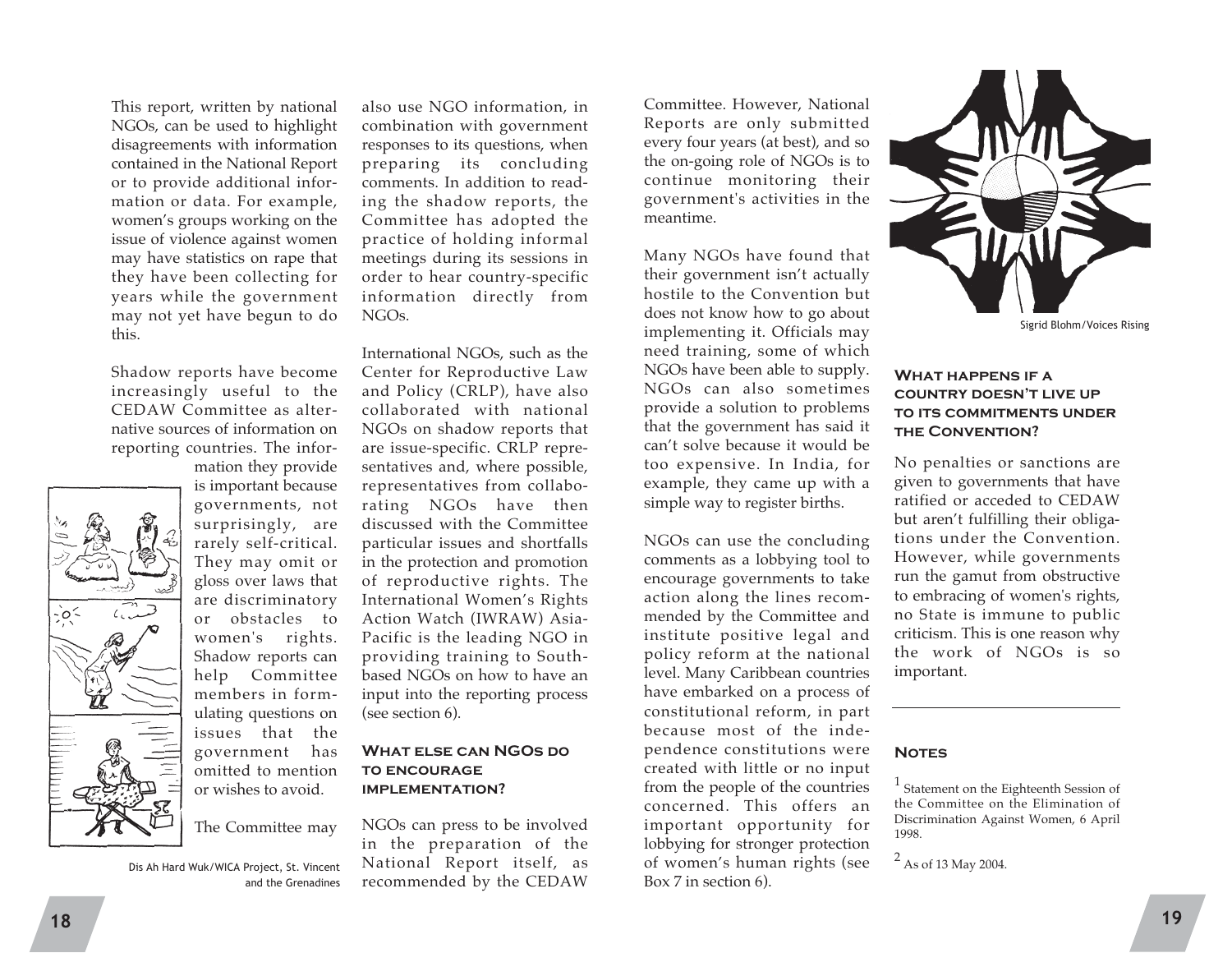| TABLE 4: UN HUMAN RIGHTS CONVENTIONS, PROTOCOLS<br><b>AND TREATY BODIES</b>                                                                                                                                                                     |                                                                     |  |  |
|-------------------------------------------------------------------------------------------------------------------------------------------------------------------------------------------------------------------------------------------------|---------------------------------------------------------------------|--|--|
| Convention (and date of<br>entering into force)                                                                                                                                                                                                 | <b>Treaty Monitoring Body</b>                                       |  |  |
| <b>International Covenant on</b><br>Economic, Social and Cultural<br>Rights (ICESCR) (1976)                                                                                                                                                     | Committee on Economic,<br>Social and Cultural Rights                |  |  |
| International Covenant on Civil<br>and Political Rights (ICCPR)<br>(1976)<br>• Optional Protocol to the ICCPR<br>(1976)<br>• Second Optional Protocol<br>Aiming at the Abolition of the<br>Death Penalty (1991)                                 | Committee on Human Rights                                           |  |  |
| International Convention on the<br>Elimination of All Forms of<br>Racial Discrimination (CARD)<br>(1969)                                                                                                                                        | Committee for the Elimination<br>of Racial Discrimination           |  |  |
| Convention on the Elimination of<br>All Forms of Discrimination<br>against Women (CEDAW) (1981)<br>· Optional Protocol to CEDAW<br>(2000)                                                                                                       | Committee for the Elimination<br>of Discrimination against<br>Women |  |  |
| Convention Against Torture and<br>Other Cruel, Inhuman or<br>Degrading Treatment or<br>Punishment (CAT) (1987)                                                                                                                                  | Committee Against Torture                                           |  |  |
| Convention on the Rights of the<br>Child (CRC) (1990)<br>• Optional Protocol on the<br>involvement of children in armed<br>conflict (2002)<br>•Optional Protocol on the sale<br>of children, child prostitution and<br>child pornography (2002) | Committee on the Rights of the<br>Child                             |  |  |

# **4. THE OPTIONAL PROTOCOL TO CEDAW: A NEW MECHANISM FOR ENFORCEMENT**

#### **What is an optional protocol?**

An optional protocol is a legal mechanism related to an existing convention or covenant. It either provides additional procedures with regard to the treaty or addresses an area related to the treaty.

Optional protocols to human rights treaties are treaties in their own right, and States parties to the original treaty have to ratify or accede to them separately.

#### **What is the Optional Protocol to CEDAW for?**

The Optional Protocol to CEDAW creates a new mechanism for enforcement of the Convention. It allows individual women or groups of women to submit claims of violations of their rights directly to the CEDAW Committee. NGOs and other groups can represent individuals with the consent of the individuals, although in certain instances the Committee can decide that such consent isn't necessary.

A number of criteria have to be met before claims can be submitted, including the exhaustion of domestic reme-

dies (i.e. using all the procedures available at the national level to seek protection or justice, such as taking a case to court or making a complaint to the police). The Optional Protocol also gives the Committee powers of inquiry into situations of grave or systematic violations of women's rights. These inquiries can only be carried out in countries that are States parties, and there is also an 'opt-out clause' in the Protocol that allows countries to ratify it without committing themselves to the inquiry procedure. *Women's groups and human rights should continue to be involved in the process of making meaningful tool for access to justice.*

*organizations*

*the Optional Protocol to CEDAW a*

*women seeking*

– International Women's Rights Action Watch (IWRAW) Asia Pacific website

**Do other human rights instruments have optional protocols?**

A number of other human rights instruments have optional protocols (see Table 4). For example, the first Optional Protocol to the ICCPR is similar to the Optional Protocol to CEDAW in that it allows individuals who (a) are from countries that are party to the convention and the protocol, (b) claim their rights under the convention have been violated and (c) have exhausted all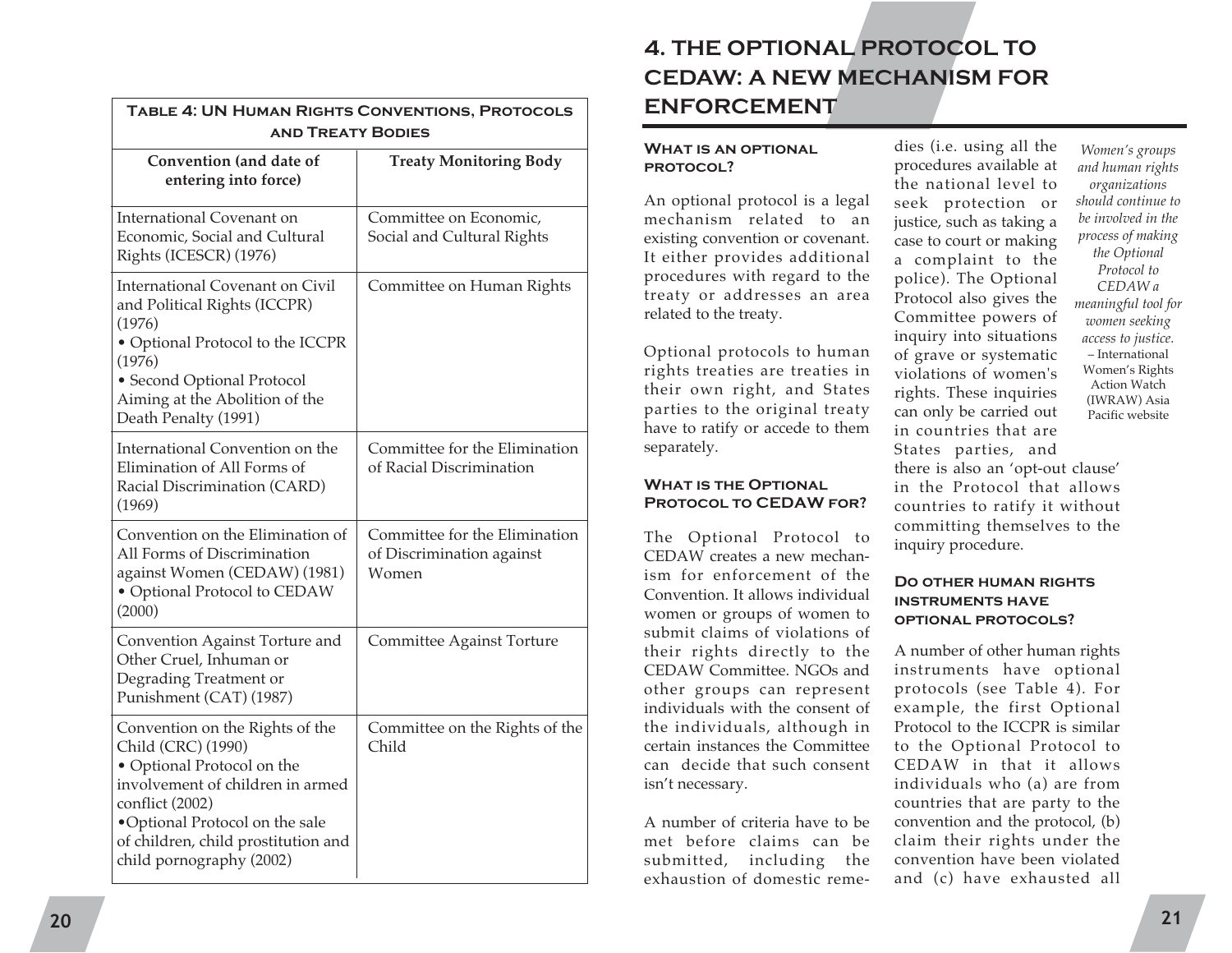domestic remedies, to submit written communications to the treaty body (in this case, the UN Committee on Human Rights).

The Convention on the Right of the Child has two optional protocols that deal with specific issues: one on the involvement of children in armed conflict and the other on the sale of children, child prostitution and child pornography.



#### **Is my country a party to CEDAW's Optional** PROTOCOL?

The Optional Protocol, which entered into force in December 2000, had 68 States parties as of 5 November 2004. Of these countries, only one (Belize) is among the 25 Caribbean countries covered by UNIFEM Caribbean. Therefore, women in the other countries of the region can't use the provisions of the Optional Protocol yet.

#### **How can I get my government to ratify the Protocol?**

Lobbying for ratification of the Optional Protocol is an important activity for NGOs in the region. In June 2002, IWRAW Asia Pacific launched a global campaign called 'Our Rights Are Not Optional!'. The campaign seeks to develop strategies that will encourage States parties to ratify the Optional Protocol, particularly those that have already ratified CEDAW. It also seeks to promote and build the capacity of women's groups to effectively use and access the Protocol (see www.iwraw-ap.org/ protocol.htm).

# **5. THE RIGHTS OF WOMEN IN THE CARIBBEAN**

#### **What are some of the important human rights issues faced by Caribbean women?**

Women have made great strides in the Caribbean in many areas, including access to education and employment. Indeed, there is a commonly expressed view in the region that women are 'taking over' and that men are the ones being marginalized.

Nevertheless, systemic and structural barriers to women's equality remain and the goal of gender justice continues to be elusive. Some of the important human rights issues for women include the following:

#### **(a) Lack of political representation**

#### **(b) Inequality in the** *In spite of expanded* **labour market**

Women's unemployment levels in the region tend to be higher than men's. In Grenada and St. Lucia, for example, the female rate is almost twice that of males. It is 45.5 per cent in Antigua and Barbuda, 48.4 per cent in Barbados and 55.5 per cent in Dominica. In St. Vincent and the

*opportunities for women to participate in the public [arena], archaic and ideological relations of gender prevent the majority of women from exploiting these.*  – Violet Eudine Barriteau, Director, Centre for Gender and Development Studies, University of The West Indies, Cave Hill Campus, Barbados<sup>1</sup>

### **Table 5: Women's Political Participation**2

|            | the region. In June 2002,<br><b>IWRAW</b> Asia Pacific launched a<br>global campaign called 'Our<br>Rights Are Not Optional!'. The                                                                                      | (a) Lack of political repre-<br>sentation                       | Country                | Seats in<br>parliament<br>held by<br>women $\frac{1}{2}$<br>of total) | Women in<br>government at<br>ministerial<br>level ( $%$ of<br>total), 2001 |
|------------|-------------------------------------------------------------------------------------------------------------------------------------------------------------------------------------------------------------------------|-----------------------------------------------------------------|------------------------|-----------------------------------------------------------------------|----------------------------------------------------------------------------|
|            | campaign seeks to develop<br>strategies that will encourage                                                                                                                                                             | Women's participation in the<br>political process as voters and | Antigua and<br>Barbuda | 8.3                                                                   | $\Omega$                                                                   |
|            | States parties to ratify the                                                                                                                                                                                            | campaigners is high. However,                                   | Bahamas                | 26.8                                                                  | 16.7                                                                       |
|            | Optional Protocol, particularly                                                                                                                                                                                         | this hasn't translated into                                     | Barbados               | 17.6                                                                  | 14.3                                                                       |
|            | those that have already ratified                                                                                                                                                                                        | increased numbers of women in                                   | Belize                 | 9.3                                                                   | 11.1                                                                       |
|            | CEDAW. It also seeks to                                                                                                                                                                                                 | elected office (UNECLAC, 1999).                                 | Dominica               | 18.8                                                                  | $\Omega$                                                                   |
|            |                                                                                                                                                                                                                         |                                                                 | Grenada                | 28.6                                                                  | 25.0                                                                       |
|            | promote and build the capacity                                                                                                                                                                                          | The number of seats held by                                     | Guyana                 | 20.0                                                                  | $\cdots$                                                                   |
|            | of women's groups to effectively                                                                                                                                                                                        | women in parliamentary                                          | Jamaica                | 13.6                                                                  | 12.5                                                                       |
|            | use and access the Protocol (see                                                                                                                                                                                        | assemblies in the region ranges                                 | St. Kitts and          | 13.3                                                                  | $\Omega$                                                                   |
|            | $\underline{w} \underline{w} \underline{w} \underline{w} \underline{i} \underline{w} \underline{r} \underline{a} \underline{w} \underline{a} \underline{p} \underline{c} \underline{r} \underline{g}$<br>protocol.htm). | from 8.3 per cent in Antigua and                                | <b>Nevis</b>           |                                                                       |                                                                            |
|            |                                                                                                                                                                                                                         |                                                                 | St. Lucia              | 20.7                                                                  | 18.2                                                                       |
|            |                                                                                                                                                                                                                         | Barbuda to 28.6 per cent in                                     | St. Vincent and        | 22.7                                                                  | $\Omega$                                                                   |
|            |                                                                                                                                                                                                                         | Grenada (UNDP, 2004) (see                                       | the Grenadines         |                                                                       |                                                                            |
|            |                                                                                                                                                                                                                         | Table 5).                                                       | Suriname               | 17.6                                                                  | $\cdots$                                                                   |
| Ellon/WAND |                                                                                                                                                                                                                         |                                                                 | Trinidad and           | 25.4                                                                  | 8.7                                                                        |
|            |                                                                                                                                                                                                                         |                                                                 | Tobago                 |                                                                       |                                                                            |
|            |                                                                                                                                                                                                                         |                                                                 |                        |                                                                       |                                                                            |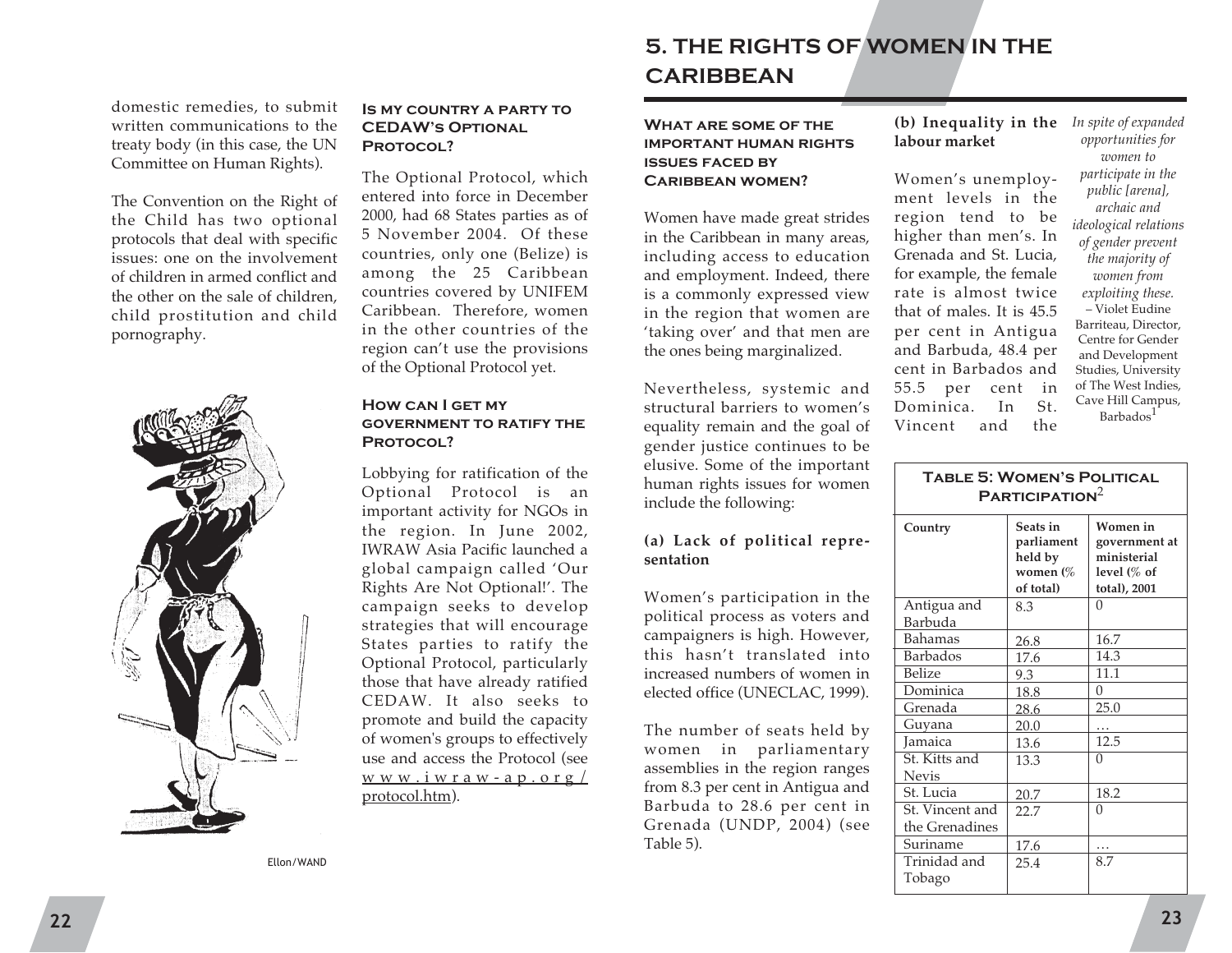Grenadines, while women's unemployment rate is lower at 28.1 per cent, this is considerably higher than the male rate of 7.4 per cent (UN Development System for the Caribbean, 2000).

In Barbados, Jamaica and St. Lucia, on the other hand, female employment rates equal those of men (UNECLAC, 1999). However, women still generally have much lower rates of pay. According to the latest Human Development Report, the ratio of estimated female earned income to estimated male earned income (for countries for which data is available) ranges from 0.24 in Belize, to 0.45 in Trinidad and Tobago, to 0.66 in Jamaica (UNDP, 2004).

#### **(c) Increasing poverty**

Women bear an unequal share



of the burden of poverty, and research in the Windward Islands has shown widespread evidence of the 'feminization of poverty' (Babb, 1998).<sup>3</sup> Based on the Head Count Index, the percentage of the population living below the poverty line ranges from 8 per cent in Barbados to 33 per cent in Dominica (Downes, 1999). And female-headed households are more likely than male-headed households to fall below the poverty line (LeFranc and Lee, 1999).

In this regard, 30.5 per cent of female-headed households were defined as poor in Belize as opposed to 23.6 per cent of male-headed households (National Committee for Families and Children and UNICEF Belize, 1997). Female headship in households is as high as 59 per cent in the OECS (Downes, 1999). Fifty per cent of households in Antigua and Barbuda and 40 per cent in St. Vincent and the Grenadines are female headed (UN Development System for the Caribbean, 2000). A recent study by the government of St. Kitts and Nevis shows that 47 per cent of households there are femaleheaded (Hazelle, 2000).

A 1996 Inter-American Development Bank study in Barbados revealed that 12.7 per cent of all households lived below the poverty line and 60 per cent of these households were headed by women. In Jamaica, 47 per cent of urban households are headed by single women and of these 30 per cent live below the poverty line (UNECLAC, 1999).

#### **(d) Gender-based violence**

The Convention of Belém do Pará (see Box 5) defines violence against women as "… any act or conduct, based on gender, which causes death or physical, sexual or psychological harm or suffering to women, whether in the public or the private sphere".

Across the region, there is an absence of systematic research and accurate statistics concerning violence against women. However, what evidence exists suggests that it is an increasing problem (UN Development System for the Caribbean, 2000).

A number of sample surveys conducted on domestic violence indicate that one in three adult women in relationships are the victims of domestic abuse, and that this "runs the gamut from assault and battery to extraordinary sadism amounting to torture" (UNECLAC, 2001). Reports from rape crisis centres throughout the Caribbean suggest that only one in

## **Box 5: The Convention of Belém do Pará**

All Caribbean countries have committed themselves to implementing the Inter-American Convention on the Prevention, Punishment and Eradication of Violence Against Women (known as the Convention of Belém do Pará after the city where it was signed). Adopted by the Organization of American States (OAS) in 1994, this recognizes that violence against women constitutes a violation of human rights and defines violence in both the public and private spheres. The Convention makes provision for the right of individual complaint or petition.

eight victims who go to the centres for assistance report the sexual offence to the police (Clarke, 1998). A CARICOM study has found that the greatest threat of violence to women comes from their families and partners (Babb, 1997).

Surveys from nine Caribbean countries found that 48 per cent of adolescent girls who had experienced intercourse reported that their first sexual intercourse had been forced (UNICEF/WHO/UNAIDS, 2000). In several countries, 60 per cent of young people have been initiated into sexual activity by the age of 12 (McEvoy, 2001). There continue to be some strong cultural and social beliefs and sexist attitudes about women, as well as a

LSBJ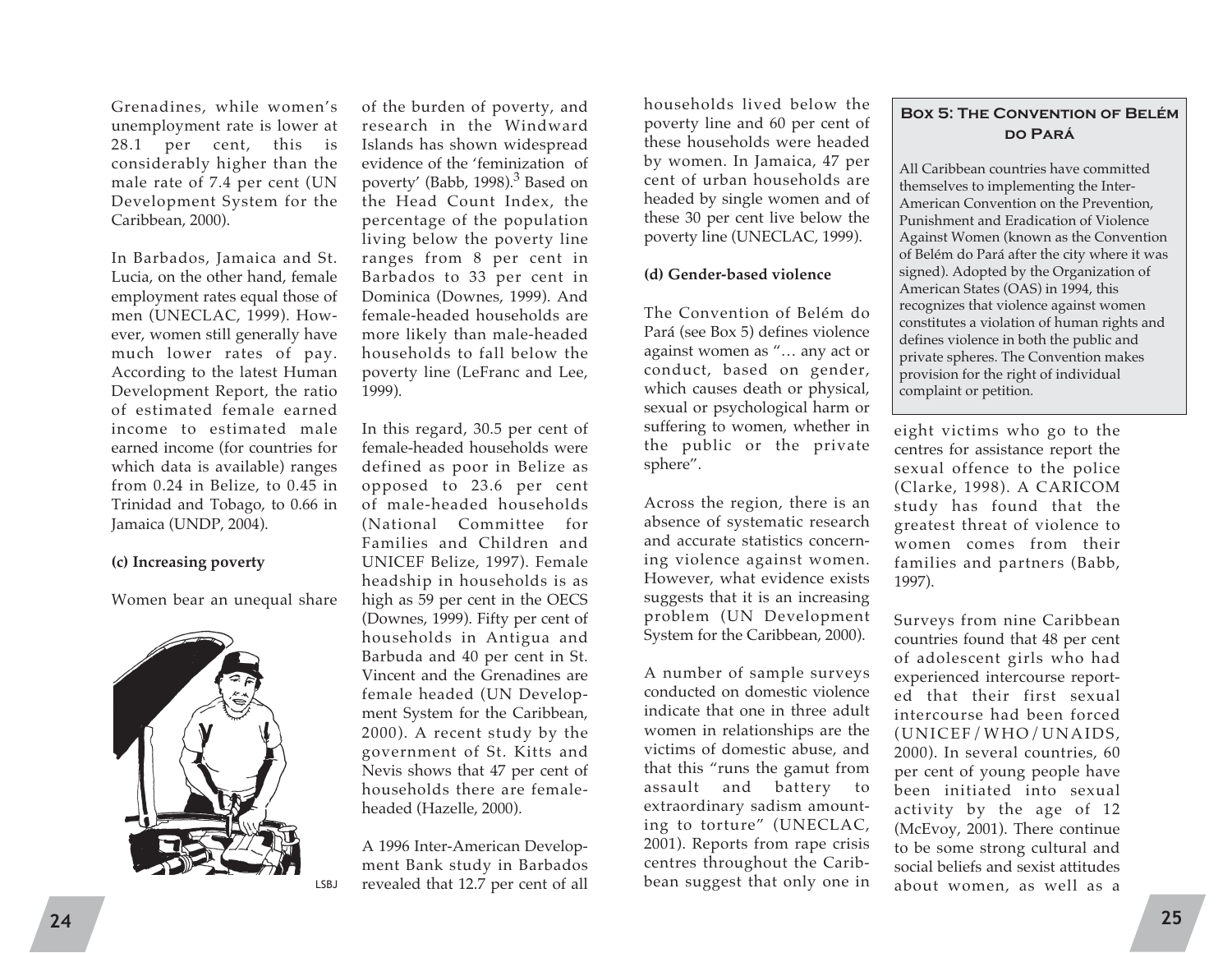

ISIS International

number of systemic inequalities, that make it difficult to tackle gender-based violence in the region (Commonwealth Secretariat, 2003).

#### **(e) The spread of HIV/AIDS**

The Caribbean has the highest HIV/AIDS infection rate in the world after sub-Saharan Africa. In five countries (the Bahamas, Belize, Guyana, Haiti and Trinidad and Tobago), national prevalence exceeds 2 per cent. Women make up nearly half of the 440,000 adults living with HIV in the region (UNAIDS/ UNIFEM/UNFPA, 2004).

AIDS is the leading cause of death for people aged 15-45 and the number of cases is doubling every two or three years. In the Bahamas, for example, AIDS accounts for 41.1 per cent of deaths of women in the 15-44 age group (Gomez and Sealey, 1997). Life expectancy at birth in

2010 is projected to be nine years less in Trinidad and Tobago than it would have been without AIDS (Stanecki, 2004).

Teenage girls are more likely to be infected than boys in the same age group (10-19 years) – 2.5 times more likely in Jamaica, for example (UNAIDS and WHO, 2004). This is partly due to the fact that some girls have sexual relationships with older men who are more likely to be HIV-infected, often in exchange for financial assistance. Following the increase of AIDS cases among women, mother-to-child transmission now accounts for 6 per cent of all reported AIDS cases.

#### **(f) Girls dropping out of school due to teenage pregnancy**

The incidence of teenage pregnancy has decreased in the region but the rate is still significant. Births to mothers under 20 years in 1994 ranged from 0.7 per cent in Guyana to 13.7 per cent in Trinidad and Tobago (UNDP, 1999). The reintegration of teenage mothers into the education system remains a challenge. There are no recent studies revealing the return rates of teenage mothers to school. A 1987 study from Jamaica found that 81 per cent of mothers under 20 years don't go back to school after giving

#### birth (Leo-Rynie, 1989). **(g) The intersection of different forms of discrimination**

Many women face multiple types of discrimination, based not only on their gender but also on their race and class. Gender, race and class are intersecting categories of experience that affect all aspects of life and act simultaneously to structure the experiences of women in society. The linkages between gender, racism and poverty have been clearly shown.

#### **What have Caribbean States done to address discrimination against women?**

#### **(a) Legislation**

National governments in a number of Caribbean countries have used the CARICOM model legislation (see Box 6) to introduce new legislation and/ or revise existing laws.

Practically all Caribbean countries now have legislation addressing domestic violence.

#### **(b) Institutional and policy frameworks**

A number of countries have also developed national gender plans and introduced other means of tackling discrimination. For example:

*Belize* has developed a National Strategic Plan on Gender Equity and Equality (to implement the Government's commitments under the Beijing Platform for Action) and introduced the Women's Agenda 1998 on the legal, socio-political and economic status of women. The Government has also set a target of at least 30 per cent women in top positions of the civil service, established a domestic violence task force and is developing a multi-sectoral national family violence plan.

*Guyan*a has adopted a National Plan of Action for Women 2000- 2004 to address critical issues affecting women, such as employment, violence against women and women in decisionmaking. It has also introduced

#### **Box 6: CARICOM Model Legislation**4

The CARICOM and Commonwealth Secretariats collaborated from 1989-1992 on the development of model legislation on women's human rights. The legislation covers eight areas: domestic violence, sexual offences, sexual harassment, equal pay, inheritance, citizenship, equality for women in employment, and maintenance. This has been drawn on by governments in a number of countries in the region to revise and/or introduce national laws. It has also been used by NGOs and inter-governmental agencies in advocacy work.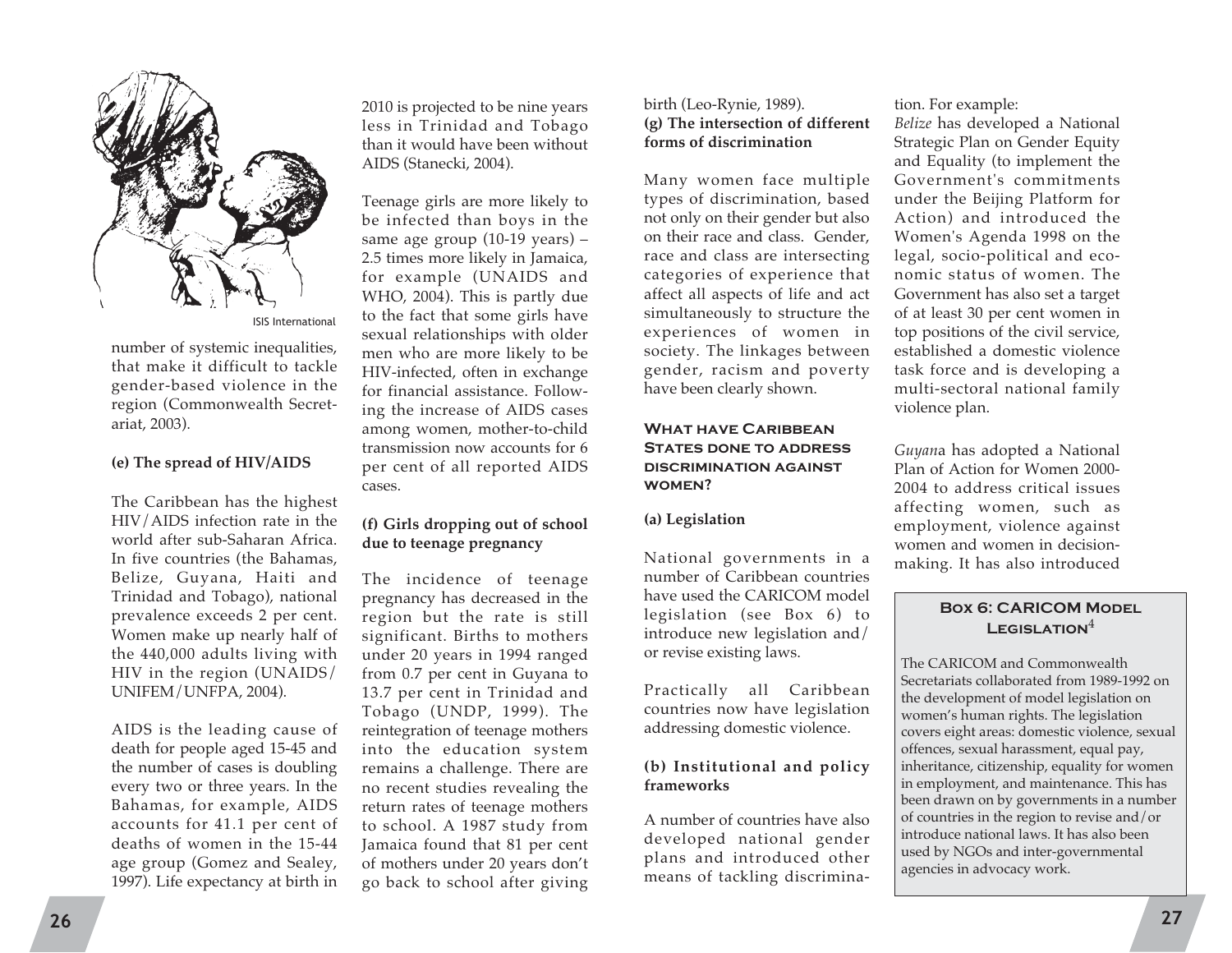# **6. CEDAW AND YOU**

mandatory representation of 33 1/3 per cent women on the lists of all political parties contesting national and regional elections.

In *St. Kitts and Nevis*, the Ministry of Finance's Five Year Development Plan 1996–2000 refers to identifying and removing any obstacles to women's and girls' equal participation in economic, social and political life (UNECLAC, 2000).

*Trinidad and Tobago* is in the process of developing a national gender policy and plan of action.

In addition, there is growing support in the region for family courts, which have been established in *Belize, Grenada, Jamaica, St. Lucia* and *St. Vincent and the Grenadines*. This is in line with a suggestion in the CARICOM model legislation that domestic violence cases should be heard at the magisterial level and decentralized. The courts are staffed by trained judiciary and supported by social services (Johnson, 2004).

#### **Notes**

 $<sup>1</sup>$  'Are Caribbean Women Taking Over?</sup> Contradictions for Women in Caribbean Society'. Inaugural Dame Nita Barrow Lecture, Toronto, December 1997.

2 Source: UNDP, 2004.

3 In other words, the gap between women and men caught in the cycle of poverty continues to widen, with increasing numbers of women falling below the poverty level.

4 Source: Commonwealth Secretariat, 2003.

#### **How can I ensure that women's human rights are respected in my country?**

There are a number of things that you can do to promote the elimination of discrimination against women. You can:

- Keep yourself informed of laws and policies that affect women and women's rights and lobby against discriminatory provisions.
- Join an NGO that is working in the area of women's human rights or support such an organization's work.
- Monitor your country's reporting status to CEDAW to ensure the government is reporting regularly.
- Prepare a shadow report to provide information to the CEDAW Committee that is lacking in your government's National Report.
- Campaign for the human rights that are guaranteed by the Convention and lobby to ensure that your government revises and updates national legislation dealing with women's rights.
- Advocate for the development and execution of training programmes geared

at those who implement, enforce and monitor new laws (including police, professionals, the judiciary and social service agencies).

- Lobby for the development and implementation of public information programmes designed to inform women and children about changes in the law that will affect them and influence their own decisions. *national level that is going to make the* – Peggy Antrobus, Tutor/Coordinator, Development Unit
- Work to ensure that women's human rights are more strongly protected in your constitution as part of the current process of constitutional reform (see Box 7 on page 30). Co-Founder, DAWN Network<sup>2</sup>



*It is the work at*

*difference.*

Former

Women and

(WAND), University of the West Indies, and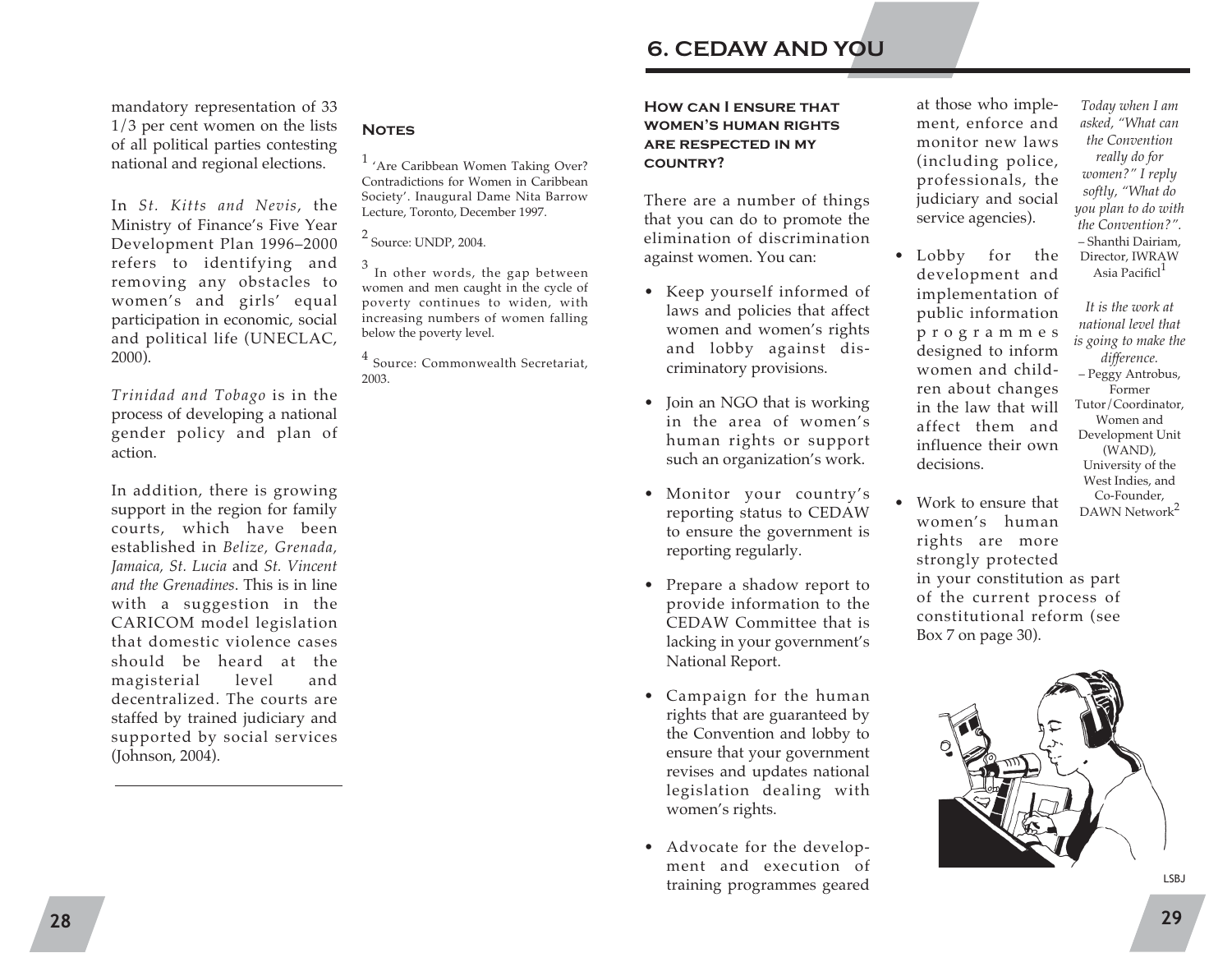#### **Why should I monitor my government's steps to review and revise legislation to include the rights of women?**

After signing the Convention, governments are required to take the necessary legislative measures to make the rights a reality. In some cases, national legislation hasn't been changed to address the social and economic factors that negatively impact on women's lives, such as increased gender-based violence. It is therefore import-

#### **Box 7: CEDAW and Constitutional Reform**3

The success in Guyana in recent constitutional reforms in incorporating CEDAW and other human rights conventions into the constitutional framework is groundbreaking and an example for other Caribbean countries involved in similar processes. In its concluding comments on the second periodic report of Guyana in 2001, the CEDAW Committee welcomed the constitutional reform process that "led to the recognition of non-discrimination on the basis of sex, gender, marital status and pregnancy as a fundamental human right enshrined in the Constitution". It also welcomed the passage of Bill No. 6 of 2001, "which provides for the establishment of constitutional commissions, including the Women and Gender Equality Commission, which will be responsible for ensuring that women are not discriminated against in any sector of society".

ant to lobby your government to ensure that the review and revision take place.

A human rights convention is only effective when ratifying States transform their treaty commitments into action. Frequently, it is the activities of national-level NGOs that have encouraged governments to act and brought about changes in discriminatory laws. Even where governments are committed to legislative reform, they may not be willing to carry out the public education needed to overcome discriminatory customs and traditions. NGOs are often in a better position to undertake this.

#### **What are some areas of laws/policies that can be changed to be more supportive of women's rights?**

**Nationality** – The Convention states that women should be granted equal rights with men to acquire, change and retain nationality and to pass on their nationality to their children (article 9). Laws stating that women can't pass on citizenship to their non-national husbands and children, which still exist in a few Caribbean countries, are in violation of the provisions of the Convention and should be revised.

**Access to education for teenage mothers** – In some countries discriminatory administrative or bureaucratic practice has resulted in teenage mothers being excluded from the education system. This is discrimination based on sex. It should be revised so that teenage mothers can exercise their right to return to school.

**Violence against women** – The CEDAW Committee has urged governments to place a high priority on measures to address violence against women in the family and in society in accordance with General Recommendation 19. This includes measures to raise public awareness about the issue.

#### **Women in decision-making** –

To increase the number of women in decision-making bodies at all levels and in all areas, the Committee has recommended the use of temporary special measures in accordance with article 4 (1) of the Convention. Quotas are one such measure.

#### **How can I get copies of the CEDAW Committee recommendations and concluding comments?**

Copies of the recommendations should be available at Departments of Women's/Gender



Affairs or Women's Desks. All reports, recommendations and comments made on them by the CEDAW Com-mittee are supposed to be made widely available in the country to assist in promoting general public discussions on the situation of women and the issues to be addressed. If you have access to the Internet, you can find the comments at www1.umn.edu/humanrts/ cedaw/ or www.un.org/womenwatch/ daw/cedaw/reports.htm# examined

#### **Where can I find more information on women's human rights and CEDAW?**

**(a) Contact your country's Women's/Gender Bureau.**

**(b) Contact any women's NGO.**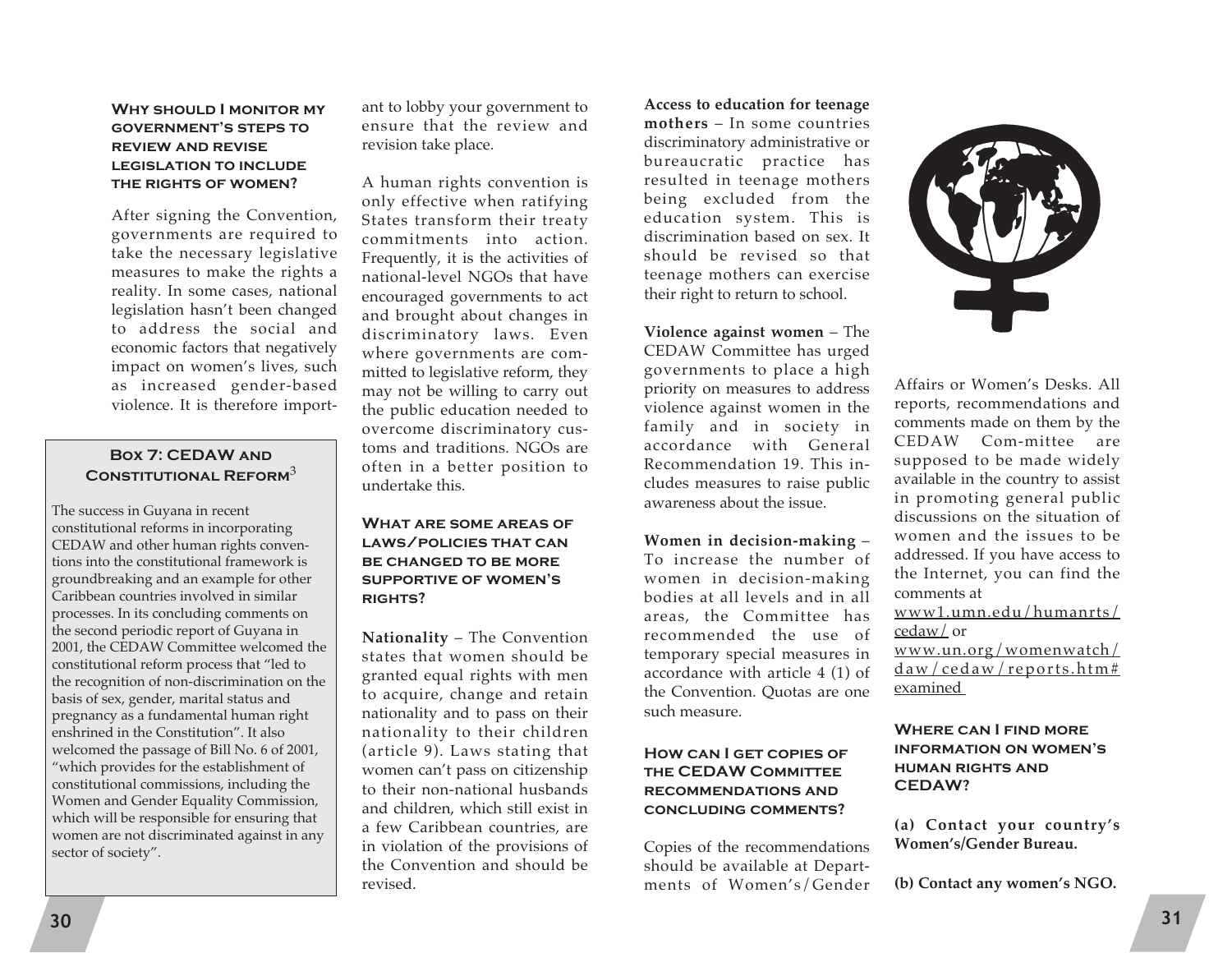

Anne S. Walker/IWTC

**(c) Visit any of the following web sites:**

#### *• UNIFEM Caribbean:* www.unifemcar.org

*• UNIFEM Headquarters:* www.unifem.org/ (follow the link to Women's Human Rights)

#### *• CEDAW:*

www.un.org/womenwatch/ daw/cedaw/

The Division for the Advancement of Women (DAW) is part of the UN system and provides substantive and technical servicing to the Committee on the Elimination of Discrimination against Women.<sup>3</sup>

#### *• International Women's Rights Action Watch (IWRAW):* http://iwraw.igc.org/

IWRAW is an international NGO that was organized in 1985 at the World Conference on Women in Nairobi, Kenya, to promote recognition of women's human rights under CEDAW.

*• International Women's Rights Action Watch (IWRAW) Asia-Pacific:* 

http://iwraw-ap.org/

IWRAW Asia Pacific is based in the South. It promotes the domestic implementation of international human rights standards by building the capacity of women and human rights advocates to claim and realize women's human rights through, for example, training on shadow reporting.

#### **(d) Consult some of the following publications (and see the references on page 34):**

Byrnes, Andrew, Jane Connors and Lum Bik (eds.) (1997). *Advancing the Human Rights of Women: Using International Human Rights Standards in Domestic Legislation*. London: Commonwealth Secretariat.

Commonwealth Secretariat (2004). *Gender and Human Rights in the Commonwealth: Some Critical Issues for Action in the Decade 2005-2015.* London: Commonwealth Secretariat.

Cook, Rebecca (ed.) (1994). *Human Rights of Women: National and International Perspectives.* Philadelphia, PA: University of Pennsylvania Press.

International Women's Tribune Centre (IWTC) (1998). *Rights of*

*Women: A Guide to the Most Important United Nations Treaties on Women's Human Rights.* New York: IWTC.

IWRAW (2000). *Assessing the Status of Women: A Guide to Reporting Under the Convention on the Elimination of All Forms of Discrimination against Women.* http://iwraw.igc.org/publications. htm

Landsberg-Lewis, Ilana (ed.) (1998). *(see page 35).*

McPhedran, Marilou, Susan Bazilli, Moana Erickson and Andrew Byrnes (2000). *The First CEDAW Impact Study: Final Report.* Ontario: The Centre for Feminist Research, York University, and the International Women's Rights Project.

Mertus, Julie with Malika Dutt and Nancy Flowers (1998). *Local Action/Global Change: Learning About the Human Rights of Women and Girls.* New York: UNIFEM/Center for Women's Global Leadership.

Timothy, Kristen and Marsha Freeman (2000). *(see page 35).*

UNIFEM (2001).*Turning the Tide: CEDAW and the Gender Dimensions of the HIV/AIDS pandemic.* New York: UNIFEM.

UNIFEM and BMZ (forth-

coming). *CEDAW, Beijing and the Millennium Development Goals: A Pathway to Action for Gender Equality.*

UNIFEM/UNICEF (1995). *Advocacy Kit on CEDAW.* New York: UNIFEM.

Wolper, Andrea and Julie Peters (1995). *Women's Rights, Human Rights: International Feminist Perspectives.* New York: Routledge.

Women, Law and Development International (1997). *Women's Human Rights Step by Step: A Practical Guide for Using International Human Rights Law and Mechanisms to Defend Women's Human Rights*. Washington, DC: WLDI/ Women's Rights Project.

#### **Notes**

1 Introduction to Landsberg-Lewis, 1998.

2 Cited in van der Gaag, 1995.

 $3$  From 1996-1997, the Director of DAW was Angela King, a Jamaican.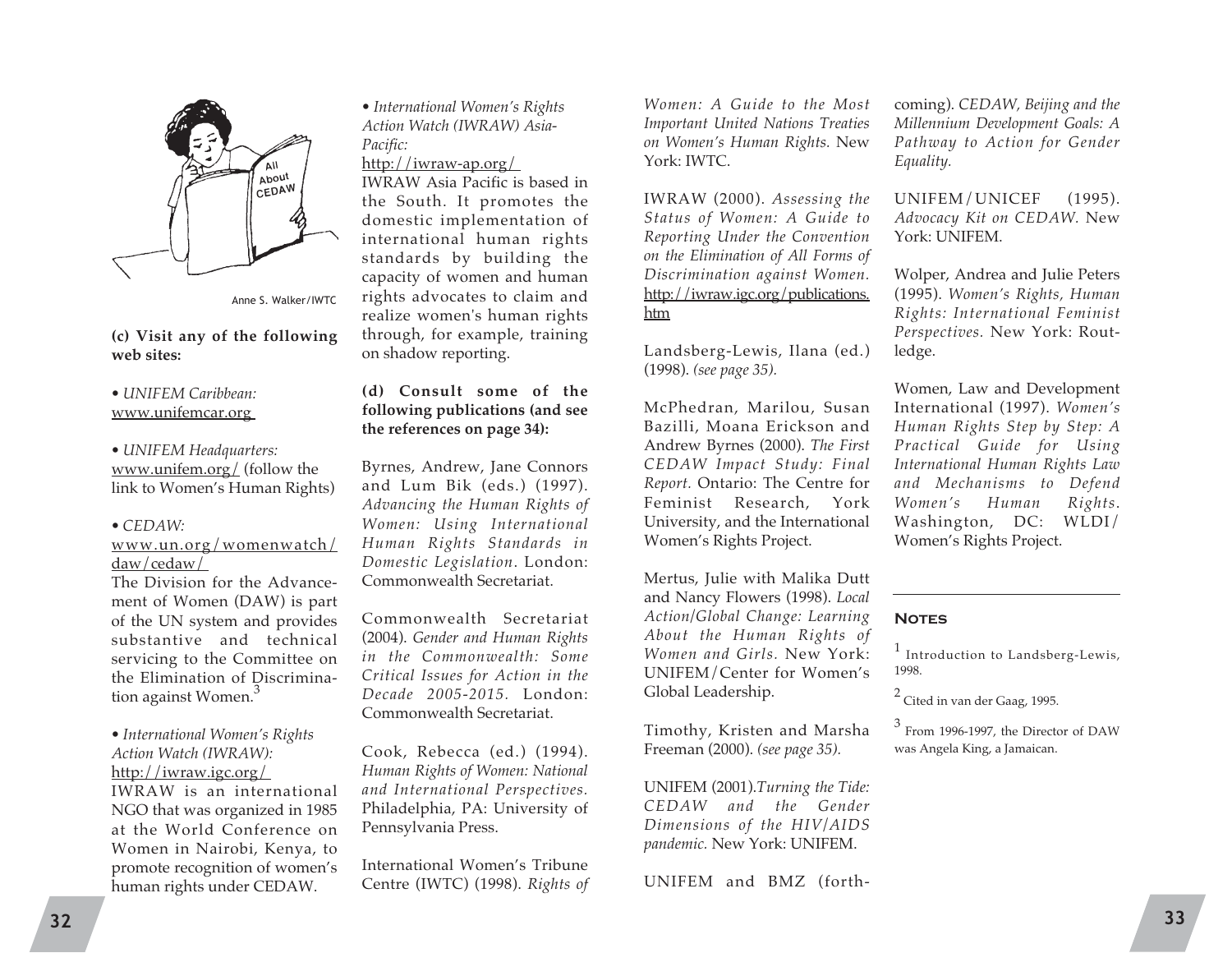#### **References**

Adams, Kirstine and Andrew Byrnes (eds.) (1999). *Gender Equality and the Judiciary: Using International Human Rights Standards to Promote the Human Rights of Women and the Girl-Child at the National Level.* London: Commonwealth **Secretariat** 

Babb, Cecelia (1998). 'Situational Analysis: Gender, Women and Poverty in the Windward Islands'. Prepared for UNIFEM Caribbean Office and UNDP, Barbados, March.

Babb, Cecelia (1997). 'Taking Action Against Violence: A Case Study of Trinidad and Tobago'. In Ann Marie Brasiliero (ed.). *Violence Against Women: Breaking the Silence.* New York: UNIFEM.

Chinkin, Christine (2001). *Gender Mainstreaming in the Legal and Constitutional Sector.* London*:* Commonwealth Secretariat.



Cayenne

Clarke, Roberta (1998). *Violence Against Women in the Caribbean: State and Non-State Responses.* New York: UNIFEM.

Commonwealth Secretariat (2003). *Integrated Approaches to Eliminate Gender-based Violence.* London: Commonwealth Secretariat.

Commonwealth Secretariat (2002). *Gender Mainstreaming in HIV/AIDS: Taking a Multisectoral Approach.* London: Commonwealth Secretariat.

Downes, Andrew (1999). 'Women, Gender and Poverty: Eastern Caribbean Dimensions'. Paper presented at UNIFEMsponsored workshop, January.

Friedman, Elisabeth (1995). 'Women's Human Rights: The Emergence of a Movement'. In A. Wolper and J. Peters (eds.) *Women's Rights, Human Rights: International Feminist Perspectives.* New York: Routledge.

Gomez, E. and K. Sealey (1997). 'Women, Health and Development'. In *Health Conditions in the Caribbean*. Washington DC: PAHO.

Hazelle, Rosalyn (2000). Speech at the Opening Ceremony of the UN General Assembly Special Session on Beijing plus Five, New York.

Johnson, Tina (2004). 'Meeting the Challenge to End Genderbased Violence'. In *Gender and Human Rights in the Commonwealth: Some Critical Issues for Action in the Decade 2005-2015.* London: Commonwealth Secretariat.

Landsberg-Lewis, Ilana (ed.) (1998). *Bringing Equality Home: Implementing CEDAW.* New York: UNIFEM.

LeFranc, E. and A. Lee (1999). 'Poverty and Gender in the Caribbean'. February.

Leo-Rynie, E. (1989). 'Gender in Education: Labour Force Implications for Women and the Sexual Division of Labour in the Caribbean'. Consortium Graduate School of Social Sciences, Mona, Jamaica.

McEvoy, Peggy (2001). 'Caribbean Crossroads'. *The Washington Quarterly*, 24 (1).

National Committee for Families and Children and UNICEF Belize (1997). 'The Right to A Future – A Situational Analysis of Children in Belize'.

Stanecki, K. (2004). *The AIDS Pandemic in the 21st Century.* Washington, DC: USAID, US Census Bureau. March.

Timothy, Kristen and Marsha Freeman (2000). *The CEDAW Convention and the Beijing Platform for Action: Reinforcing the Promise of the Rights Framework.* Minnesota: University of Minnesota.

UNAIDS, UNIFEM, UNFPA (2004). *Women and HIV/ AIDS: Confronting the Crisis*. http://www.unfpa.org/

UNAIDS and WHO (2004). *AIDS Epidemic Update 2004.* Geneva: UNAIDS.

UN Development System for the Caribbean (2000). *Sub-Regional Common Assessment of Barbados and the OECS*. January.

UNDP (2004). *Human Development Report 2004: Cultural Liberty in Today's Diverse World.* New York: UNDP.

UNDP (1999). *Human Development Report 1999: Globalization with a Human Face.* New York: UNDP.

UNECLAC (2001). 'An Evaluative Study of the Implementation of Domestic Violence Legislation: Antigua and Barbuda, St Kitts and Nevis, St Lucia and St Vincent and the Grenadines'. UNECLAC, 23 November, General LC/CAR/ G.659.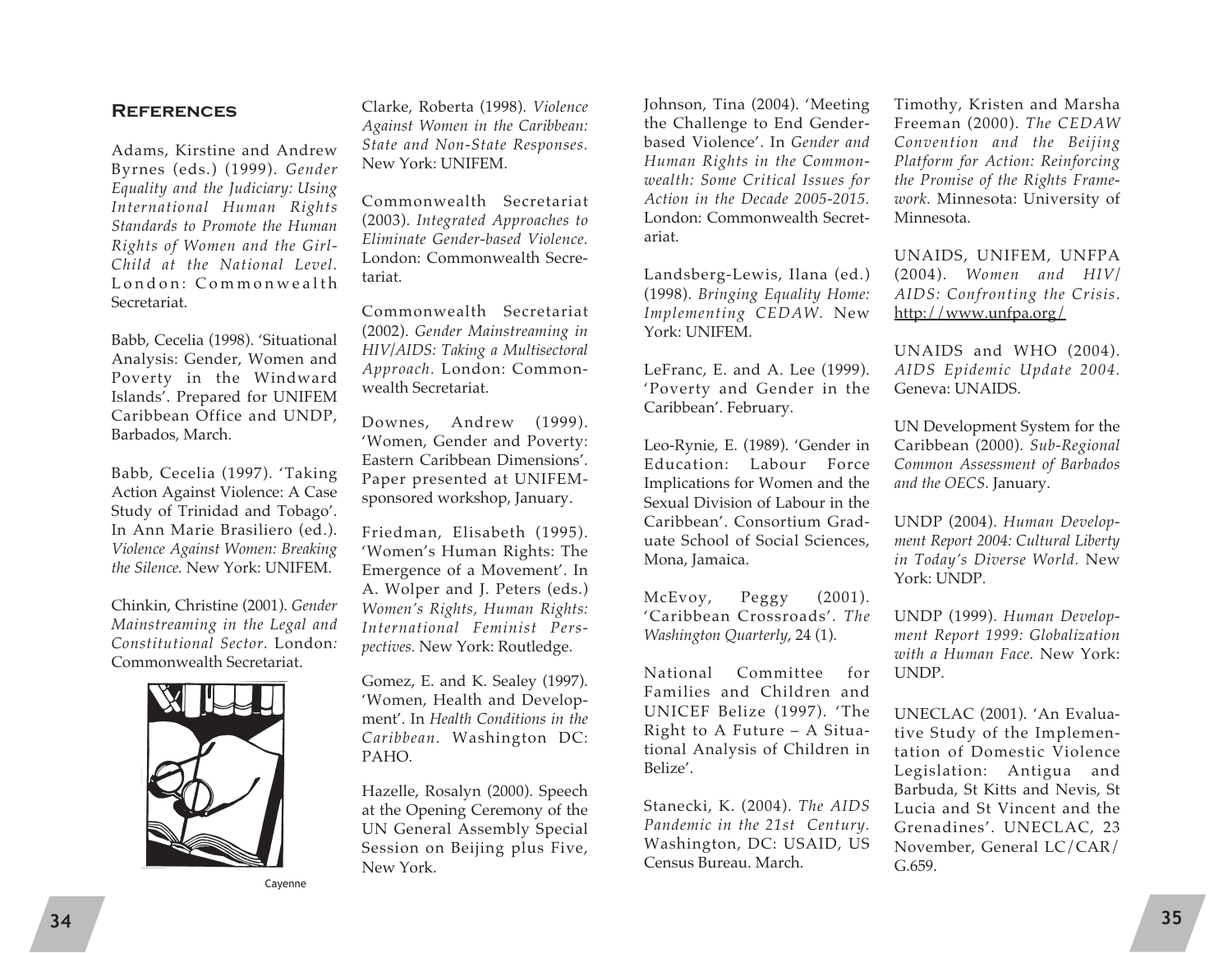UNECLAC (2000). *Study of Gender Mainstreaming in the Caribbean.* Port of Spain, Trinidad: UNECLAC. LC/ CAR/G.607.

UNECLAC (1999). 'Caribbean Sub-regional Review and Appraisal Report on the Implementation of the Beijing Platform for Action'. November.

UNICEF, WHO and UNAIDS (2000). 'The HIV/AIDS Pandemic and its Gender Implications.' Report of the Expert Group Meeting, Windhoek, Namibia, November 13-17.

van der Gaag, Nikki (1995). 'Women: Still something to shout about'. *New Internationalist* 270.

World Bank, The (2000). *HIV/AIDS in the Caribbean: A Background Report.* Human Development Sector Management Unit, June.



Tracey Johnson/CAFRA News

## **Glossary and Acronyms**

**Accession:** Agreeing to be bound by a treaty (like ratification - see below - except not preceded by an act of signature).

**CARD:** International Convention on the Elimination of All Forms of Racial Discrimination.

**CARICOM:** Caribbean Community.

**CAT:** Convention Against Torture and Other Cruel, Inhuman or Degrading Treatment or Punishment.

**CEDAW:** Convention on the Elimination of All Forms of Discrimination against Women.

**Concluding comments:** These comments from the CEDAW Committee on States' National Reports make recommendations on how the Convention could be further implemented and are thus useful for NGOs in lobbying work.

**Covenant/Convention/Treaty:**

An international agreement concluded between countries in writing and governed by international law. For all purposes, all three words mean the same thing.

**CRC:** Convention on the Rights of the Child.

**CRLP:** Center for Reproductive Law and Policy.

**CSW:** Commission on the Status of Women (UN).

**Customary international law:** A general and consistent practice followed by States, deriving from a sense of legal obligation, which is then accepted as the norm or standard all countries should abide by.

**DAW:** Division for the Advancement of Women (UN).

**Gender:** Sex is the biological difference between women and men and is determined at birth. Gender, on the other hand, refers to the roles and responsibilities of women and men that are created by social and cultural expectations about appropriate behaviour and activities (femininity and masculinity). These can change over time and vary within and between cultures.

**Gender mainstreaming:** Making women's concerns and experiences as well as men's an integral part of the design, monitoring and implementation of all plans, policies and programmes.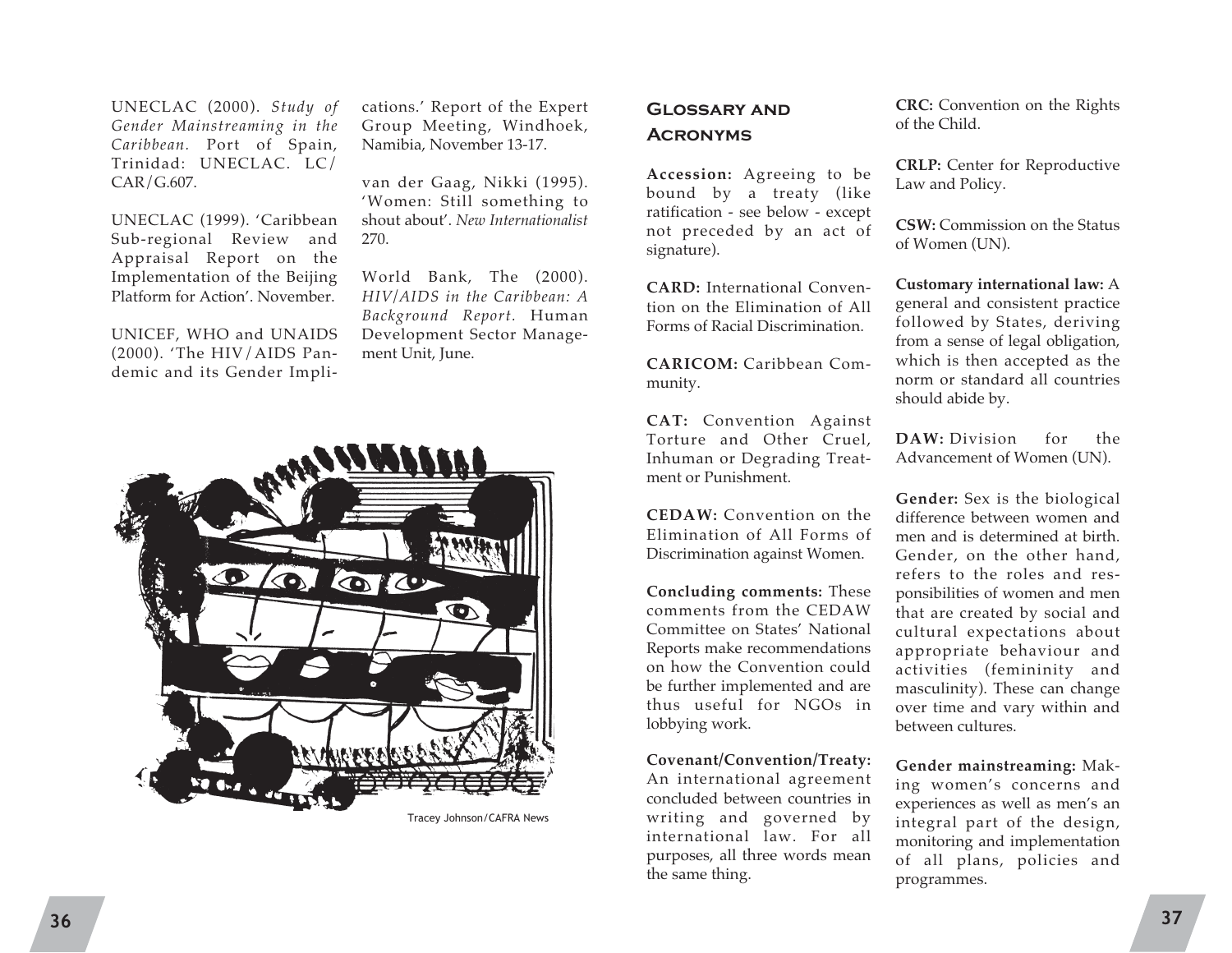**General Recommendation**: Article 21 of CEDAW empowers the CEDAW Committee to make suggestions and general recommendations based on the examination of reports and information received from States parties. At its tenth session in 1991, the Committee decided to adopt the practice of issuing general recommendations on specific provisions of the Convention and on the relationship between the Convention articles and 'cross-cutting' themes (see list on page 54.)

**ICCPR**: International Covenant on Civil and Political Rights.

**ICESCR:** International Covenant on Economic, Social and Cultural Rights.

**IWRAW:** International Women's Rights Action Watch.

**NGO:** non-governmental organization.

**Optional protocol:** A legal mechanism related to an existing convention or covenant, which addresses points not covered by the convention or covenant in question. It needs separate ratification.

**Ratification:** A country's formal agreement to be legally bound by a treaty, normally including some parliamentary process,

after a country has signed the treaty. As a result, the country becomes a State party.

**Reservation:** A statement that modifies or limits the substantive effect of one or more of the provisions of a treaty.

**State:** A technical term for a country, used to refer to the members of the United Nations. States are the 'parties' that take part in international law.

**UDHR:** Universal Declaration of Human Rights.

**UNAIDS:** Joint United Nations Programme on HIV/AIDS.

**UNDP:** United Nations Development Programme.

**UNECLAC:** United Nations Economic Commission for Latin America and the Caribbean.

**UNFPA:** United Nations Population Fund.

**UNICEF**: United Nations Children's Fund.

**UNIFEM:** United Nations Development Fund for Women.

**WHO:** World Health Organization.

#### **I. The Text of the Convention**

*Adopted: 18 December 1979 Came into force: 3 September 1981*

#### **Convention on the Elimination of All Forms of Discrimination against Women**

The States Parties to the present Convention,

*Noting* that the Charter of the United Nations reaffirms faith in fundamental human rights, in the dignity and worth of the human person and in the equal rights of men and women,

*Noting* that the Universal Declaration of Human Rights affirms the principle of the inadmissibility of discrimination and proclaims that all human beings are born free and equal in dignity and rights and that everyone is entitled to all the rights and freedoms set forth therein, without distinction of any kind, including distinction based on sex,

*Noting* that the States Parties to the International Covenants on Human Rights have the obligation to ensure the equal right of men and women to enjoy all economic, social, cultural, civil and political rights,

*Considering* the international conventions concluded under the auspices of the United Nations and the specialized agencies promoting equality of rights of men and women,

*Noting* also the resolutions, declarations and recommendations adopted by the United Nations and the specialized agencies promoting equality of rights of men and women,

*Concerned*, however, that despite these various instruments extensive discrimination against women continues to exist,

*Recalling* that discrimination against women violates the principles of equality of rights and respect of human dignity, is an obstacle to the participation of women, on equal terms with men, in the political, social, economic and cultural life of their countries, hampers the growth of the prosperity of society and the family and makes more difficult the full development of the potentialities of women in the service of their countries and of humanity,

*Concerned* that in situations of poverty women have the least access to food, health, education, training and opportunities for employment and other needs,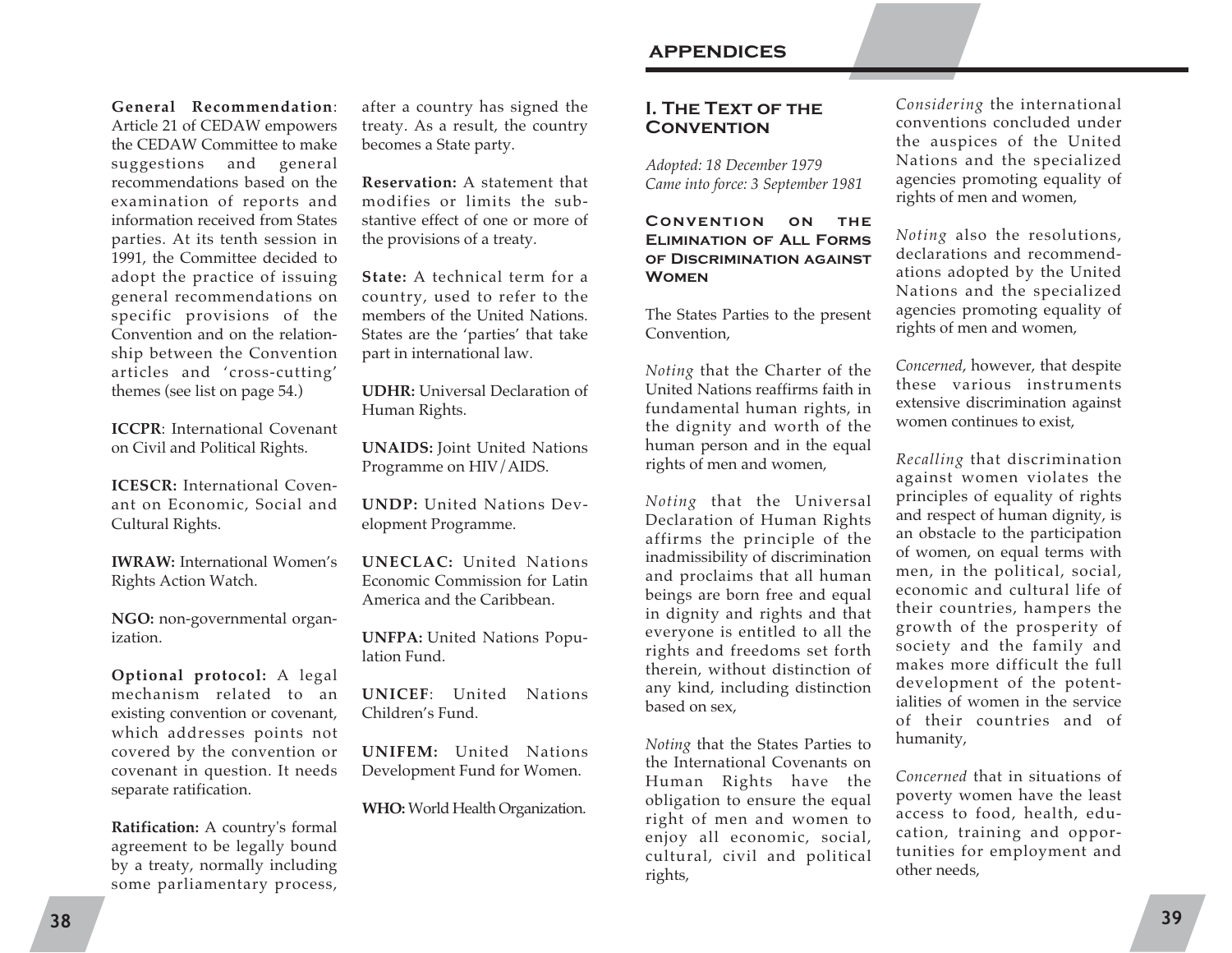*Convinced* that the establishment of the new international economic order based on equity and justice will contribute significantly towards the promotion of equality between men and women,

*Emphasizing* that the eradication of apartheid, of all forms of racism, racial discrimination, colonialism, neo-colonialism, aggression, foreign occupation and domination and interference in the internal affairs of States is essential to the full enjoyment of the rights of men and women,

*Affirming* that the strengthening of international peace and security, relaxation of international tension, mutual cooperation among all States irrespective of their social and economic systems, general and complete disarmament, and in particular nuclear disarmament under strict and effective international control, the affirmation of the principles of justice, equality and mutual benefit in relations among countries and the realization of the right of peoples under alien and colonial domination and foreign occupation to selfdetermination and independence, as well as respect for national sovereignty and territorial integrity, will promote social progress and development and as a consequence will contribute to the attainment of full equality between men and women,

*Convinced* that the full and complete development of a country, the welfare of the world and the cause of peace require the maximum participation of women on equal terms with men in all fields,

*Bearing* in mind the great contribution of women to the welfare of the family and to the development of society, so far not fully recognized, the social significance of maternity and the role of both parents in the family and in the upbringing of children, and aware that the role of women in procreation should not be a basis for discrimination but that the upbringing of children requires a sharing of responsibility between men and women and society as a whole,

*Aware* that a change in the traditional role of men as well as the role of women in society and in the family is needed to achieve full equality between men and women,

*Determined* to implement the principles set forth in the Declaration on the Elimination of Discrimination against Women and, for that purpose, to adopt the measures required for

the elimination of such discrimination in all its forms and manifestations,

Have agreed on the following:

#### **PART I**

#### **Article 1**

For the purposes of the present Convention, the term 'discrimination against women' shall mean any distinction, exclusion or restriction made on the basis of sex which has the effect or purpose of impairing or nullifying the recognition, enjoyment or exercise by women, irrespective of their marital status, on a basis of equality of men and women, of human rights and fundamental freedoms in the political, economic, social, cultural, civil and any other field.

#### **Article 2**

States Parties condemn discrimination against women in all its forms, agree to pursue by all appropriate means and without delay a policy of eliminating discrimination against women and, to this end, undertake:

a) To embody the principle of the equality of men and women in their national constitutions or other appropriate legislation if not yet incorporated therein and to ensure, through law and other appropriate means, the practical realization of this principle;

- b) To adopt appropriate legislative and other measures, including sanctions where appropriate, prohibiting all discrimination against women;
- c) To establish legal protection of the rights of women on an equal basis with men and to ensure through competent national tribunals and other public institutions the effective protection of women against any act of discrimination;
- d) To refrain from engaging in any act or practice of discrimination against women and to ensure that public authorities and institutions shall act in conformity with this obligation;
- e) To take all appropriate measures to eliminate discrimination against women by any person, organization or enterprise;
- f) To take all appropriate measures, including legislation, to modify or abolish existing laws, regulations, customs and practices which constitute discrimination against women;
- g) To repeal all national penal provisions which constitute discrimination against women.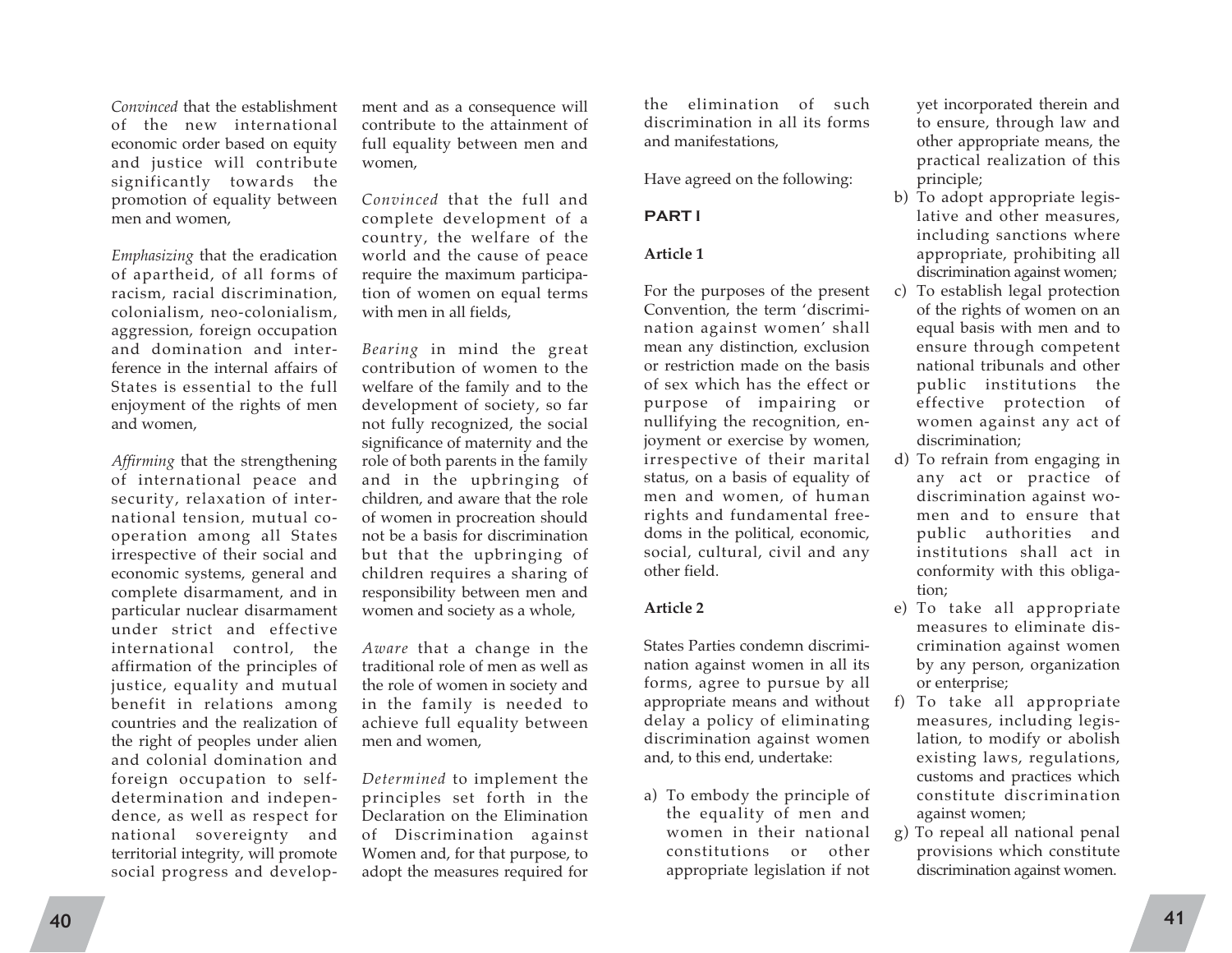#### **Article 3**

States Parties shall take in all fields, in particular in the political, social, economic and cultural fields, all appropriate measures, including legislation, to ensure the full development and advancement of women, for the purpose of guaranteeing them the exercise and enjoyment of human rights and fundamental freedoms on a basis of equality with men.

#### **Article 4**

1. Adoption by States Parties of temporary special measures aimed at accelerating de facto equality between men and women shall not be considered discrimination as defined in the present Convention, but shall in no way entail as a consequence the maintenance of unequal or separate standards; these measures shall be discontinued when the objectives of equality of opportunity and treatment have been achieved.

2. Adoption by States Parties of special measures, including those measures contained in the present Convention, aimed at protecting maternity shall not be considered discriminatory.

#### **Article 5**

States Parties shall take all

#### appropriate measures:

- a) To modify the social and cultural patterns of conduct of men and women, with a view to achieving the elimination of prejudice and customary and all other practices which are based on the idea of the inferiority or the superiority of either of the sexes or on stereotyped roles for men and women;
- b) To ensure that family education includes a proper understanding of maternity as a social function and the recognition of the common responsibility of men and women in the upbringing and development of their children, it being understood that the interest of the children is the primordial consideration in all cases.

#### **Article 6**

States Parties shall take all appropriate measures, including legislation, to suppress all forms of traffic in women and exploitation of prostitution of women.

#### **PART II**

#### **Article 7**

State Parties shall take all appropriate measures to eliminate discrimination against

women in the political and public life of the country and, in particular, shall ensure to women, on equal terms with men, the right:

- a) To vote in all elections and public referenda and to be eligible for selection to all publicly elected bodies;
- b) To participate in the formulation of government policy and the implementation thereof and to hold public office and perform all public functions at all levels of government;
- c) To participate in nongovernmental organizations and associations concerned with the public and political life of the country.

#### **Article 8**

States Parties shall take all appropriate measures to ensure to women, on equal terms with men and without any discrimination, the opportunity to represent their Governments at the international level and to participate in the work of international organizations.

#### **Article 9**

1. States Parties shall grant women equal rights with men to acquire, change or retain their nationality. They shall ensure in particular that neither marriage

to an alien nor change of nationality by the husband during marriage shall automatically change the nationality of the wife, render her stateless or force upon her the nationality of her husband.

2. States Parties shall grant women equal rights with men with respect to the nationality of their children.

#### **PART III**

#### **Article 10**

States Parties shall take all appropriate measures to eliminate discrimination against women in order to ensure to them equal rights with men in the field of education and in particular to ensure, on a basis of equality of men and women:

- a) The same conditions for career and vocational guidance, for access to studies and for the achievement of diplomas in educational establishments of all categories in rural as well as in urban areas; this equality shall be ensured in preschool, general, technical, professional and higher technical education, as well as in all types of vocational training;
- b) Access to the same curricula, the same examinations,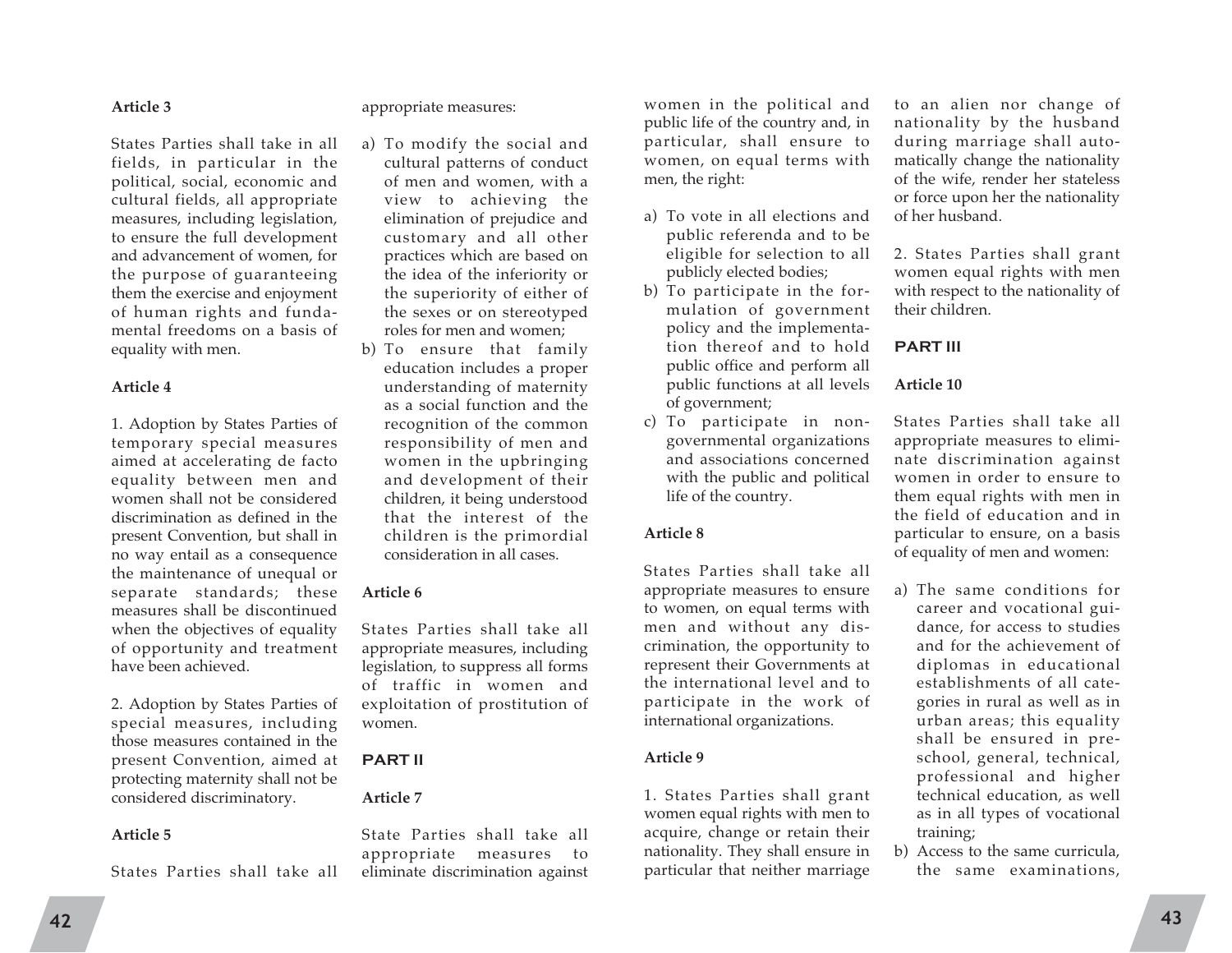teaching staff with qualifications of the same standard and school premises and equipment of the same quality;

- c) The elimination of any stereotyped concept of the roles of men and women at all levels and in all forms of education by encouraging coeducation and other types of education which will help to achieve this aim and, in particular, by the revision of textbooks and school programmes and the adaptation of teaching methods;
- d) The same opportunities to benefit from scholarships and other study grants;
- e) The same opportunities for access to programmes of continuing education, including adult and functional literacy programmes, particularly those aimed at reducing, at the earliest possible time, any gap in education existing between men and women;
- f) The reduction of female student drop-out rates and the organization of programmes for girls and women who have left school prematurely;
- g) The same opportunities to participate actively in sports and physical education.
- h) Access to specific educational information to help to ensure the health and well-

being of families, including information and advice on family planning.

#### **Article 11**

1. States Parties shall take all appropriate measures to eliminate discrimination against women in the field of employment in order to ensure, on a basis of equality of men and women, the same rights, in particular:

- a) The right to work as an inalienable right of all human beings;
- b) The right to the same employment opportunities, including the application of the same criteria for selection in matters of employment;
- c) The right of free choice of profession and employment, the right to promotion, job security and all benefits and conditions of service and the right to receive vocational training and retraining, including apprenticeships, advanced vocational training and recurrent training;
- d) The right of equal remuneration, including benefits, and to equal treatment in respect of work of equal value, as well as equality of treatment in the evaluation of the quality of work;
- e) The right to social security, particularly in cases of

retirement, unemployment, sickness, invalidity and old age and other incapacity to work, as well as the right to paid leave;

- f) The right to protection of health and to safety in working conditions, including the safeguarding of the function of reproduction.
- 2. In order to prevent discrimination against women on the grounds of marriage or maternity and to ensure their effective right to work, State Parties shall take appropriate measures:
- a) To prohibit, subject to the imposition of sanctions, dismissal on the ground of pregnancy or of maternity leave and discrimination in dismissals on the basis of marital status;
- b) To introduce maternity leave with pay or with comparable social benefits without loss of former employment, seniority or social allowances;
- c) To encourage the provision of the necessary supporting social services to enable parents to combine family obligations with work responsibilities and participation in public life, in particular through promoting the establishment and development of a network of child-care facilities;

d) To provide special protection to women during pregnancy in types of work proved to be harmful to them.

3. Protective legislation relating to matters covered in this article shall be reviewed periodically in the light of scientific and technological knowledge and shall be revised, repealed or extended as necessary.

#### **Article 12**

1. States Parties shall take all appropriate measures to eliminate discrimination against women in the field of health care in order to ensure, on a basis of equality of men and women, access to health-care services, including those related to family planning.

2. Notwithstanding the provisions of paragraph 1 of this article, States Parties shall ensure to women appropriate services in connection with pregnancy, confinement and the post-natal period, granting free services where necessary, as well as adequate nutrition during pregnancy and lactation.

#### **Article 13**

States Parties shall take all appropriate measures to eliminate discrimination against women in other areas of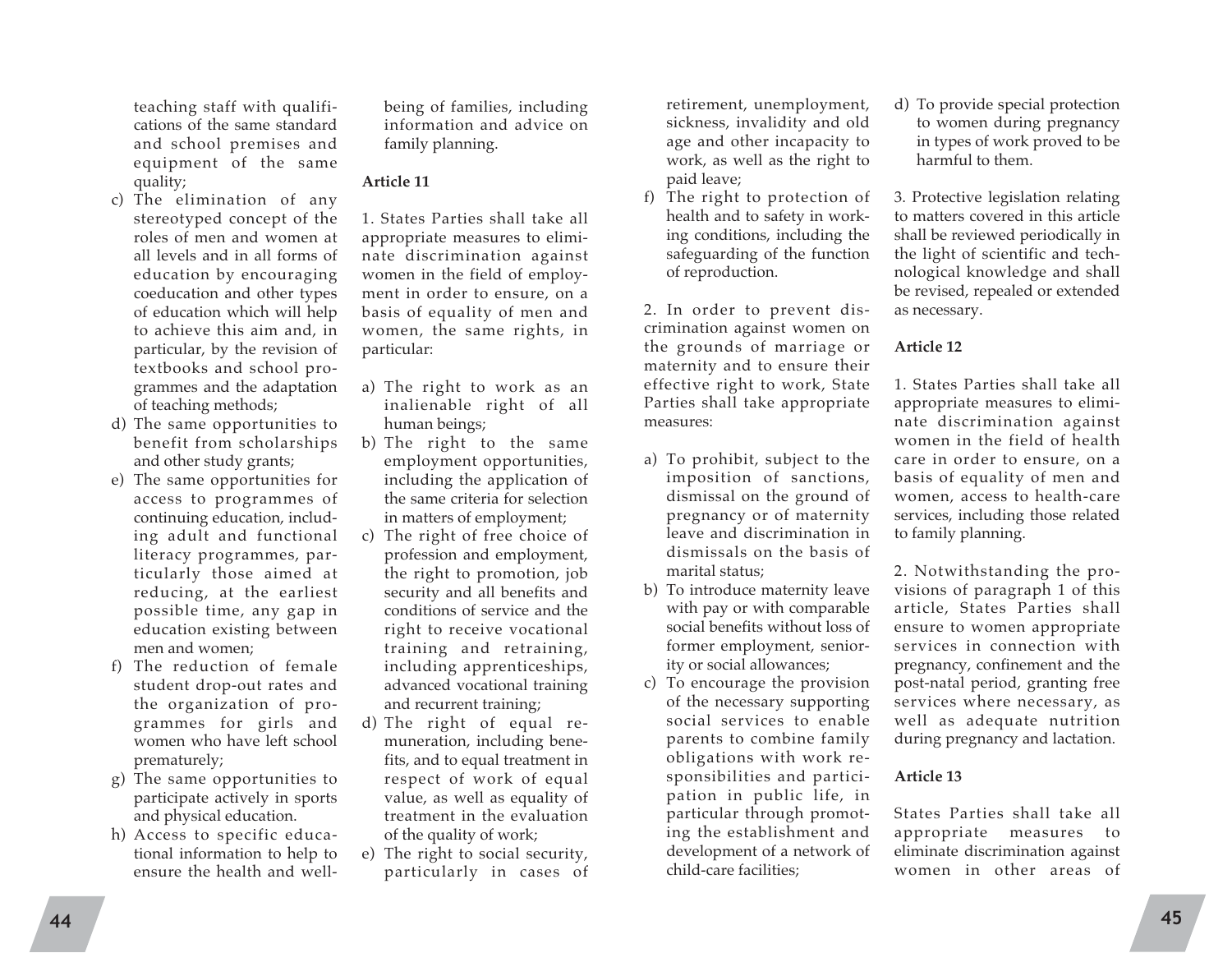economic and social life in order to ensure, on a basis of equality of men and women, the same rights, in particular:

- a) The right to family benefits;
- b) The right to bank loans, mortgages and other forms of financial credit;
- c) The right to participate in recreational activities, sports and all aspects of cultural life.

#### **Article 14**

1. States Parties shall take into account the particular problems faced by rural women and the significant roles which rural women play in the economic survival of their families, including their work in the nonmonetized sectors of the economy, and shall take all appropriate measures to ensure the application of the provisions of this Convention to women in rural areas.

2. States Parties shall take all appropriate measures to eliminate discrimination against women in rural areas in order to ensure, on a basis of equality of men and women, that they participate in and benefit from rural development and, in particular, shall ensure to such women the right:

a) To participate in the elabora-

tion and implementation of development planning at all levels;

- b) To have access to adequate health-care facilities, including information, counselling and services in family planning;
- c) To benefit directly from social security programmes;
- d) To obtain all types of training and education, formal and non-formal, including that relating to functional literacy, as well as, inter alia, the benefit of all community and extension services, in order to increase their technical proficiency;
- e) To organize self-help groups and co-operatives in order to obtain equal access to economic opportunities through employment or selfemployment;
- f) To participate in all community activities;
- g) To have access to agricultural credit and loans, marketing facilities, appropriate technology and equal treatment in land and agrarian reform as well as in land resettlement schemes;
- h) To enjoy adequate living conditions, particularly in relation to housing, sanitation, electricity and water supply, transport and communications.

#### **PART IV**

#### **Article 15**

1. States Parties shall accord to women equality with men before the law.

2. States Parties shall accord to women, in civil matters, a legal capacity identical to that of men and the same opportunities to exercise that capacity. In particular, they shall give women equal rights to conclude contracts and to administer property and shall treat them equally in all stages of procedure in courts and tribunals.

3. States Parties agree that all contracts and all other private instruments of any kind with a legal effect which is directed at restricting the legal capacity of women shall be deemed null and void.

4. States Parties shall accord to men and women the same rights with regard to the law relating to the movement of persons and the freedom to choose their residence and domicile.

#### **Article 16**

1. States Parties shall take all appropriate measures to eliminate discrimination against women in all matters relating to marriage and family relations

and in particular shall ensure, on a basis of equality of men and women:

- a) The same right to enter into marriage;
- b) The same right freely to choose a spouse and to enter into marriage only with their free and full consent;
- c) The same rights and responsibilities during marriage and at its dissolution;
- d) The same rights and responsibilities as parents, irrespective of their marital status, in matters relating to their children; in all cases the interests of the children shall be paramount;
- e) The same rights to decide freely and responsibly on the number and spacing of their children and to have access to the information, education and means to enable them to exercise these rights;
- f) The same rights and responsibilities with regard to guardianship, wardship, trusteeship and adoption of children, or similar institutions where these concepts exist in national legislation; in all cases the interests of the children shall be paramount;
- g) The same personal rights as husband and wife, including the right to choose a family name, a profession and an occupation;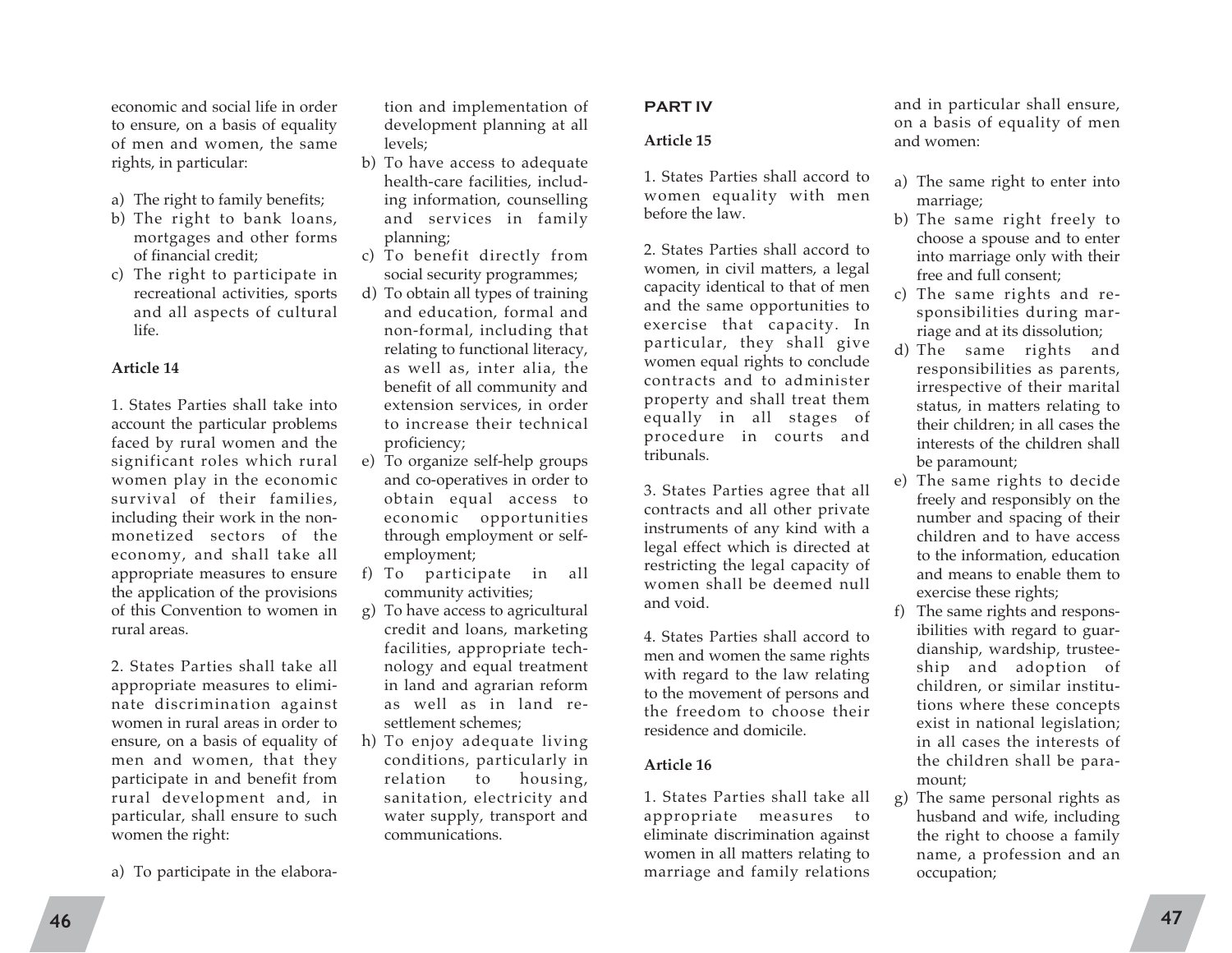h) The same rights for both spouses in respect of the ownership, acquisition, management, administration, enjoyment and disposition of property, whether free of charge or for a valuable consideration.

2. The betrothal and the marriage of a child shall have no legal effect, and all necessary action, including legislation, shall be taken to specify a minimum age for marriage and to make the registration of marriages in an official registry compulsory.

#### **PART V**

#### **Article 17**

1. For the purpose of considering the progress made in the implementation of the present Convention, there shall be established a Committee on the Elimination of Discrimination against Women (hereinafter referred to as the Committee) consisting, at the time of entry into force of the Convention, of eighteen and, after ratification of or accession to the Convention by the thirty-fifth State Party, of twenty-three experts of high moral standing and competence in the field covered by the Convention.

The experts shall be elected by

States Parties from among their nationals and shall serve in their personal capacity, consideration being given to equitable geographical distribution and to the representation of the different forms of civilization as well as the principal legal systems.

2. The members of the Committee shall be elected by secret ballot from a list of persons nominated by States Parties. Each State Party may nominate one person from among its own nationals.

3. The initial election shall be held six months after the date of the entry into force of the present Convention. At least three months before the date of each election the Secretary-General of the United Nations shall address a letter to the States Parties inviting them to submit their nominations within two months. The Secretary-General shall prepare a list in alphabetical order of all persons thus nominated, indicating the States Parties which have nominated them, and shall submit it to the States Parties.

4. Elections of the members of the Committee shall be held at a meeting of States Parties convened by the Secretary-General at United Nations Headquarters. At that meeting, for which two thirds of the States Parties shall constitute a quorum, the persons elected to the Committee shall be those nominees who obtain the largest number of votes and an absolute majority of the votes of the representatives of States Parties present and voting.

5. The members of the Committee shall be elected for a term of four years. However, the terms of nine of the members elected at the first election shall expire at the end of two years; immediately after the first election the names of these nine members shall be chosen by lot by the Chairman of the Committee.

6. The election of the five additional members of the Committee shall be held in accordance with the provisions of paragraphs 2, 3 and 4 of this article, following the thirty-fifth ratification or accession. The terms of two of the additional members elected on this occasion shall expire at the end of two years, the names of these two members having been chosen by lot by the Chairman of the Committee.

7. For the filling of casual vacancies, the State Party whose expert has ceased to function as a member of the Committee shall appoint another expert from among its nationals, subject to the approval of the Committee.

8. The members of the Committee shall, with the approval of the General Assembly, receive emoluments from United Nations resources on such terms and conditions as the Assembly may decide, having regard to the importance of the Committee's responsibilities.

9. The Secretary-General of the United Nations shall provide the necessary staff and facilities for the effective performance of the functions of the Committee under the present Convention.

#### **Article 18**

1. State Parties undertake to submit to the Secretary-General of the United Nations, for consideration by the Committee, a report on the legislative, judicial, administrative or other measures which they have adopted to give effect to the provisions of the present Convention and on the progress made in this respect:

- a) Within one year after the entry into force for the State concerned; and
- b) Thereafter at least every four years and further whenever the Committee so requests.
- 2. Reports may indicate factors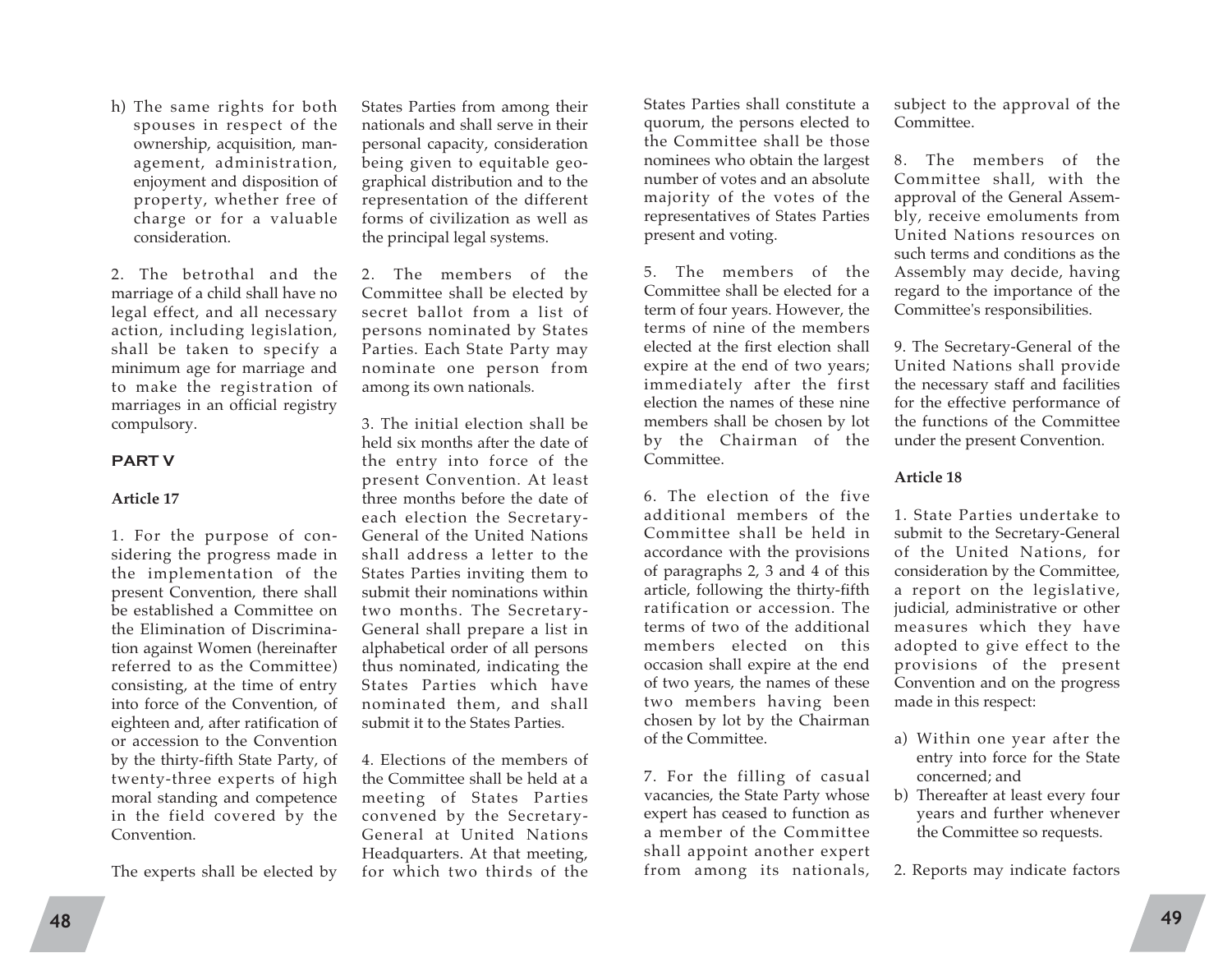and difficulties affecting the degree of fulfilment of obligations under the present Convention.

#### **Article 19**

1. The Committee shall adopt its own rules of procedure.

2. The Committee shall elect its officers for a term of two years.

#### **Article 20**

1. The Committee shall normally meet for a period of not more than two weeks annually in order to consider the reports submitted in accordance with article 18 of the present Convention.<sup>1</sup>

2. The meetings of the Committee shall normally be held at United Nations Headquarters or at any other convenient place as determined by the Committee.

#### **Article 21**

1. The Committee shall, through the Economic and Social Council, report annually to the General Assembly of the United Nations on its activities and may make suggestions and general recommendations based on the examination of reports and information received from the States Parties. Such suggestions and general recommendations

shall be included in the report of the Committee together with comments, if any, from States Parties.

2. The Secretary-General shall transmit the reports of the Committee to the Commission on the Status of Women for its information.

**Article 22** 

The specialized agencies shall be entitled to be represented at the consideration of the implementation of such provisions of the present Convention as fall within the scope of their activities. The Committee may invite the specialized agencies to submit reports on the implementation of the Convention in areas falling within the scope of their activities.

#### **PART VI**

#### **Article 23**

Nothing in this Convention shall affect any provisions that are more conducive to the achievement of equality between men and women which may be contained:

- a) In the legislation of a State Party; or
- b) In any other international

convention, treaty or agreement in force for that State.

#### **Article 24**

States Parties undertake to adopt all necessary measures at the national level aimed at achieving the full realization of the rights recognized in the present Convention.

#### **Article 25**

1. The Present Convention shall be open for signature by all States.

2. The Secretary-General of the United Nations is designated as the depositary of the present Convention.

3. The present Convention is subject to ratification. Instruments of ratification shall be deposited with the Secretary-General of the United Nations.

4. The present Convention shall be open to accession by all States. Accession shall be effected by the deposit of an instrument of accession with the Secretary-General of the United Nations.

#### **Article 26**

1. A request for the revision of the present Convention may be made at any time by any State

Party by means of a notification in writing addressed to the Secretary-General of the United Nations.

2. The General Assembly of the United Nations shall decide upon the steps, if any, to be taken in respect of such a request.

#### **Article 27**

1. The present Convention shall enter into force on the thirtieth day after the date of deposit with the Secretary-General of the United Nations of the twentieth instrument of ratification or accession.

2. For each State ratifying the present Convention or acceding to it after the deposit of the twentieth instrument of ratification or accession, the Convention shall enter into force on the thirtieth day after the date of the deposit of its own instrument of ratification or accession.

#### **Article 28**

1. The Secretary-General of the United Nations shall receive and circulate to all States the text of reservations made by States at the time of ratification or accession.

2. A reservation incompatible with the object and purpose of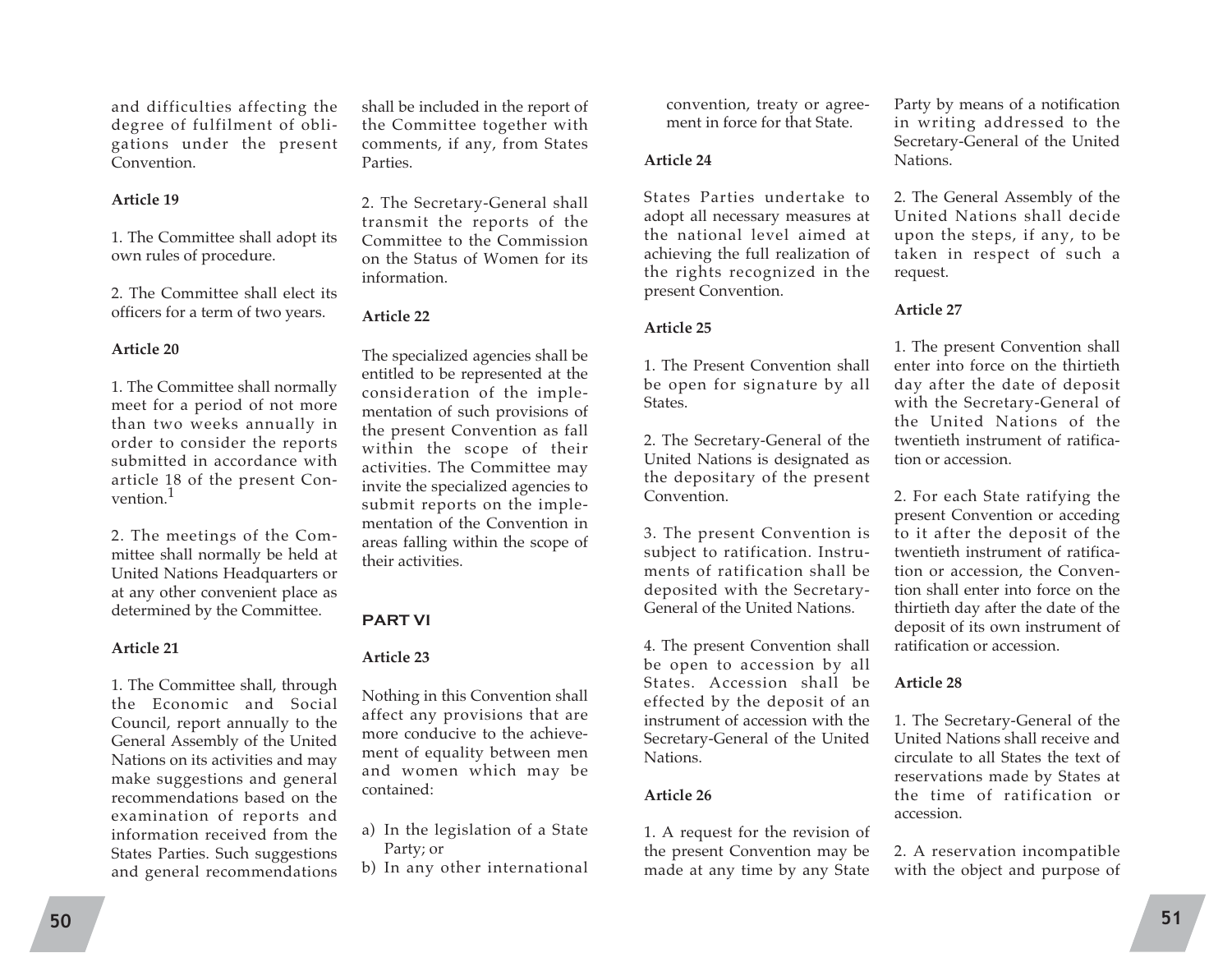the present Convention shall not be permitted.

3. Reservations may be withdrawn at any time by notification to this effect addressed to the Secretary-General of the United Nations, who shall then inform all States thereof. Such notification shall take effect on the date on which it is received.

#### **Article 29**

1. Any dispute between two or more States Parties concerning the interpretation or application of the present Convention which is not settled by negotiation shall, at the request of one of them, be submitted to arbitration. If within six months from the date of the request for arbitration the parties are unable to agree on the organization of the arbitration, any one of those parties may refer the dispute to the International Court of Justice by request in conformity with the Statute of the Court.

2. Each State Party may at the time of signature or ratification of this Convention or accession thereto declare that it does not consider itself bound by paragraph 1 of this article. The other States Parties shall not be bound by that paragraph with respect to any State Party which has made such a reservation.

3. Any State Party which has made a reservation in accordance with paragraph 2 of this article may at any time withdraw that reservation by notification to the Secretary-General of the United Nations.

#### **Article 30**

The present Convention, the Arabic, Chinese, English, French, Russian and Spanish texts of which are equally authentic, shall be deposited with the Secretary-General of the United Nations.

#### **NOTE**

 $<sup>1</sup>$  Article 20 paragraph 1 stipu-</sup> lates that the Committee meet once yearly for a period of two weeks. However, in 1995 the Committee received the approval of State parties to meet twice yearly in three-week sessions (January and June) in order to help clear the backlog of National Reports. It is still meeting in this way on a 'temporary' basis as, although a resolution was passed by the General Assembly to amend article 20, it will only enter into force when it has been accepted by a two-thirds majority of States parties.

# **II. Reservations (Caribbean State parties)**

#### **Bahamas**

"The Government of the Commonwealth of the Bahamas does not consider itself bound by the provisions of article 2(a), ... article 9, paragraph 2, ... article 16(h), ... [and] article 29, paragraph 1, of the Convention."

#### **Jamaica**

"The Government of Jamaica declares that it does not consider itself bound by the provisions of article 29, paragraph 1, of the Convention."

#### **Trinidad and Tobago**

"The Republic of Trinidad and Tobago declares that it does not consider itself bound by article 29 (1) of the said Convention, relating to the settlement of disputes."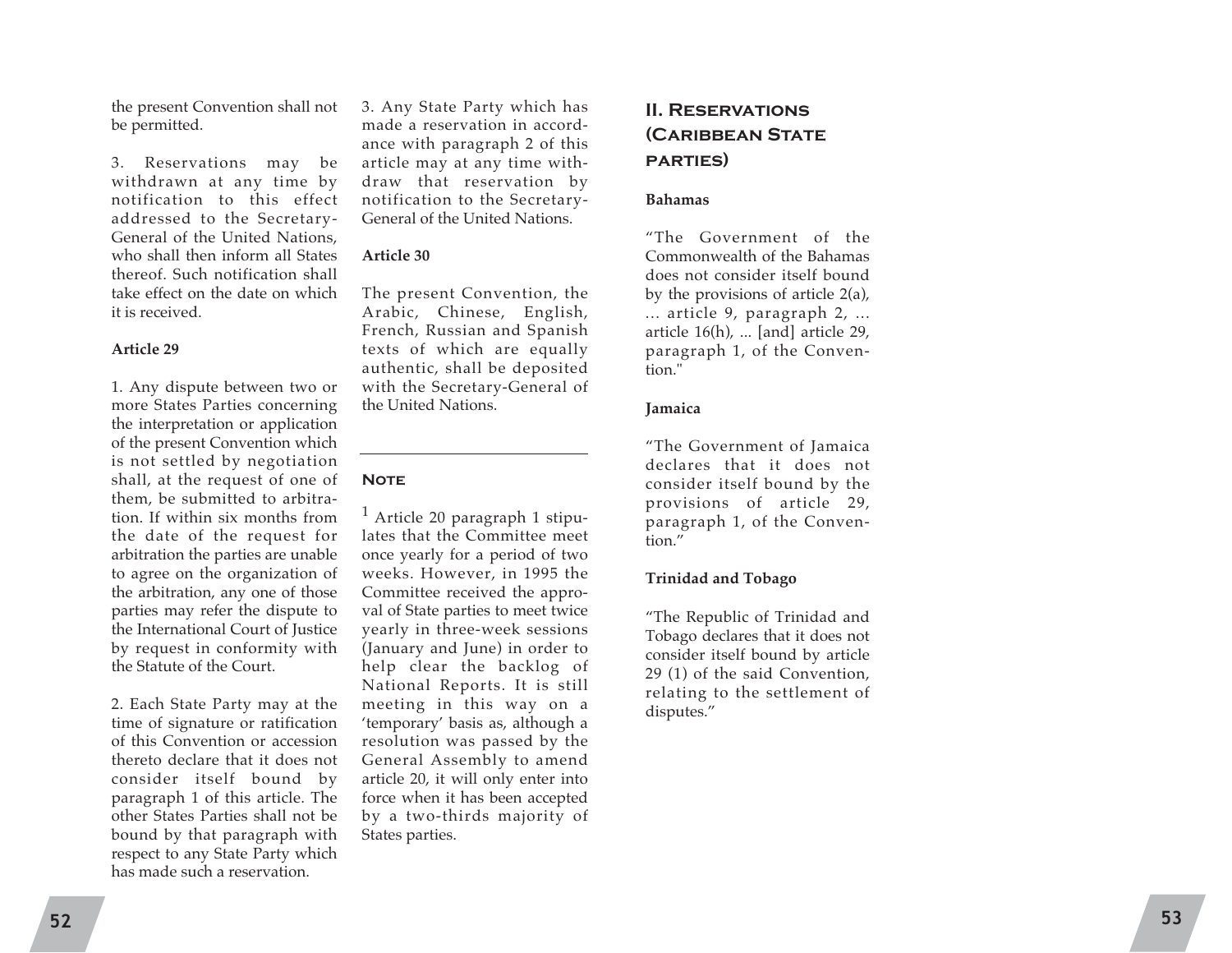## **III. General Recommendations**

The following general recommendations have been adopted by the Committee on the Elimination of Discrimination against Women:

- 1. Reporting guidelines fifth session, 1986.
- 2. Reporting guidelines sixth session, 1987.
- 3. Education and public information programmes – sixth session, 1987.
- 4. Reservations sixth session, 1987.
- 5. Temporary special measures – seventh session, 1988.
- 6. Effective national machinery and publicity – seventh session, 1988.
- 7. Resources seventh session, 1988.
- 8. Article 8 (women at the international level) – seventh session, 1988.
- 9. Statistical data eighth session, 1989.
- 10. Tenth anniversary of the adoption of CEDAW – eighth session, 1989.
- 11. Technical advisory services for reporting – eighth session, 1989.
- 12. Violence against women eighth session, 1989.
- 13. Equal remuneration for work of equal value – eighth session, 1989.
- 14. Female circumcision ninth session, 1990.
- 15. Women and AIDS ninth session, 1990.
- 16. Unpaid women workers in rural and urban family enterprises – tenth session, 1991.
- 17. Measurement and quantification of the unremunerated domestic activities of women and their recognition in the GNP – tenth session, 1991.
- 18. Disabled women tenth session, 1991.
- 19. Violence against women eleventh session, 1992.
- 20. Reservations eleventh session, 1992.
- 21. Equality in marriage and family relations – thirteenth session, 1994.
- 22. Article 20 (meetings of the Committee) – fourteenth session, 1995.
- 23. Women in political and public life – sixteenth session, 1997.
- 24. Article 12 (women and health) – twentieth session, 1999.
- 25. Article 4 paragraph 1 (temporary special measures) – thirtieth session, 2004.

# **IV. Equality Clauses in Caribbean Consti-TUTIONS**<sup>1</sup>

Most Caribbean countries have a general guarantee of fundamental rights without discrimination, including nondiscrimination on the grounds of sex or gender. Such guarantees may be included in fundamental or guiding principles of state policy; or under human rights, basic rights and fundamental freedoms; or both:

**Antigua and Barbuda:** Chapter II, Fundamental rights and freedoms of the individual, Articles 3 and 4.

**Bahamas:** Chapter III, Fundamental rights and freedoms of the individual, Article 15. However, sex/gender isn't mentioned in Article 26, which deals specifically with discrimination.

**Barbados:** Chapter III, Fundamental rights and freedoms of the individual, Article 11. However, sex/gender isn't mentioned in Article 23, which deals specifically with discrimination.

**Belize:** Part II, Fundamental rights and freedoms, Articles 3 and 16.

**Dominica:** Title II, Individual and social rights (section I), Article 15.

**Grenada:** Chapter 1, Protection of fundamental rights and freedoms, Articles 1 and 13.

**Guyana:** Chapter II, Principles and Bases of Political, Economic and Social System, Articles 22 and 29. Other articles include equal access to academic, vocational and professional training and equal opportunities in employment, remuneration and promotion and in social, political and cultural activity.

**Jamaica:** Chapter III, Fundamental rights and freedoms, Articles 13 and 20.

**St. Kitts and Nevis:** Chapter II, Protection of fundamental rights and freedoms, Articles 3 and 15.

**St. Lucia:** Chapter I, Fundamental rights and freedoms, Articles 1 and 13.

**St. Vincent and the Grenadines:** Chapter I, Fundamental rights and freedoms, Articles 1 and 13.

**Trinidad and Tobago:** Chapter I, Recognition and protection of fundamental rights and freedoms, Part 1, Article 4.

1 Source: Chinkin, 2001.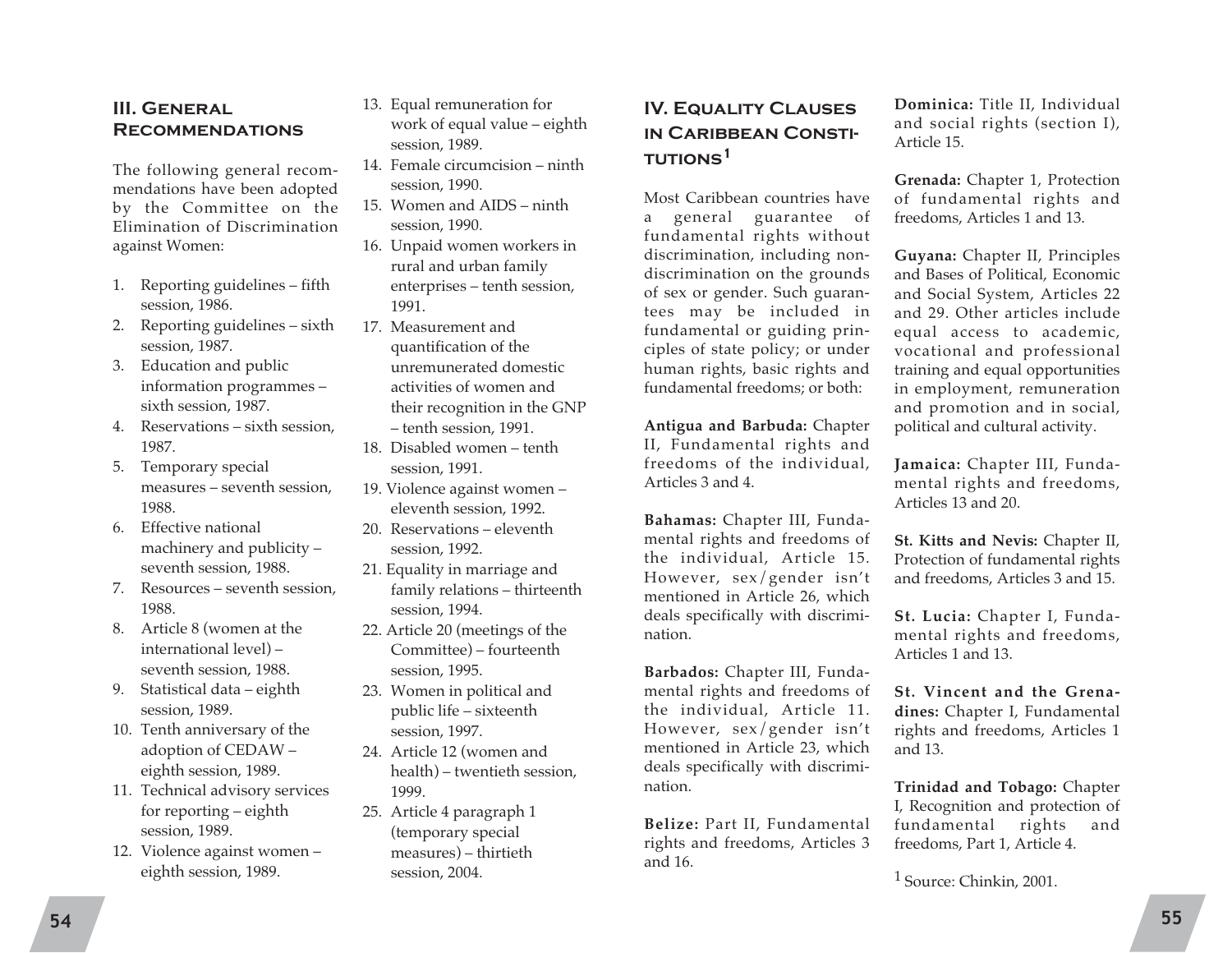# **V. Other UN Conventions on Women**

Protocol to Prevent, Suppress and Punish Trafficking in Persons, Especially Women and Children, supplementing the United Nations Convention against Transnational Organized Crime (2003).

Convention on Consent to Marriage, Minimum Age for Marriage and Registration of Marriages (1962).

Convention against Discrimination in Education (1960).

Discrimination (Employment and Occupation) Convention (1958).

Convention on the Nationality of Married Women (1957).

Convention on the Political Rights of Women (1952).

Equal Remuneration Convention (1951).

Convention for the Suppression of the Traffic in Persons and of the Exploitation of the Prostitution of Others (1949).

#### **Declarations**

Declaration on the Elimination of Violence against Women (1994).

Declaration on the Protection of Women and Children in Emergencies and Armed Conflicts (1974).

#### **ILO Conventions**

Although most international labour standards overseen by the International Labour Organization (ILO) apply equally to men and women workers, there are a number of Conventions and Recommendations that refer specifically to women (see www.ilo.org).